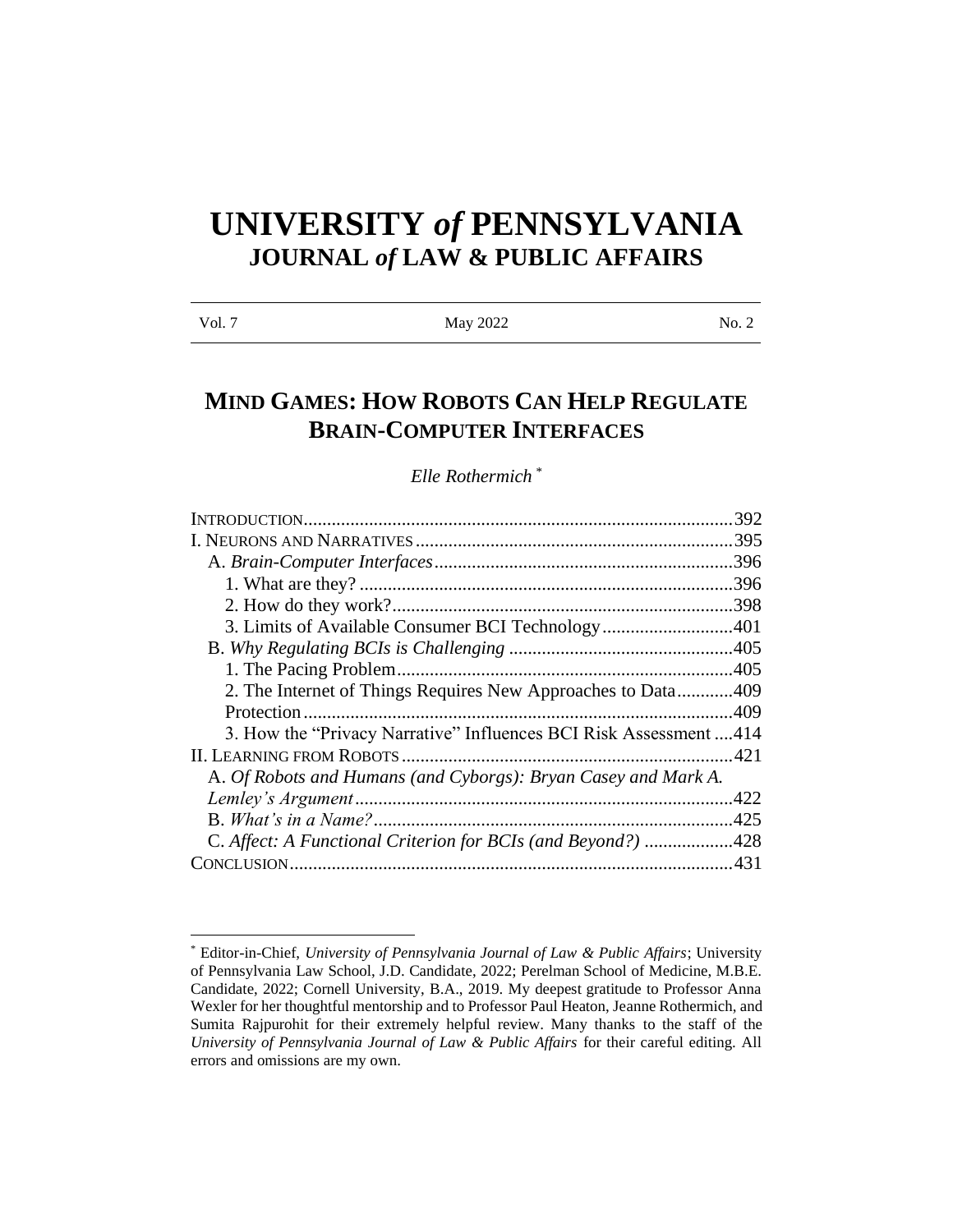#### **INTRODUCTION**

<span id="page-1-0"></span>In April 2021, Neuralink, Elon Musk's neurotechnology company, released a YouTube video purporting to show a monkey playing the video game Pong using his thoughts instead of a handheld controller.<sup>1</sup> According to voiceover narration in the video, the monkey was able to do this thanks to an implanted device called a "Neuralink" that allows the brain to communicate directly with technology outside the brain.<sup>2</sup> The company has tested a version of the device in pigs but not in humans.<sup>3</sup>

Musk has been vocal about his hopes for Neuralink technology. In a series of tweets, he predicted that the first Neuralink products "will enable someone with paralysis to use a smartphone with their mind faster than someone using thumbs" while "[I]ater versions will be able to shunt signals from Neuralinks in brain to Neuralinks in body motor/sensory neuron clusters, thus enabling, for example, paraplegics to walk again."<sup>4</sup> For those worried about what a Neuralink might feel like, he added that the "device is implanted flush with the skull" so users will "feel totally normal."<sup>5</sup>

Most research into brain-computer communication focuses on giving people with limited motor function more control over their environment. But Musk thinks that Neuralink has potential as a consumer product, too.<sup>6</sup> Facebook, not to be left out of the fun, announced development of a commercially available thought-to-text device around the same time Musk announced Neuralink. Facebook has since abandoned plans for such a device in favor of a virtual reality controller that uses similar technology but "has a nearer-term path to market."<sup>7</sup>

<sup>1</sup> Elizabeth Lopatto, *Watch: Elon Musk's Neuralink Says This Monkey is Playing Pong with Its Mind*, THE VERGE (Apr. 8, 2021), https://www.theverge.com/2021/4/8/22374749/elonmusk-neuralink-monkey-pong-brain-interface [https://perma.cc/F5RP-HBZS]. 2 *Id.* 

<sup>3</sup> Tanya Lewis, *Elon Musk's Pig-Brain Implant Is Still a Long Way from 'Solving Paralysis'*, SCI. AM. (Sept. 2, 2020), https://www.scientificamerican.com/article/elon-musks-pig-brainimplant-is-still-a-long-way-from-solving-paralysis/ [https://perma.cc/H926-76BD].

<sup>4</sup> Elon Musk (@elonmusk), TWITTER (Apr. 8, 2021, 8:24 PM), https://twitter.com/elonmusk/ status/1380315654524301315?ref\_src=twsrc%5Etfw%7Ctwcamp%5Etweetembed%7Ctwt erm%5E1380315654524301315%7Ctwgr%5E%7Ctwcon%5Es1\_&ref\_url=https%3A%2F %2Fwww.theverge.com%2F2021%2F4%2F8%2F22374749%2Felon-musk-neuralinkmonkey-pong-brain-interface [https://perma.cc/9VFT-62NL].

<sup>5</sup> *Id.* 

<sup>6</sup> *Id.*; *see also Applications*, NEURALINK, https://neuralink.com/applications/ [https://perma.cc/NY9J-4ZGH] (last visited Jan. 7, 2022) ("This technology has the potential . . . eventually to expand how we interact with each other, with the world, and with ourselves.").

<sup>7</sup> Antonio Regalado, *Facebook is Ditching Plans to Make an Interface that Reads the Brain*, MIT TECH. REV. (July 14, 2021), https://www.technologyreview.com/2021/07/14/1028447/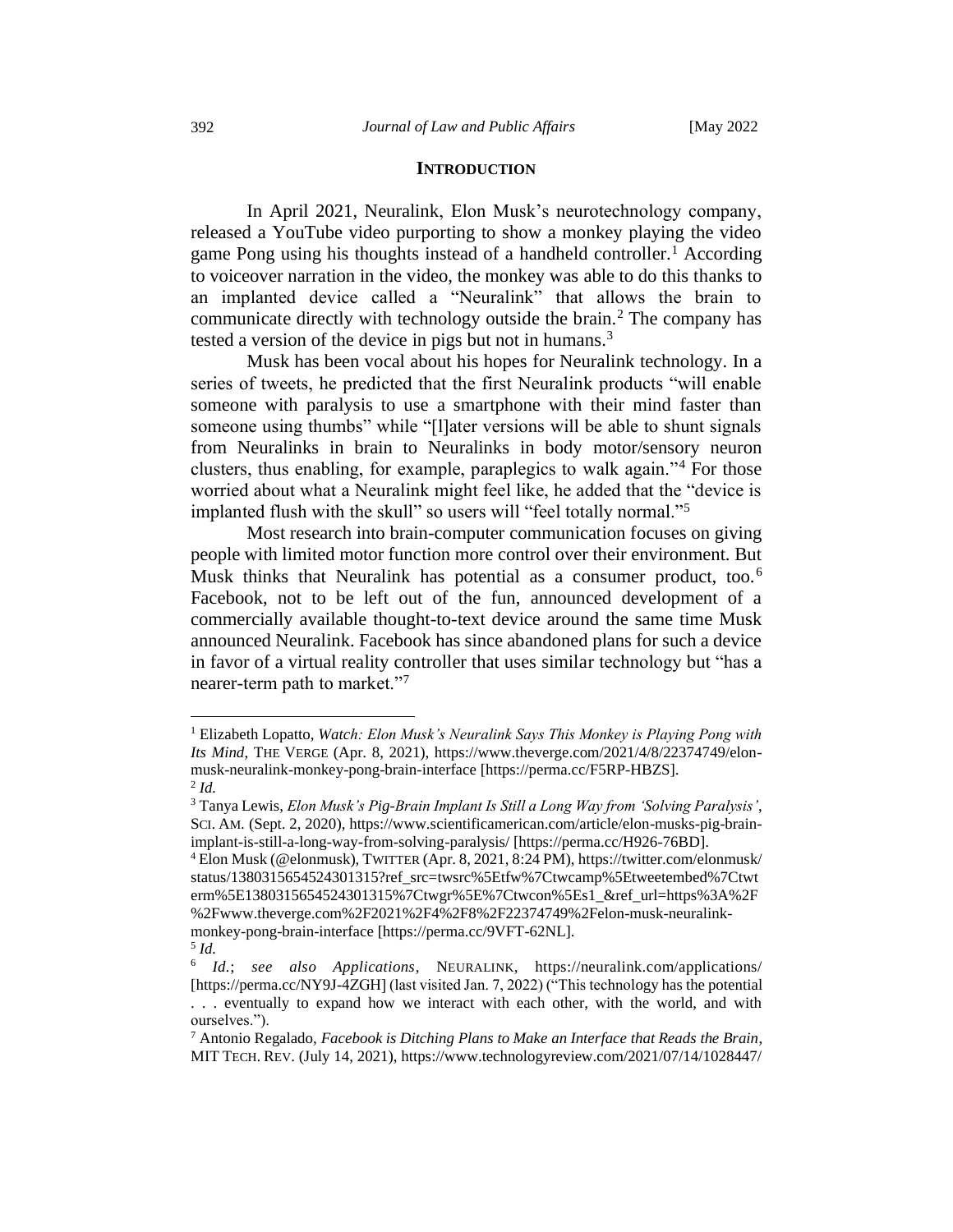An increasing number of neurotechnology-focused companies have appeared over the past decade or so. $8$  In case you would prefer not to wear a health tracker on your wrist, many of these companies offer FitBit-like products that you wear on your head.<sup>9</sup> Some of this consumer neurotechnology stimulates the brain with electrical signals.<sup>10</sup> Other products allow the user to interact with the outside world, to a limited degree, using their thoughts alone.<sup>11</sup> Most, however, are best understood as health trackers—they record a sampling of your brain waves and send that sampling to an app which tells you (in theory) how you are feeling or offers some other insight into your health. $12$ 

These consumer products cannot "read minds" in the way most of us understand the phrase. They cannot delve into your psyche to provide a nuanced report of your emotions.<sup>13</sup> They need a lot of assistance to play the "guess the number I'm thinking" game.<sup>14</sup> Unlike their lab-based cousins, they

facebook-brain-reading-interface-stops-funding/ [https://perma.cc/XZQ2-232H]. Facebook's funding did find some success, however. In 2021, a Facebook-funded team announced it had "decode[d] words and sentences directly from the cerebral cortical activity" of someone unable to speak (i.e., anarthria) with a neuroprosthesis and deep-learning algorithms. David A. Moses, Sean L. Metzger, Jessie R. Liu, Gopala K. Anumanchipalli, Joseph G. Makin, Pengfei F. Sun, Josh Chartier, Maximilian E. Dougherty, Patricia M. Liu, Gary M. Abrams, Adelyn Tu-Chan, Karunesh Ganguly & Edward F. Chang, *Neuroprosthesis for Decoding Speech in a Paralyzed Person with Anarthria*, 385 NEW ENG. J. MED. 217, 217 (2021).

<sup>8</sup> Cathy Hackl, *Meet Ten Companies Working on Reading Your Thoughts (and Even Those of Your Pets)*, FORBES (June 21, 2020), https://www.forbes.com/sites/cathyhackl/2020/06 /21/meet-10-companies-working-on-reading-your-thoughts-and-even-those-of-your-pets/ ?sh=44508082427c [https://perma.cc/33RX-B3LZ].

<sup>9</sup> *Id.* 

<sup>10</sup> Anna Wexler & Peter B. Reiner, *Oversight of Direct-to-Consumer Neurotechnologies,* 363 SCIENCE 234 (2019).

<sup>11</sup> *The Force Trainer II: Hologram Experience*, NEUROSKY, https://store.neurosky.com/ #other-products [https://perma.cc/L6DK-GCRP] (last visited Jan. 7, 2021) ("Use the power of your mind to move holograms and perform amazing feats of Jedi strength from different Star Wars movies. Real brainwave sensors on the wireless headset detect the strength of your concentration from your brainwaves and trigger changes in the hologram.").

<sup>12</sup> *E.g.*, *Choose Muse*, MUSE, https://choosemuse.com/ [https://perma.cc/767L-XA2M] (last visited Jan. 7, 2021) [hereinafter MUSE].

<sup>13</sup> Anna Wexler & Robert Thibault, *Mind-Reading or Misleading? Assessing Direct-to-Consumer Electroencephalography (EEG) Devices Marketed for Wellness and Their Ethical and Regulatory Implications*, 3 J. COGNITIVE ENHANCEMENT 131, 134–35 (2019).

<sup>14</sup> *See* Jordan J. Bird, Diego R. Faria, Luis J. Manso, Anikó Ekárt & Christopher D. Buckingham, *A Deep Evolutionary Approach to Bioinspired Classifier Optimisation for Brain-Machine Interaction*, 2019 COMPLEXITY 4316548 (2019), at 12, https://www.

hindawi.com/journals/complexity/2019/4316548/ [https://perma.cc/VC5X-EU3Z] (reporting that a novel computational model, using a brain signal dataset developed with the Muse headband, could generate accurate guesses in a number-guessing experiment less than forty percent of the time).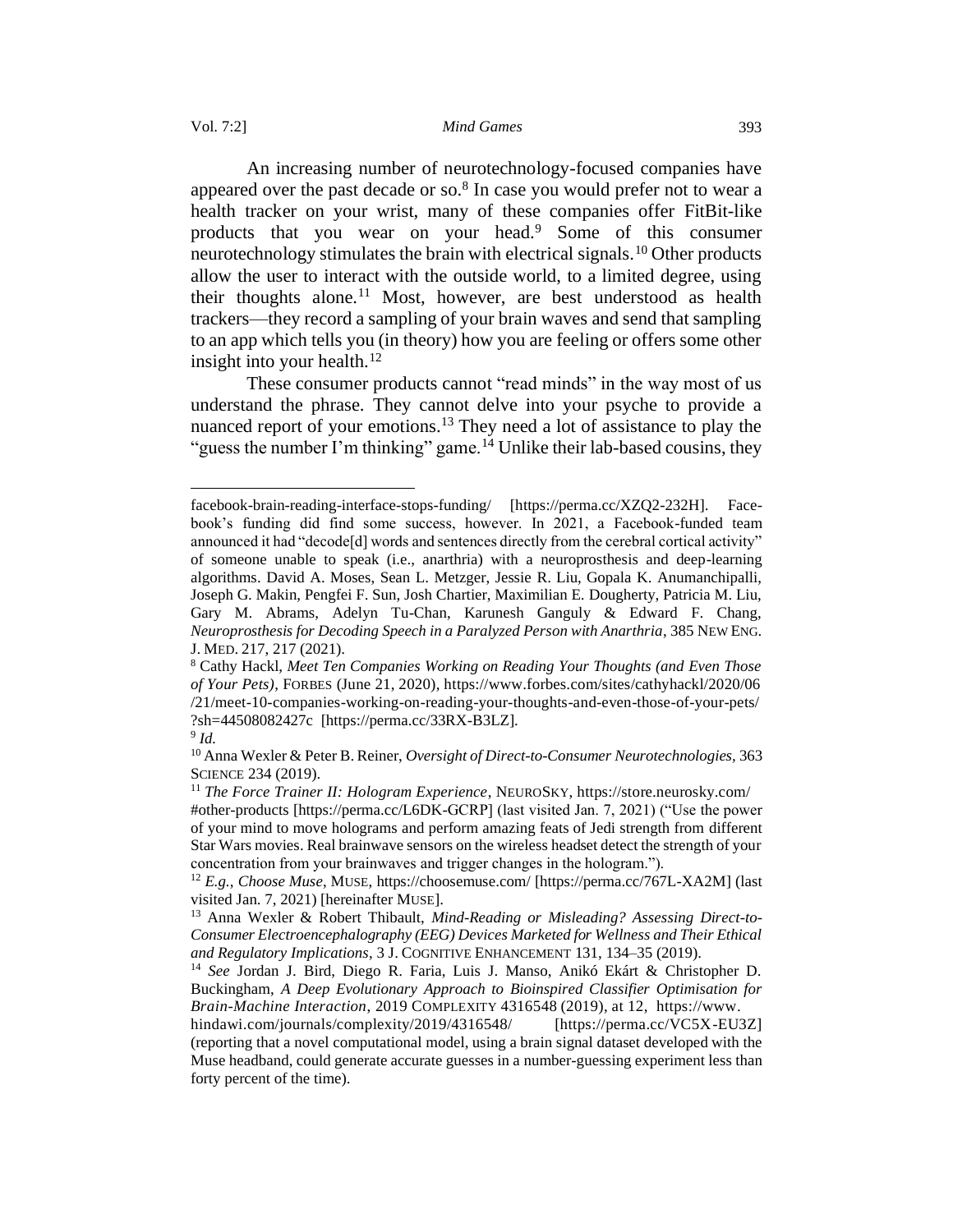cannot produce fuzzy reconstructions of what a user sees by measuring signals from a part of the brain's visual cortex.<sup>15</sup>

Nevertheless, these consumer neurotechnology products may be dangerous.<sup>16</sup> As FDA's mandate covers "medical devices" but not "wellness devices," many of these products go unregulated.<sup>17</sup> Not every "neurotechnology" product is deserving of the label. Neurotechnology companies often over-sell their products, promising everything from better sleep to higher intelligence.<sup>18</sup> These are current, pressing issues. The market for these products is growing—fast. Regulation and more attention from policymakers are sorely needed.<sup>19</sup>

But ensuring that regulation is effective will be a tall order. Devices that enable direct communication between the brain and computers are a large, complex, and quickly developing class of neurotechnologies. Although few are capable of anything near "mind reading," media coverage of Neuralink and research breakthroughs has inspired widespread anxiety that private thoughts will soon be publicly accessible. This mix of complex technology, real-life advances, and sci-fi expectations makes it hard to pin down what these devices are—and what they are really capable of. How do you regulate technologies that seem to elude definition?

Bryan Casey and Mark A. Lemley have an idea. In *You Might Be A Robot*, they argue that when it comes to regulating robots or artificial intelligence, trying to pinpoint an objective definition leads to underregulation, over-regulation, and rapid obsolescence.<sup>20</sup> They suggest regulating conduct instead of trying to find the perfect definition of "robot" in other words, regulating "verbs, not nouns" by developing functional criteria in place of exact definitions.<sup>21</sup> When it is really necessary to decide whether something is a robot, they propose making case-by-case

<sup>&</sup>lt;sup>15</sup> Shinji Nishimoto, An T. Vu, Thomas Naselaris, Yuval Benjamini, Bin Yu & Jack L. Gallant, *Reconstructing Visual Experiences from Brain Activity Evoked by Natural Movies*, 21 CURRENT BIOLOGY 1641, 1646 (2011). *See also* Moises Velasquez-Manoff, *The Brain Implants that Could Change Humanity*, N.Y. TIMES (Aug. 28, 2020), https://www.nytimes. com/2020/08/28/opinion/sunday/brain-machine-artificial-intelligence.html [https://perma.

cc/N82Z-U9FG] (describing experiment and limitations of currently available consumer technologies).

<sup>16</sup> *See* Marcello Ienca, Pim Haselager & Ezekiel J Emanuel, *Brain Leaks and Consumer Neurotechnology*, 36 BIOTECHNOLOGY & NATURE 805, 805 (2018) (arguing that "[g]reater safeguards are needed to address the personal safety, security and privacy risks arising from increasing adoption of neurotechnology in the consumer realm").

<sup>17</sup> FOOD & DRUG ADMIN., GENERAL WELLNESS: POLICY FOR LOW RISK DEVICES 2 (2019) [hereinafter POLICY FOR LOW RISK DEVICES].

<sup>18</sup> Anna Wexler & Robert Thibault, *supra* note 13, at 133.

<sup>19</sup> *Id.* at 136; Marcello Ienca, Pim Haselager & Ezekiel J Emanuel, *supra* note 16, at 808–10.

<sup>20</sup> Bryan Casey & Mark A. Lemley, *You Might Be a Robot*, 105 CORNELL L. REV. 287 (2020) [hereinafter *You Might Be a Robot*].

<sup>21</sup> *You Might Be a Robot, supra* note 20, at 342.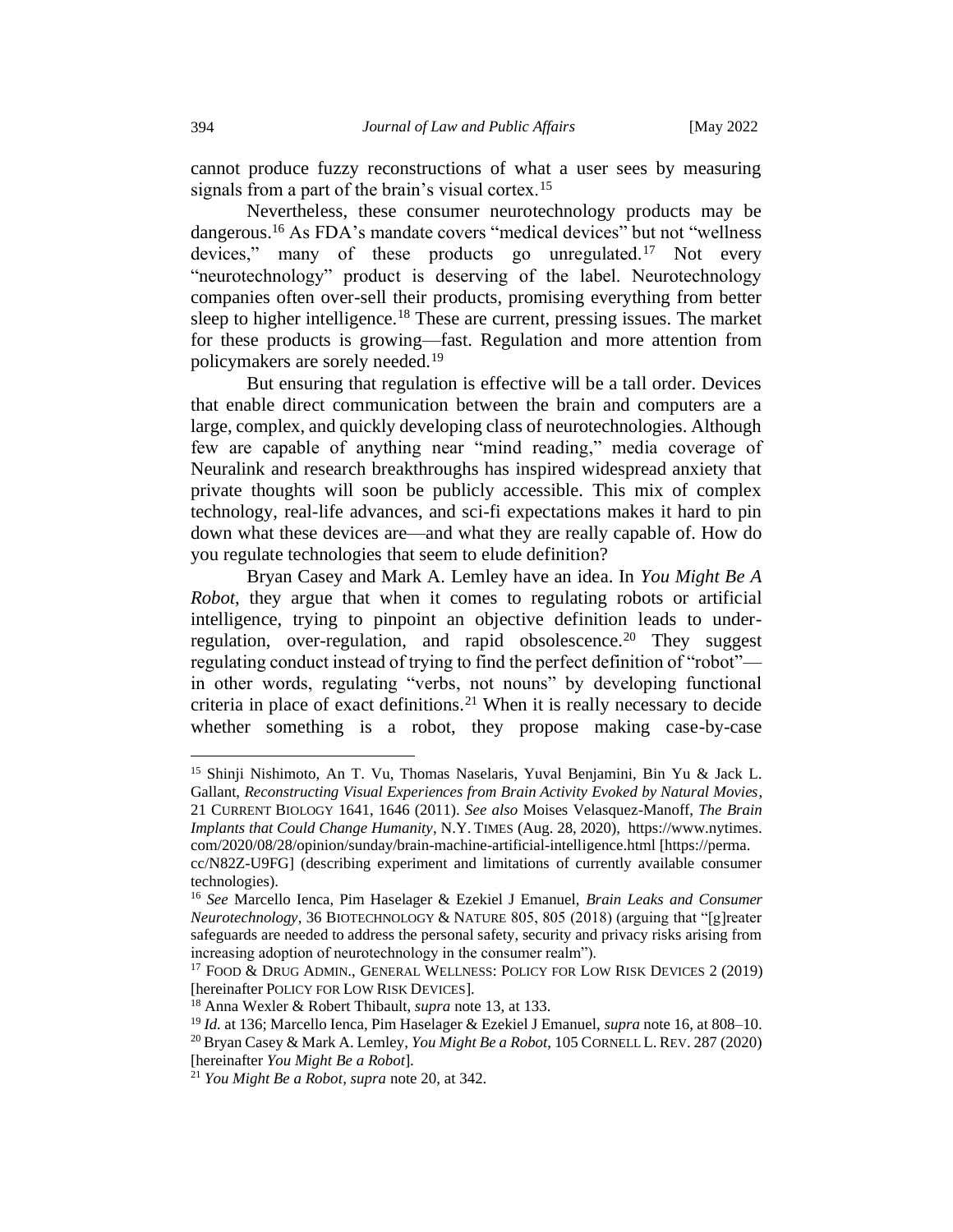determinations and striving to keep definitions "as short term and contingent as possible."<sup>22</sup> Regulators and courts, they argue, are better equipped to make such determinations than legislatures.<sup>23</sup> If specific legislation is ever needed, legislators should add safeguards that allow them to adjust provisions to keep up with ever-evolving technology.<sup>24</sup>

"Brain-computer communication device" may be a little easier to define than "robot," if only because it encompasses a smaller group of things.<sup>25</sup> However, depending on one's point of view, "brain-computer communication device" may be overbroad or too narrow. This comment uses the term "brain-computer interface" (BCI) because it is common in both expert and non-expert writings about this technology. (You probably gathered that from the title.) The broad use of BCI here is meant to ease reading, not as an argument about what the scope of the term should be in papers dealing with the technical aspects of connecting brains with computers. This is not one of those papers.

This comment explores the application of Casey and Lemley's thesis to the definitional problem that devices described above present. Part I surveys recent developments in BCI technology, the limits of currently available consumer BCIs, and the challenges of regulating emergent technologies. It concludes with an overview of growing concerns about the privacy risks of BCIs—a "privacy narrative"—that whether true, exaggerated, or somewhere in between is a big reason why defining "BCI" for regulatory purposes is difficult. Part II delves into *You Might Be A Robot*  and makes the case for treating BCIs the way Casey and Lemley propose robots should be treated. It also adds "affect" to Casey and Lemley's list of suggested functional criteria for robot regulation. Affect is a consideration of the way that people are likely to react to a given technology, such as a robot police dog or a BCI device. Because affect can differ significantly from "agenda"—that is, what a technology is actually meant to do—it may be a useful tool for effectively regulating new technologies like BCIs.

# **I. NEURONS AND NARRATIVES**

<span id="page-4-0"></span>This section will first provide a brief scenic tour of the basics of BCI technology, recent developments, and the limits of currently available consumer BCI products. I will then present a brief explanation for why regulating BCIs and similar technologies can be difficult. My goal here is twofold. First, I hope to demystify BCIs, if only slightly. Second, I aim to lay

<sup>22</sup> *Id.* at 295.

<sup>23</sup> *Id.*

<sup>24</sup> *Id.*

<sup>25</sup> *See infra* Part II*.*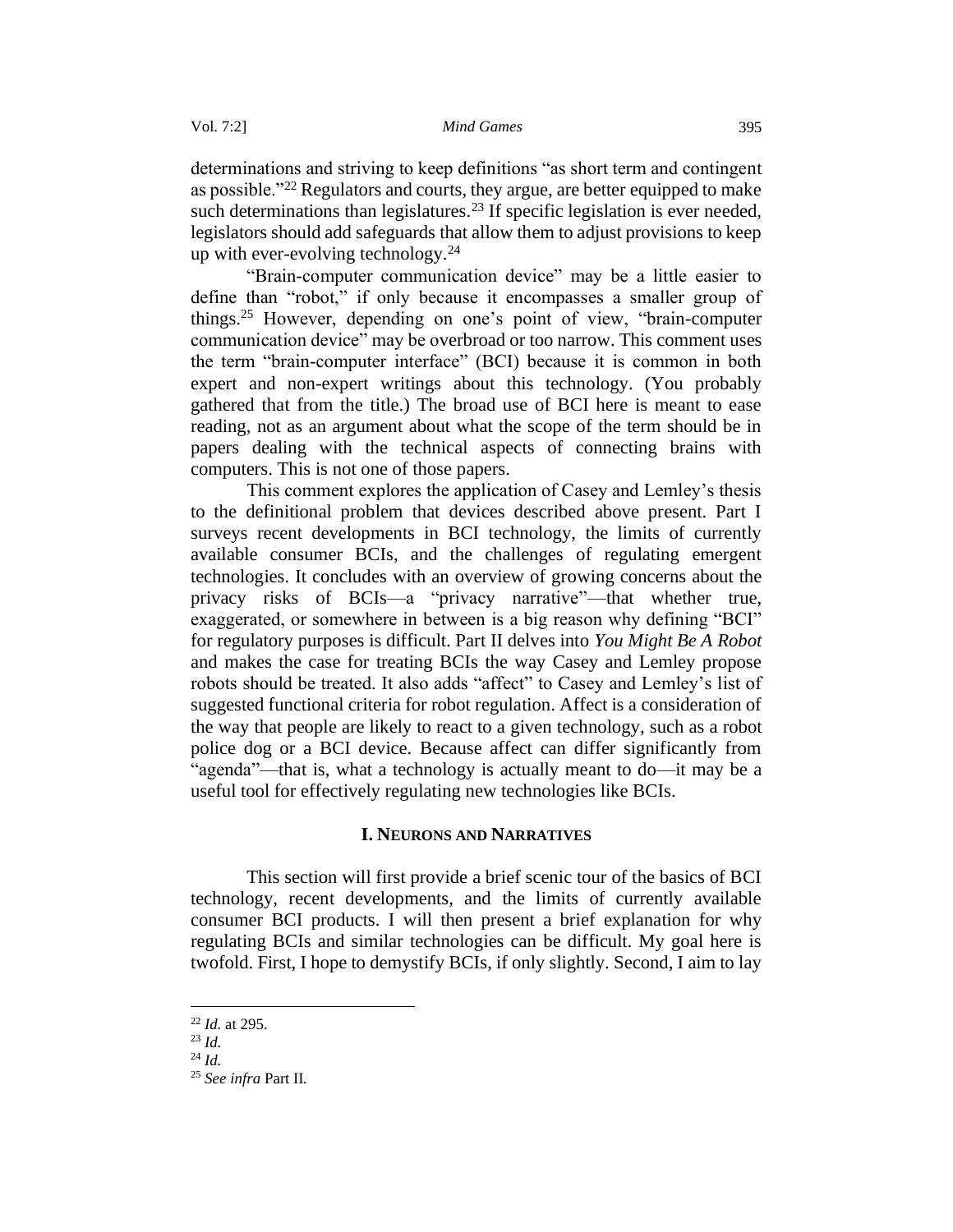a foundation for Part II by introducing the gap between what BCIs can do and what people think they can do. This gap, I argue in Part II, likely will require regulators and industry actors to take affect—how people respond emotionally to something—into account when (self-)regulating.

#### <span id="page-5-1"></span><span id="page-5-0"></span>*A. Brain-Computer Interfaces*

#### 1. What are they?

Neuralink is not the first company to develop devices that connect brains and computers. The basic technology is older than you might think. Back in 1973, UCLA professor Jacques Vidal published "Toward Direct Brain-Computer Communication" in the *Annual Review of Biophysics and Bioengineering*. <sup>26</sup> Since then, research teams have developed a number of "thought-to-application" devices, including "thought-controlled" robotic arms and drones.<sup>27</sup> A few have investigated ways of "writing" the brain, such as controlling epileptic seizures.<sup>28</sup> In mid-2020, a team associated with the long-running BrainGate project announced that they had created a device that could translate the user's imagined handwriting movements into text in real time.<sup>29</sup> In early 2021, the U.S. Food and Drug Administration (FDA) authorized marketing the "Neurolutions IpsiHand Upper Extremity Rehabilitation System" for people with reduced hand, wrist, or arm

<sup>26</sup> Jacques J. Vidal, *Toward Direct Brain-Computer Communication*, 2 ANN. REV. BIOPHYSICS & BIOENGINEERING 157 (1973).

<sup>27</sup> *E.g.*, *BrainGate Publication Timelines*, BRAINGATE (Jan. 7, 2021), https://www.braingate. org/publications-timeline/ [https://perma.cc/3S25-SARE]; Emily Durham, *First-Ever Noninvasive Mind-Controlled Robotic Arm*, CARNEGIE MELLON C. ENGINEERING (June 20, 2019), https://engineering.cmu.edu/news-events/news/2019/06/20-he-sci-robotics.html [https://perma.cc/5P45-8YMY].

<sup>28</sup> Liam Drew, *Agency and the Algorithm*, 571 NATURE S19 (2019).

<sup>&</sup>lt;sup>29</sup> Francis R. Willett, Donald T. Avansino, Leigh R. Hochberg, Jaimie M. Henderson & Krishna V. Shenoy:

Here, we demonstrate an intracortical BCI that can decode imagined handwriting movements from neural activity in motor cortex and translate it to text in real-time, using a novel recurrent neural network decoding approach. With this BCI, our study participant (whose hand was paralyzed) achieved typing speeds that exceed those of any other BCI yet reported: 90 characters per minute at >99% accuracy with a generalpurpose autocorrect. These speeds are comparable to able-bodied smartphone typing speeds in our participant's age group (115 characters per minute) and significantly close the gap between BCI-enabled typing and able-bodied typing rates.

*High-Performance Brain-to-Text Communication via Handwriting*, 593 NATURE 249, 249 (2021).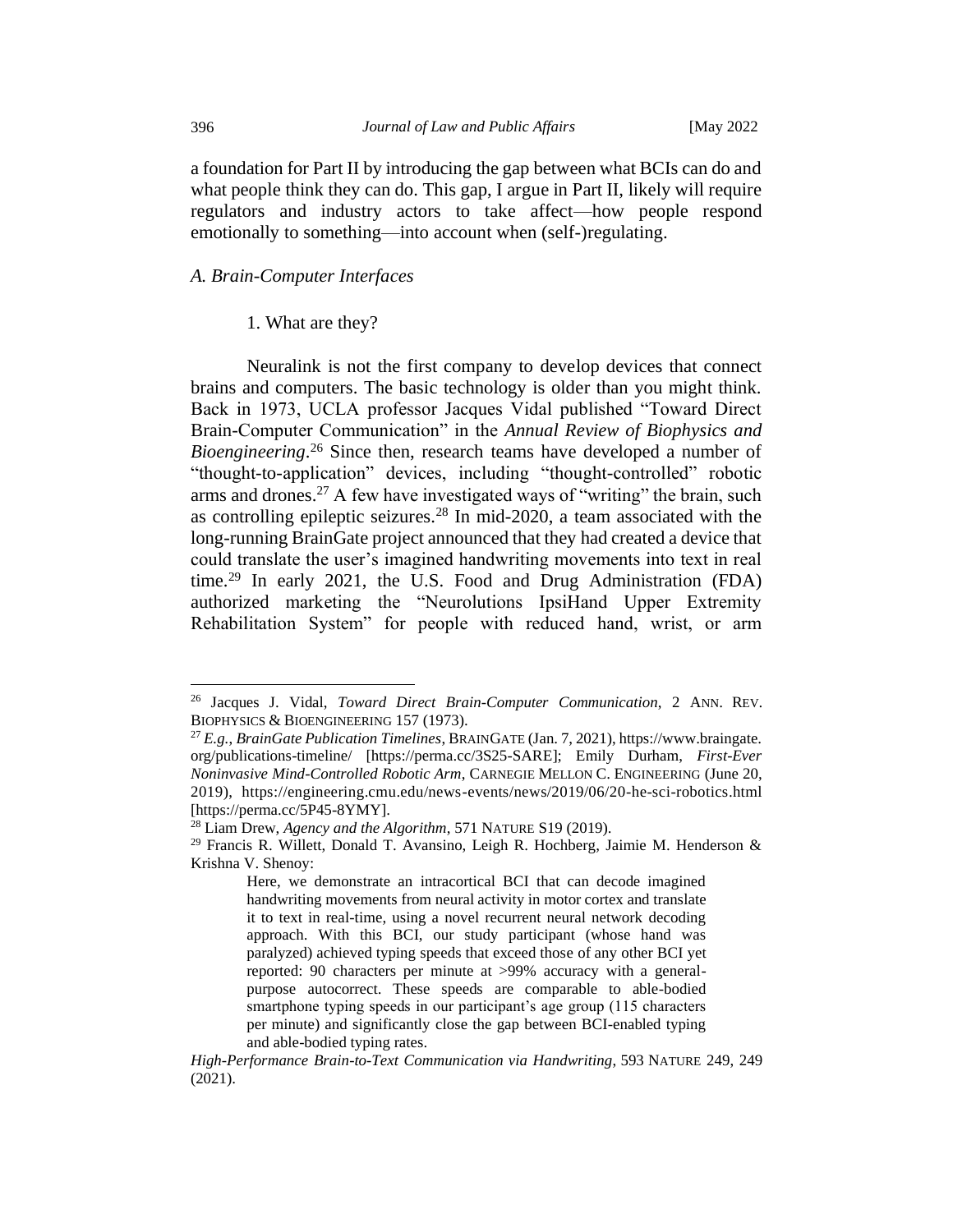movement caused by a stroke.<sup>30</sup> This prescription-only system records a user's brain activity, analyzes it to determine what muscle movement the user intended, and then signals a hand brace to move the user's hand accordingly.<sup>31</sup>

It should be noted that experts tend to use the term BCI to describe a smaller group of devices than non-experts do. At a high level of generality, a BCI is a device that allows a brain and a computer to directly interface, or connect, with each other. BCIs overlap in form and function with other kinds of neurotechnology, such as neurostimulation<sup>32</sup>, neuroimaging<sup>33</sup>, and multipurpose wearable health trackers.<sup>34</sup> Neuroimaging does not involve connecting brains and computers unless you really stretch the meaning of "connect." However, the line between devices that virtually everyone agrees are BCIs and other neurotechnologies can be fuzzy. Many experts, but not all, distinguish neurostimulation and BCIs.<sup>35</sup> Wearable health trackers that use EEG (electroencephalography) are usually classified as BCIs, but trackers that indirectly measure brain activity, such as through blood oxygen measurements, may not be. In a 2014 workshop, FDA defined BCIs as "neuroprostheses that interface with the central or peripheral nervous system to restore lost motor or sensory capabilities."<sup>36</sup> This definition covers IpsiHand, but it obviously does not cover devices that are meant to give their users capabilities beyond those that are biologically possible, such as the Muse headband or Neuralink.

This is not to say that FDA's definition is wrong, or that any definition is wrong. Rather, I mention this fuzziness to lay the foundation for the second Part of this comment. In "You Might Be A Robot," Casey and Lemley present a comprehensive overview of the challenges facing policymakers, regulators, and pretty much everyone else who tries to come up with a perfect definition of "robot."<sup>37</sup> I do not have room for a similarly comprehensive overview of the challenges of defining "BCI." Accordingly, this Comment uses "a device

 $30$  Press Release, Food & Drug Admin., FDA Authorizes Marketing of Device to Facilitate Muscle Rehabilitation in Stroke Patients (Apr. 23, 2021), https://www.fda.gov/newsevents/press-announcements/fda-authorizes-marketing-device-facilitate-musclerehabilitation-stroke-patients [https://perma.cc/5RGW-5R6B].

 $31$  *Id.* 

<sup>32</sup> Anna Wexler & Robert Thibault, *supra* note 13; Ienca et al., *supra* note 16.

<sup>33</sup> Ienca et al., *supra* note 16.

<sup>34</sup> Karola V. Kreitmair, *Dimensions of Ethical Direct-to-Consumer Neurotechnologies*, 10 AJOB NEUROSCIENCE 152, 154 (2019).

<sup>35</sup> Anna Wexler & Robert Thibault, *supra* note 13; Ienca et al., *supra* note 16. *But see*  Kreitmair, *supra* note 34 (including VR devices in survey of neurotechnologies).

<sup>36</sup> FOOD & DRUG ADMINISTRATION, DISCUSSION PAPER: BRAIN-COMPUTER INTERFACE (BCI) DEVICES FOR PATIENTS WITH PARALYSIS AND AMPUTATION 3 (2014), https://www.fda.gov/media/116776/download#page=3 [https://perma.cc/5L6W-K9ZD].

<sup>37</sup> Bryan Casey & Mark A. Lemley, *supra* note 20, at 342.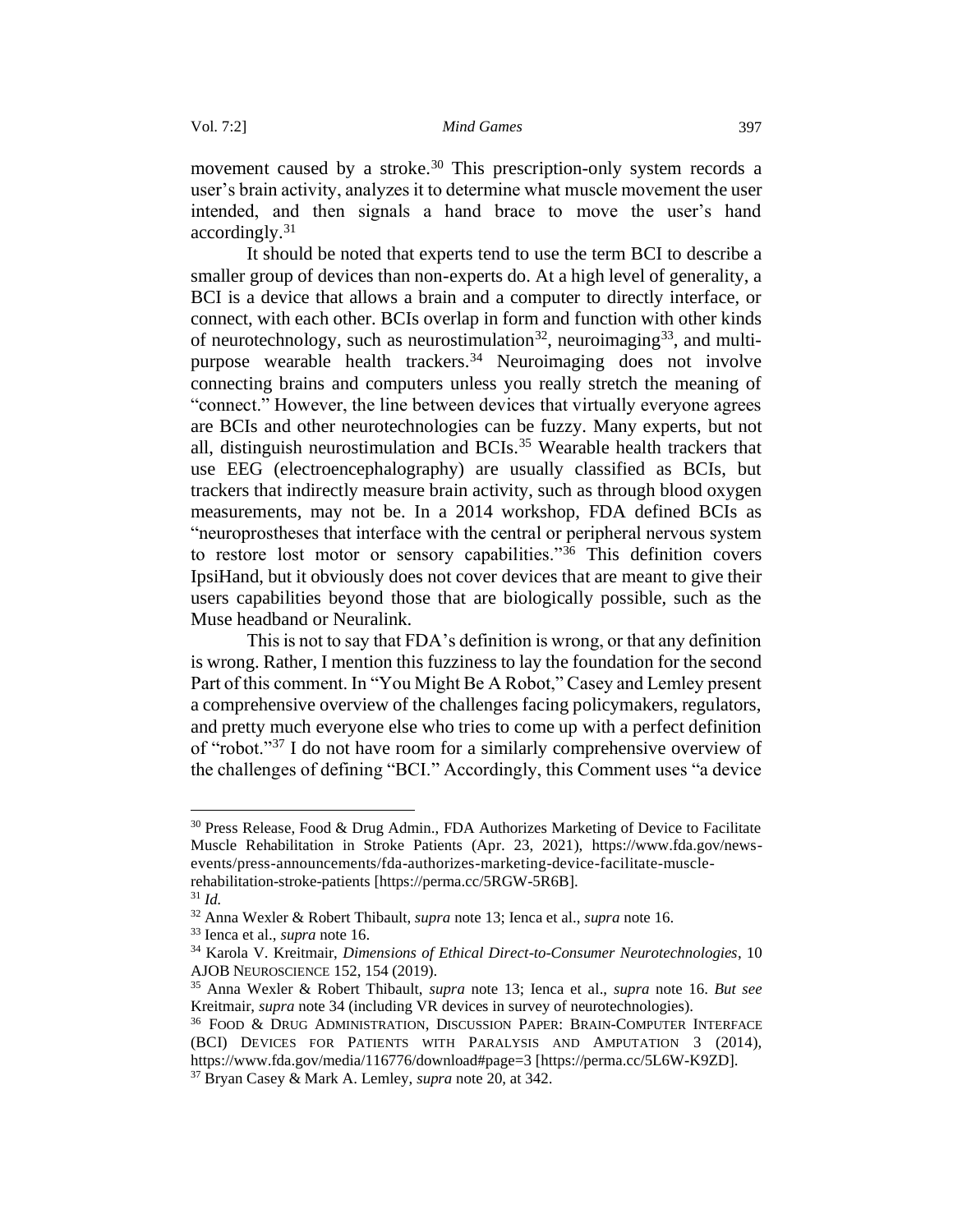that allows a brain and a computer to interface directly" as a working definition.

2. How do they work?

<span id="page-7-0"></span>Most BCIs share a few basic components: hardware that physically interfaces with the brain (including the electrode array); an electrical amp; analytic software to detect brain activity; and communication and feedback monitoring systems.<sup>38</sup> BCIs with these components usually rely on EEG or another method of detecting electrical brain activity.<sup>39</sup> Some BCIs, however, use nonelectric detection methods such as fNIRs and fMRIs.<sup>40</sup> These measure "task-induced blood oxygen-level dependent responses," which correlate with brain activity. $41$ 

BCIs of all types often employ machine learning algorithms artificial intelligence (AI)—to classify brain signals and turn those signals into an output, such as moving a cursor on a computer screen.<sup>42</sup> AI can also serve an "auto-complete" or "auto-correct" function to increase a BCI's accuracy.<sup>43</sup>

BCIs that use electrodes can detect various kinds of electrical brain activity, with various levels of accuracy, depending on where the electrodes are placed. <sup>44</sup> As you might expect, invasive (internal) BCIs receive better

<sup>&</sup>lt;sup>38</sup> OWEN D. JONES, JEFFERY D. SCHALL & FRANCIS X. SHEN, LAW AND NEUROSCIENCE 825-28 (2d ed. 2021); *see* Andreas Wolkenstein, Ralf J. Jox & Orsolya Friedrich, *Brain-Computer Interfaces: Lessons to be Learned from the Ethics of Algorithms*, 27 CAMBRIDGE Q. HEALTHCARE ETHICS 636, 636 (2018) (describing BCIs as consisting of four elements: (1) the user's generation of brain signals; (2) "the measurement of these signals"; (3) "the decoding of the measured brain signals"; and (4) "the output commands that direct a given external device").

<sup>39</sup> JONES et al., *supra* note 38.

<sup>40</sup> Ranganatha Sitaram, Sangkyun Lee & Niels Birbaumer, *BCIs That Use Brain Metabolic Signals*, *in* BRAIN-COMPUTER INTERFACES: PRINCIPLES AND PRACTICE 301 (Jonathan Wolpaw & Elizabeth Winter Wolpaw eds., 2012).

<sup>41</sup> *Id.* 

<sup>42</sup> *See* Wolkenstein, Jox & Friedrich, *supra* note 38, at 636–37 (listing the steps of BCI functioning in which algorithms may be found).

<sup>43</sup> *Id.* at 637. See *infra* Part II (for a more in-depth discussion of the benefits and risks of this particular use of AI).

<sup>44</sup> JONES et al., *supra* note 38, at 826. See Wolkenstein, Jox & Friedrich, *supra* note 38, at 636, noting the common division of BCIs into three categories:

<sup>[</sup>A]ctive BCIs in which the user intentionally produces certain brain states (e.g., motor imagery) that the BCIs learn to connect with the intended output; reactive BCIs in which the user is presented with certain (mostly visual or auditive) stimuli while the BCI measures a particular reactive brain signal; and passive BCIs in which the user's brain activity is monitored and action is taken as soon as a predefined state occurs.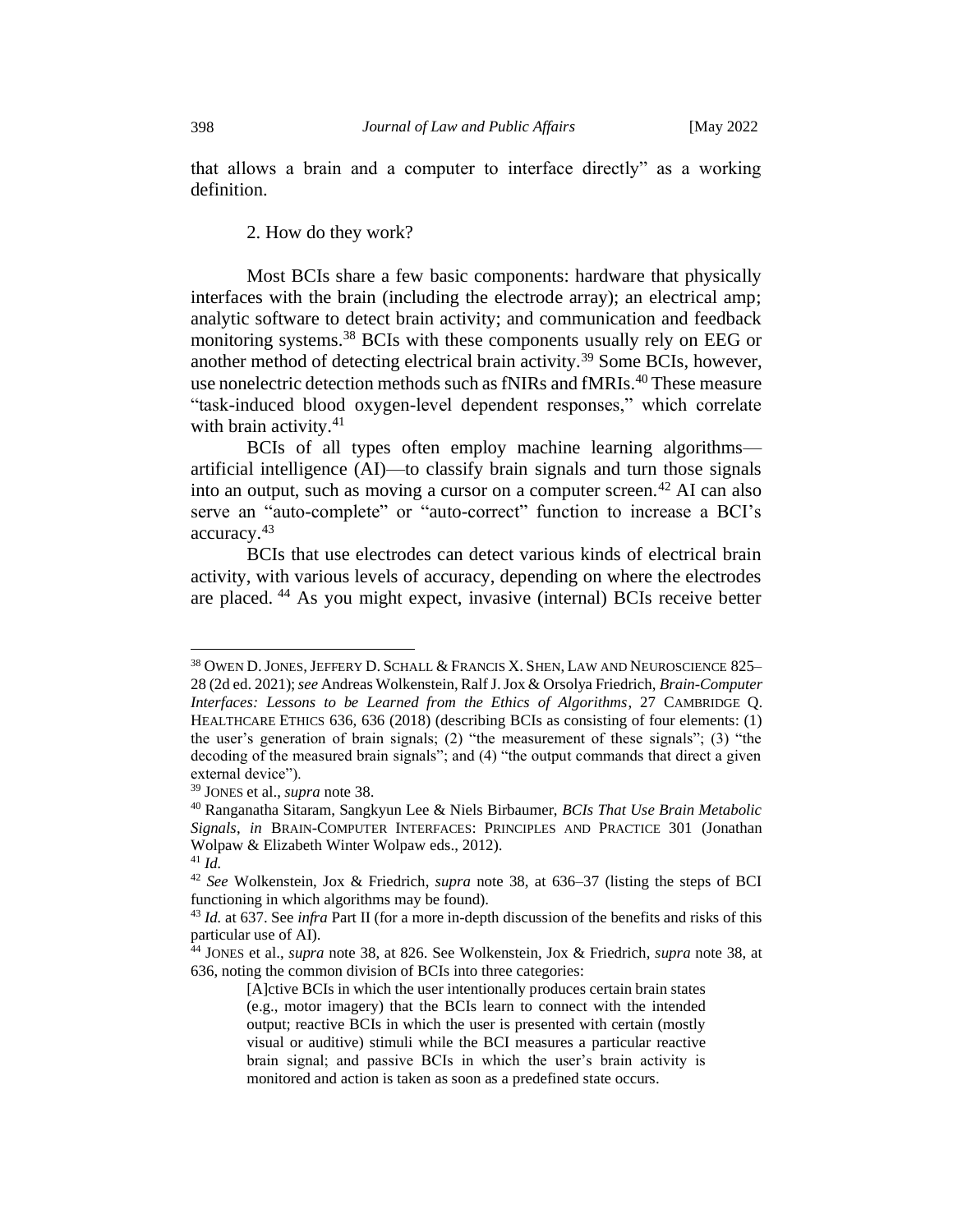signals from the brain than noninvasive (external) BCIs.<sup>45</sup> Invasive BCIs employ electrode arrays that sit in the brain. They can "read" the activity of a small group of neurons or even a single neuron.<sup>46</sup> This requires delicate, invasive surgery to place the electrodes near the target neurons.<sup>47</sup> In contrast, noninvasive BCIs employ EEG sensors that do not penetrate the skull. These BCIs "read" the activity of a large group of neurons.<sup>48</sup> There are also BCIs that employ ECoGs, which sit on top of the brain under the skull, as compromise between internal and external BCIs.<sup>49</sup>

It is easier to get detailed signals when a skull is not in between the sensor and the targeted neurons. More detailed signals produce better outputs. This means that, in general, invasive BCIs are capable of more complex tasks than noninvasive BCIs. For example, someone using an external BCI may be able to slowly move a robot arm in four directions after intensive training. Using an internal BCI, that same person may be able to move a robot arm, after less training, in more than four directions with similar speed and fluidity as a person with no motor challenges can move their own arm.<sup>50</sup>

Researchers are still working to determine whether signal detail alone limits the BCI user's control of the device.<sup>51</sup> In addition, both academic and commercial labs have increasingly turned to machine learning—a type of AI—to create BCIs capable of carrying out more complex tasks.<sup>52</sup> Machine learning allows noninvasive BCIs to take in less precise signals and guess what detail is missing. This ability to interpret brain signals is a big reason why BCIs are a high-potential, high-risk technology. While machine learning has yet to allow noninvasive BCIs to surpass invasive BCIs when it comes to complex tasks, it will likely have a major impact on the type of noninvasive BCIs available to consumers in the near future.

Certain brain activity signals are particularly suited for BCIs: P300 event-related potentials; sensorimotor rhythms; steady-state visual evoked

<sup>45</sup> JONES et al., *supra* note 38.

<sup>46</sup> John P. Donoghue, *BCIs That Use Signals Recorded in Motor Cortex*, *in* BRAIN-COMPUTER INTERFACES: PRINCIPLES AND PRACTICE 278 (Jonathan Wolpaw & Elizabeth Winter Wolpaw eds., 2012); Hansjörg Scherberger, *BCIs That Use Signals Recorded in Parietal or Premotor Cortex*, *in* BRAIN-COMPUTER INTERFACES:PRINCIPLES AND PRACTICE 293 (Jonathan Wolpaw & Elizabeth Winter Wolpaw eds., 2012).

<sup>47</sup> Donoghue, *supra* note 46.

<sup>48</sup> Gerwin Schalk, *BCIs That Use Electrocorticographic Activity*, *in* BRAIN-COMPUTER INTERFACES:PRINCIPLES AND PRACTICE 251 (Jonathan Wolpaw & Elizabeth Winter Wolpaw eds., 2012).

<sup>49</sup> *Id.*

<sup>50</sup> Schalk, *supra* note 48, at 257.

<sup>51</sup> *Id.* at 257–59.

<sup>52</sup> *See, e.g.*, Durham, *supra* note 27; Schalk, *supra* note 48, at 257.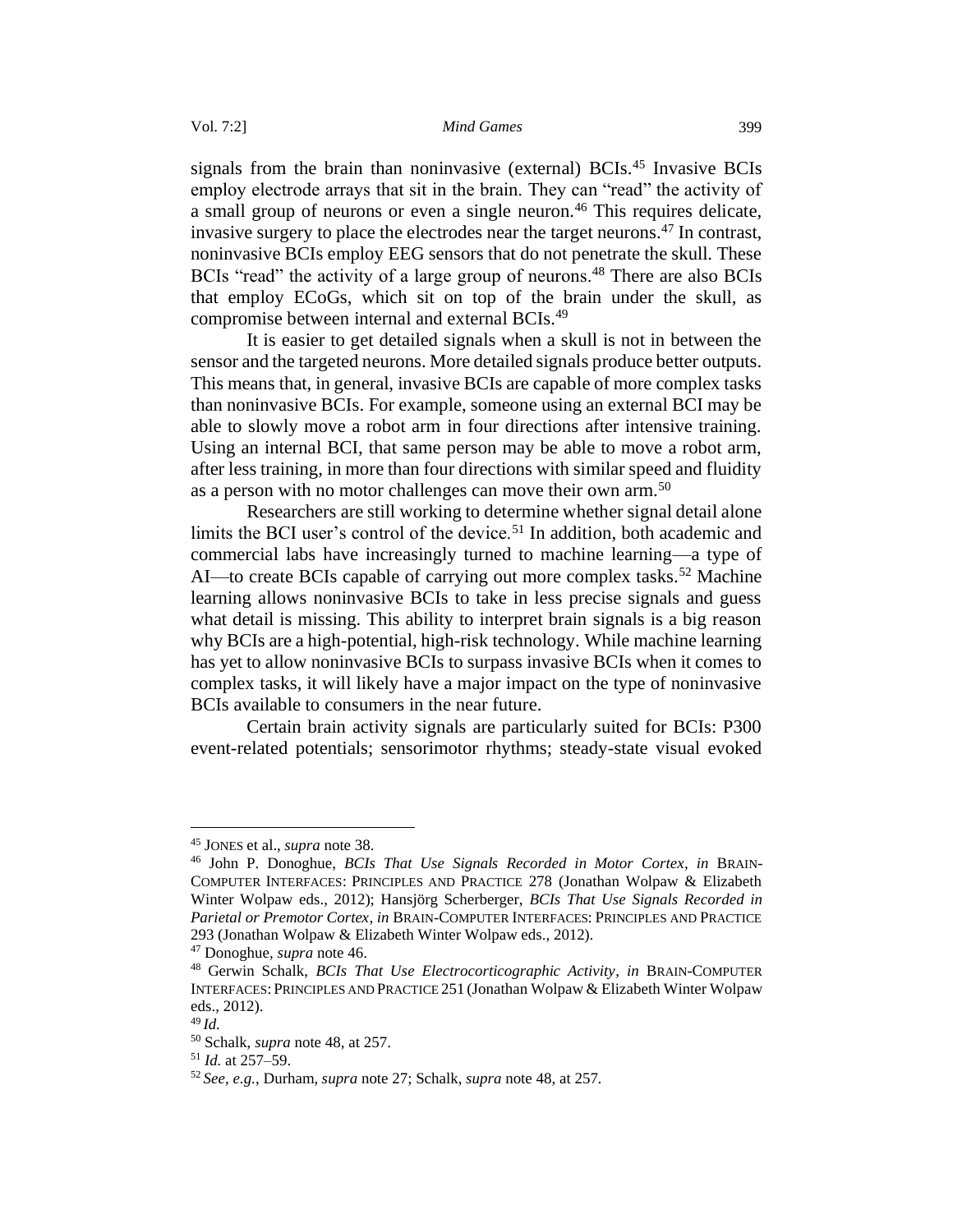potentials; and error-related negative evoked potentials.<sup>53</sup> Although the particulars of these signals are of limited importance to this Comment's main purpose, I offer a brief overview of each to illuminate which BCIs are likely to enter the consumer market in the near future, which are not, and what functionality BCIs actually offer. As researchers continue to uncover more about the brain and what it can tell us about the mind, other brain signal types may come to the fore.

P300 event-related potentials appear at the scalp 250 to 700 milliseconds after someone detects that a rare or desired event has occurred.<sup>54</sup> Finding and clicking on the internet browser on your computer generates a P300 potential, as does hearing a song you recognize. P300-based BCIs are portable, have inexpensive hardware, require minimal training, and take only minutes to set up for a new user.<sup>55</sup> Although P300-based BCIs are rare on the consumer market, they could be employed as direct-to-consumer thought-totext devices.

Over the course of decades, neuroscientists discovered and then confirmed an association between voluntary movements and specific wave frequencies now known as sensorimotor rhythms (SMRs).<sup>56</sup> More research uncovered a correlation between SMRs and *imagining* movement, clearing the way for the development of SMR-based BCIs.<sup>57</sup> Unlike P300-based BCIs, which track an involuntary response, SMR-based BCIs require users to think about something specific.<sup>58</sup> This can require substantial training for both the user and the BCI.<sup>59</sup> Developers must also ensure that the BCI is programmed to distinguish the targeted SMRs from electrical activity produced by muscles in the scalp, face, and neck.<sup>60</sup> Despite these drawbacks, SMR-based BCIs could work well for people who are missing limbs or have limited mobility.<sup>61</sup>

<sup>53</sup> Anastasia Greenberg, *Inside the Mind's Eye: An International Perspective on Data Privacy Law in the Age of Brain-Machine Interfaces*, 29 ALB. L.J. SCI. & TECH. 79, 84 (2019).

<sup>54</sup> Eric W. Sellers, Yael Arbel, Emanuel Donchin, *BCIs That Use P300 Event-Related Potentials*, *in* BRAIN-COMPUTER INTERFACES:PRINCIPLES AND PRACTICE 216 (ed. Jonathan Wolpaw & Elizabeth Winter Wolpaw) (2012).

<sup>55</sup> *Id.* at 215.

<sup>56</sup> Gert Pfurtscheller & Dennis J. McFarland, *BCIs That Use Sensorimotor Rhythms*, *in* BRAIN-COMPUTER INTERFACES: PRINCIPLES AND PRACTICE 227 (Jonathan Wolpaw & Elizabeth Winter Wolpaw eds., 2012).

<sup>57</sup> *Id.* at 228.

<sup>58</sup> *Id.*; Wexler & Thibault, *supra* note 13, at 134–35.

<sup>59</sup> Pfurtscheller & McFarland, *supra* note 56, at 233.

<sup>60</sup> *Id.* at 231.

<sup>61</sup> Brendan Z. Allison, Josef Faller & Christa Neuper, *BCIs That Use Steady-State Visual Evoked Potentials or Slow Cortical Potentials*, *in* BRAIN-COMPUTER INTERFACES: PRINCIPLES AND PRACTICE 241 (Jonathan Wolpaw & Elizabeth Winter Wolpaw eds., 2012). Certain SMR-BCIs may also work better than P300-based BCIs for "thought-to-text"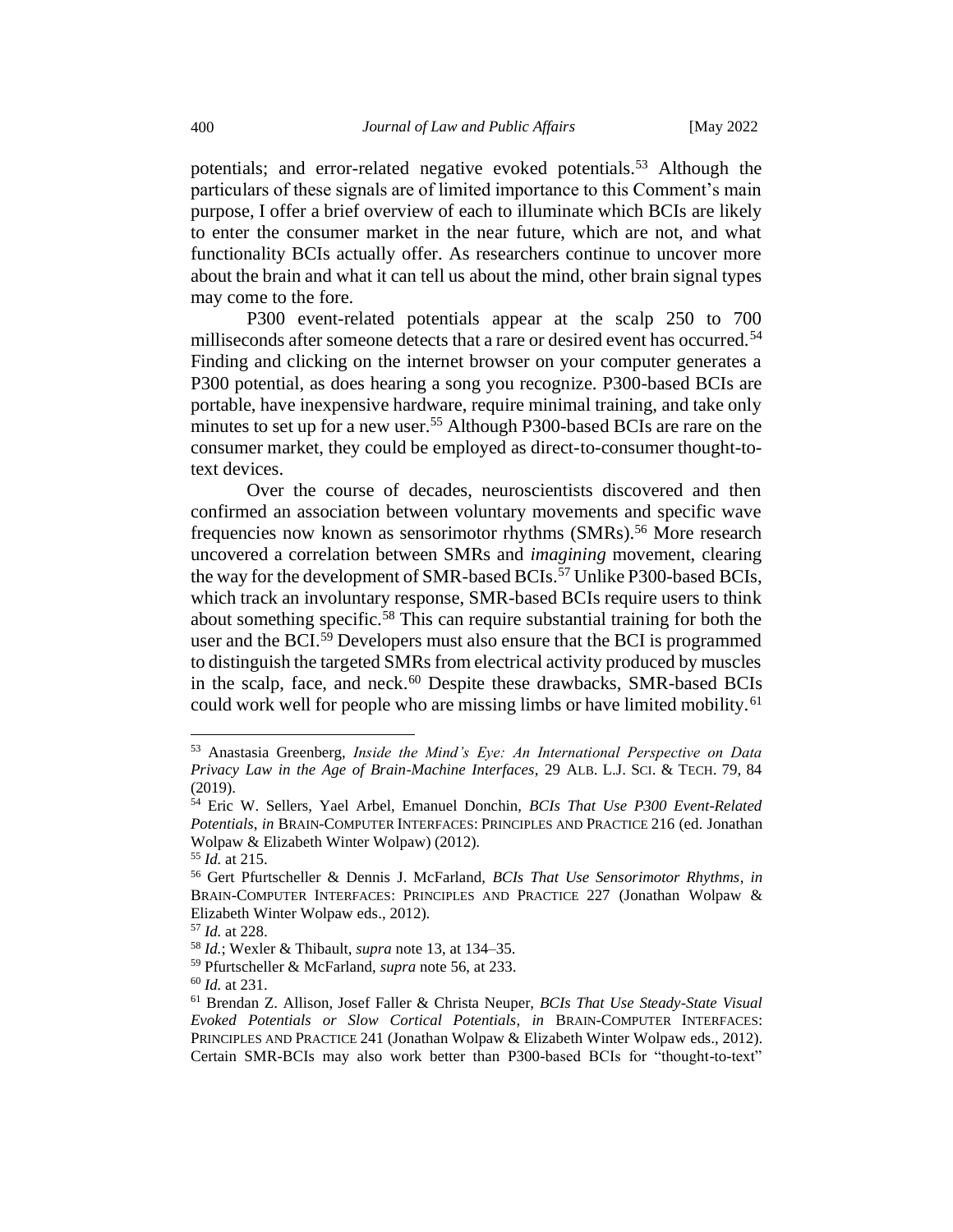Vol. 7:2] *Mind Games* 401

Steady-state visual evoked potentials (SSVEPs) appear 70 to 100 milliseconds after someone detects a repetitive visual stimulus, such as a flashing light.<sup>62</sup> SSVEP-based BCIs usually depend on the user's control of their gaze, so they do not work for people who have trouble moving their eyes.<sup>63</sup> For people who do have control of their gaze, SSVEP-based BCIs are straightforward to use—no need to imagine movement—but the flickering stimuli may be annoying.  $64$ 

Error-related negative evoked potentials (ERNs) appear 50 to 200 milliseconds after someone detects that an event does not match what they intended to do.<sup>65</sup> ERNs are useful as secondary signals to help a BCI's algorithm correct problems when the user is not able to produce their desired outcome.<sup>66</sup>

# 3. Limits of Available Consumer BCI Technology

<span id="page-10-0"></span>As mentioned above, the BCIs currently available to consumers are simple external BCIs.<sup>67</sup> By and large, they are sleek, futuristic-looking headbands that record EEG data much like a FitBit records your heart rate.<sup>68</sup> The functionality of these BCIs is limited by "internal" technological constraints, such as signal quality and user compatibility, and "external" constraints, such as the resource-intensive nature of BCI development and regulatory approval processes. There is also the ever-present risk that BCI development, regulation, and use will aggravate existing disparities, particularly those of race, gender, and ability. Conventional EEG electrodes, for example, do not work well with curly or tightly coiled hair, so researchers tend to exclude potential participants with those hair textures.<sup>69</sup> As a result, Black people are often underrepresented in EEG-based studies.<sup>70</sup>

applications because they are more amenable to multi-directional control, which lets users pick letters faster. *Id.* at 246.

<sup>62</sup> *Id.* at 241.

<sup>63</sup> *Id.* at 244.

<sup>64</sup> *Id.*

<sup>65</sup> Greenberg, *supra* note 53, at 86.

<sup>66</sup> *Id.* at 87.

<sup>&</sup>lt;sup>67</sup> One can argue that some FDA-regulated implants are BCIs, but for the purposes of this comment I understand a consumer product to be one that can be purchased and used "off the shelf" without the need for a medical procedure.

<sup>68</sup> *See, e.g.*, MUSE, *supra* note 12.

<sup>69</sup> Tricia Choy, Elizabeth Baker & Katherine Stavropoulos, *Systemic Racism in EEG Research: Considerations and Potential Solutions*, 3 AFFECTIVE SCI. 14, 15 (2022). <sup>70</sup> *Id.* at 15–16.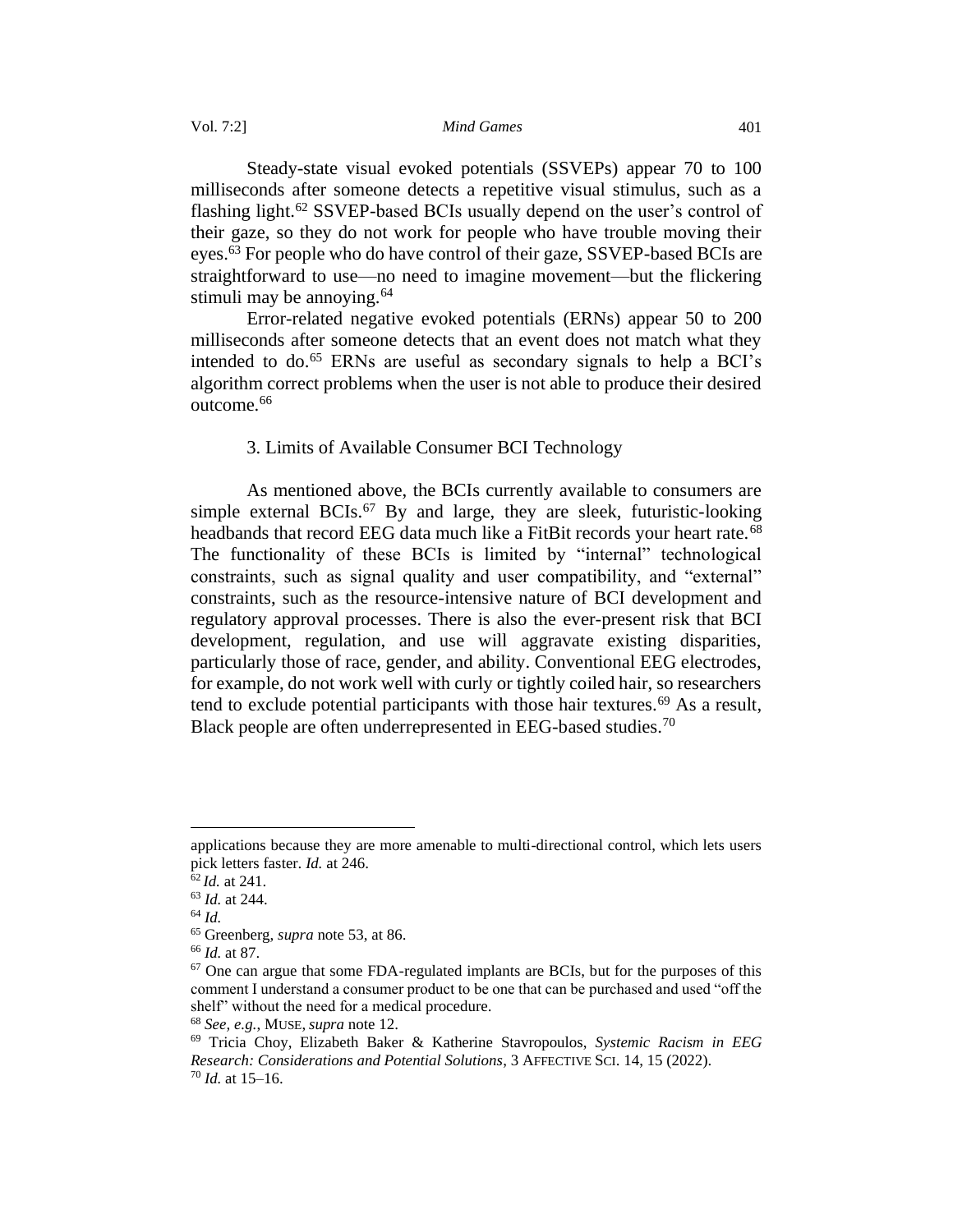Of particular concern are the ways in which machine learning algorithms replicate biases, both explicit and implicit.<sup>71</sup> AI's bad track record with facial (non)recognition is just now entering public discourse.<sup>72</sup> But facial (non)recognition is just the tip of a large and dangerous iceberg. Even if developers managed to create a truly neutral algorithm, there is still the risk that the collection and aggregation of data allows a human to make biased decisions.<sup>73</sup> The replication of human biases is further explored in Part II of this comment; the rest of this section focuses on the other limitations mentioned above.

The most significant limit of currently available consumer BCIs may be better labeled as a misconception: They are not mind-reading devices. BCIs cannot tell you much about your brain. They can tell you even less about your mind.<sup>74</sup> Despite the proliferation of claims implying the contrary, most consumer BCIs do not employ research-grade EEG.<sup>75</sup> Even if they did, EEG is not a fine enough tool to probe the details of our thoughts with much accuracy outside of the well-controlled parameters of a research experiment.<sup>76</sup> While SMRs tell you that someone is moving a limb (or thinking about moving a limb), other signals such as the P300 reveal little without extra information about the stimuli that evoked them.<sup>77</sup> Studies

 $71$  Karl Manheim & Lyric Kaplan on AI and objectivity:

Objectivity is not one of AI's virtues. Rather, algorithms reflect back the biases in the programming that are input when models are designed and in the data used to train them. Additionally, while data analysis can identify relationships between behaviors and other variables, relationships are not always indicative of causality. Therefore, some data analysis can develop imperfect information caused by algorithmic limitations or biased sampling. As a result, decisions made by AI may intensify rather than remove human biases contrary to popular conception. This poses real risks for equality and democracy.

*Artificial Intelligence: Risks to Privacy and Democracy*, YALE J.L.&TECH. 108, 158 (2019); Wolkenstein, Jox & Friedrich, *supra* note 38, at 637–39 (summarizing the major ethical issues that algorithm use poses, including a lack of transparency, mistaking correlation for causation, and both user- and tech-generated biases).

<sup>72</sup> *See generally* CODED BIAS (Shalini Kantayya 2020) ("When MIT Media Lab researcher Joy Buolamwini discovers that most facial-recognition software misidentifies women and darker-skinned faces, she delves into an investigation of widespread bias in algorithms."). <sup>73</sup> CATHY O'NEIL, WEAPONS OF MATH DESTRUCTION 15–31 (2016).

 $74$  In part because neuroscientists still are not sure about the relationship between the brain (the physical organ) and the mind (the concept of consciousness, identity, and those things that keep philosophers up at night).

<sup>75</sup> Iris Coates McCall & Anna Wexler, *Peering into the Mind? The Ethics of Consumer Neuromonitoring Devices*, in DEVELOPMENTS IN NEUROETHICS AND BIOETHICS 1, 5 (Vol. 3, 2020)

<sup>76</sup> *Id.* at 16*.*

<sup>77</sup>Francis X. Shen, *Neuroscience, Mental Privacy, and the Law*, 36 HARV.J.L. & PUB.POL'Y 653, 679–87 (2013).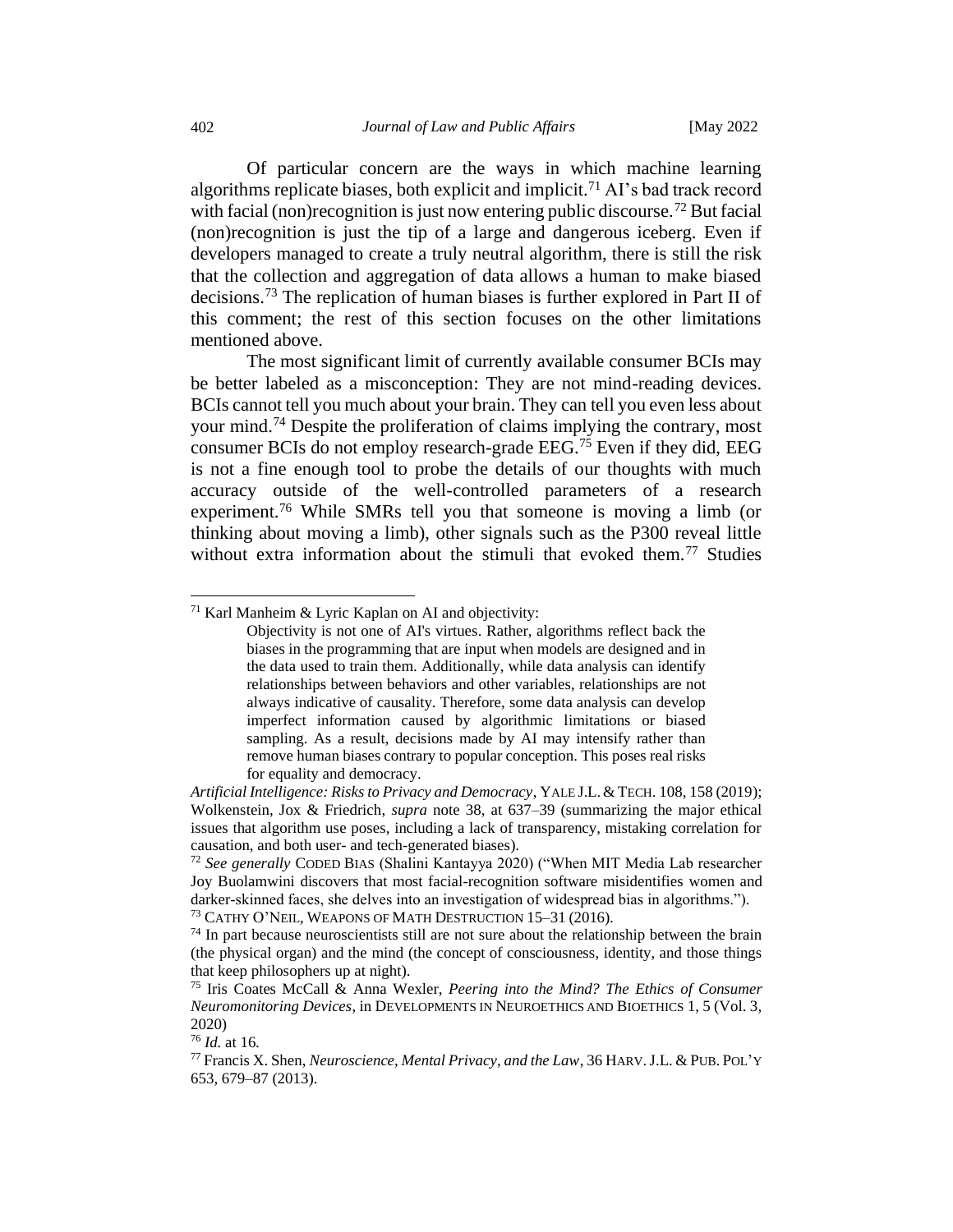demonstrating retrieval of personal information from a consumer BCI often involve looking at the raw EEG data alongside contextual information about the user's environment gathered from another source.<sup>78</sup> For a consumer P300and ERN-based BCI to provide information about a user's responses to Facebook advertisements, for example, it would likely require some means of data sharing with Facebook or a supplementary mechanism that detected the content of the user's Facebook activity.<sup>79</sup> The need for supplementary information is a fact of life for the majority of BCIs currently in existence, both consumer and research. Kernel, a neurotechnology company launched in 2016, developed a BCI algorithm called "Sound ID" that can identify what song someone is listening to in under thirty seconds.<sup>80</sup> From one perspective, this is an extraordinary advance. For those worried about next-gen eavesdropping, however, take heart. The experiment that the Kernel team ran to test "Sound ID" only included ten songs.<sup>81</sup>

In addition to a lack of mind-reading powers, BCIs are also limited by the available mechanisms for picking up brain signals. External BCIs have a signal quality constraint—picking up brain signals through the skull is like listening to someone talking on the other side of a wall. Internal BCIs, meanwhile, can get up close and personal with the brain but are poor candidates for widespread consumer use. Although surgeons across the world insert cochlear implants and pacemakers every day, brain surgery carries a number of inherent risks. And as humankind has relatively little experience sticking hardware in people's brains, the long-term biocompatibility of internal BCIs is still an open question.<sup>82</sup> It may be physically infeasible to craft an internal BCI that needs minimal updates and lasts long enough to make the surgery worth it. Researchers have limited tools, as "wait and see" experiments are ethically impermissible. Private companies are not held to the same research ethics standards as academic institutions. One would

<sup>78</sup> Studies demonstrating remote "brain hacking" indicate that it is physically feasible. However, there is scholarly disagreement over the level of actual risk current technology poses. *Compare* Anna Wexler, *Separating Neuroethics from Neurohype*, 37 Nature Biotechnology 990 (2019), *with* Marcello Ienca & Pim Haselager, *Hacking the Brain: Brain-Computer Interfacing Technology and the Ethics of Neurosecurity*, 18 Ethics & Information Technology 117 (2016), *and* Marcello Ienca, Pim Haselager & Ezekiel J Emanuel, *Reply to "Separating Neuroethics from Neurohype*,*"* 37 NATURE BIOTECHNOLOGY 991 (2019).

<sup>79</sup> *See* Greenberg, *supra* note 53, at 94.

<sup>80</sup> Hello Humanity, KERNEL, https://www.kernel.com/hello-humanity.pdf#Experiments [https://perma.cc/8ZR7-9WL3].

 $81 \overline{Id}$ .

<sup>82</sup> *See, e.g.*, MONIKA GOSS-VARLEY, KEITH R. DONA, JUSTIN A. MCMAHON, ANDREW J. SHOFSTALL, EVON S. EREIFEJ, SYDNEY C. LINDNER & JEFREY R. CAPADONA, SCIENTIFIC REPORTS, MICROELECTRODE IMPLANTATION IN MOTOR CORTEX CAUSES FINE MOTOR DEFICIT: IMPLICATIONS ON POTENTIAL CONSIDERATIONS TO BRAIN COMPUTER INTERFACING AND HUMAN AUGMENTATION, at 2 (2017).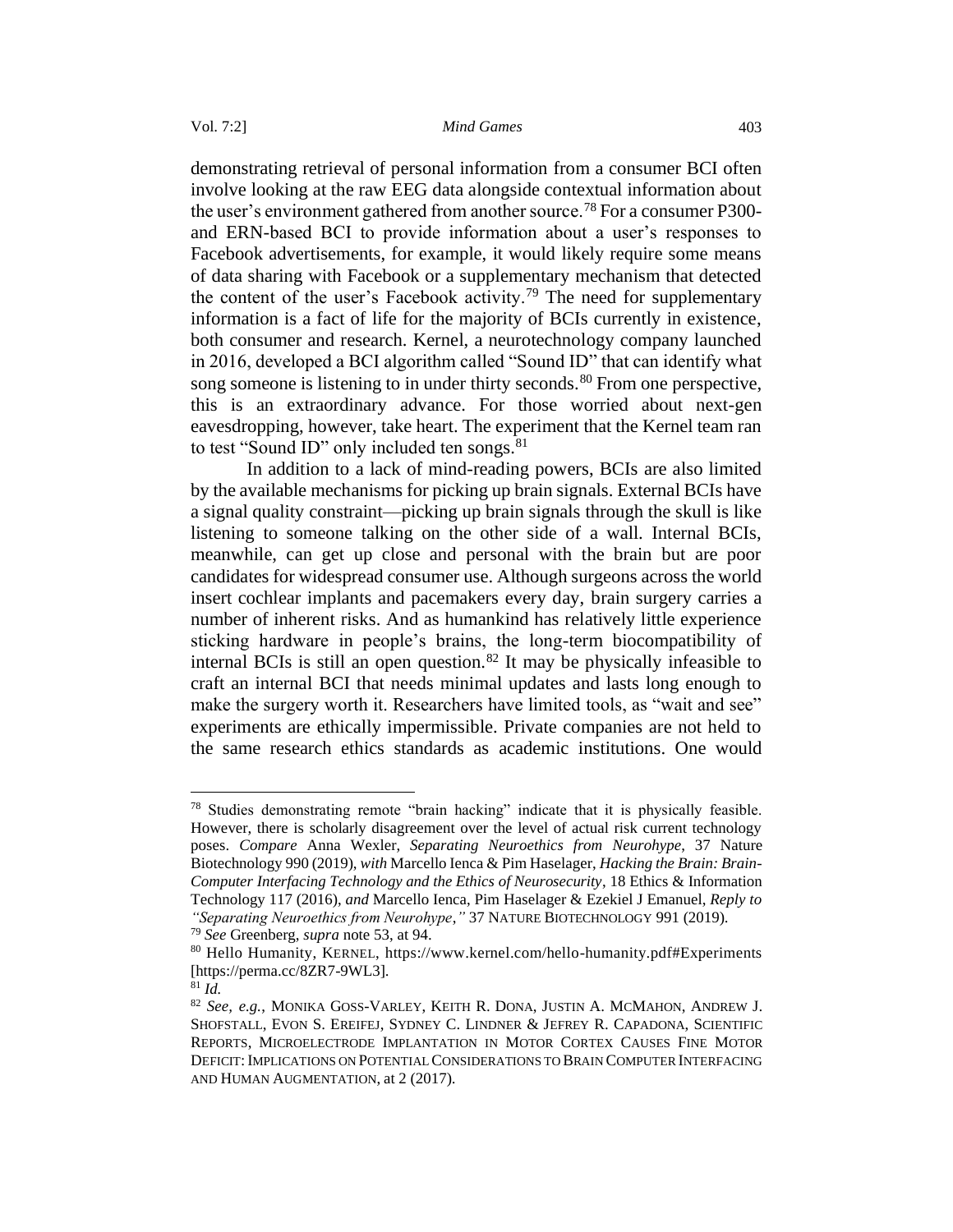hope—perhaps in vain—that industry pressures and the threat of government action, if not a sense of moral opprobrium, would be enough to stop firms looking to cut corners.

To make things more difficult for BCIs, brain signals of the same general type differ between people and can even differ over time in the same individual.<sup>83</sup> This means that both the user and the BCI must be trained to "recognize" each other.<sup>84</sup> For many tasks, this training process requires a skilled technician to assist the user each time they connect to the BCI. Some BCIs may need regular calibrations to work properly—if they work at all.<sup>85</sup> One study found that roughly a fifth of people who tested SMR-based BCIs could not control them.<sup>86</sup> A greater percentage of testers across studies have successfully used P300- and SSVEP-based BCIs, but researchers are still trying to create a "universal"  $BCI<sup>87</sup>$  Rather than fine-tune sensors that target one kind of signal, many researchers have instead tried to supplement them with additional sensors targeting other signals, both electric and nonelectric.<sup>88</sup> While this effort has generated some success, the resulting BCIs are even more complex, which makes them more difficult to build, study, and use than BCIs that target one signal type.<sup>89</sup>

As the preceding paragraphs should make clear, BCI development and production is resource intensive. This need for resources is another limit on the availability of consumer BCI technology. External BCIs that allow users to interact with the world, rather than simply collect EEG data, require costly equipment. Internal BCI development poses substantial ethical and bioengineering challenges. Furthermore, private companies looking to get in the consumer BCI market early have to contend with the spectre of the Food and Drug Administration's costly premarket approval process.<sup>90</sup> Most investors are wary of putting money into the development of products that are unlikely to appear on shelves.<sup>91</sup>

FDA requires premarket approval for devices in "Class III," which covers devices "that support or sustain human life, are of substantial

<sup>89</sup> *Id.* at 2–3.

<sup>91</sup> *See* Wexler & Reiner, *supra* note 10, at 3.

<sup>83</sup> Inchul Choi, Ilsun Rhiu, Yushin Lee, Myung Hwan Yun, & Chang S. Nam, *A Systematic Review of Hybrid Brain-Computer Interfaces: Taxonomy and Usability Perspectives*, 12 PLOS ONE 2 (2017).

<sup>84</sup> *Id.* 

<sup>85</sup> *Id.* 

<sup>86</sup> *Id.* 

 $87$  *Id.* 

<sup>88</sup> *Id.* 

<sup>90</sup> *Premarket Approval: When a PMA is Required*, FOOD & DRUG ADMIN., https://www.fda.gov/medical-devices/premarket-submissions-selecting-and-preparingcorrect-submission/premarket-approval-pma#when [https://perma.cc/TU7R-HKWU] (last updated May 16, 2019).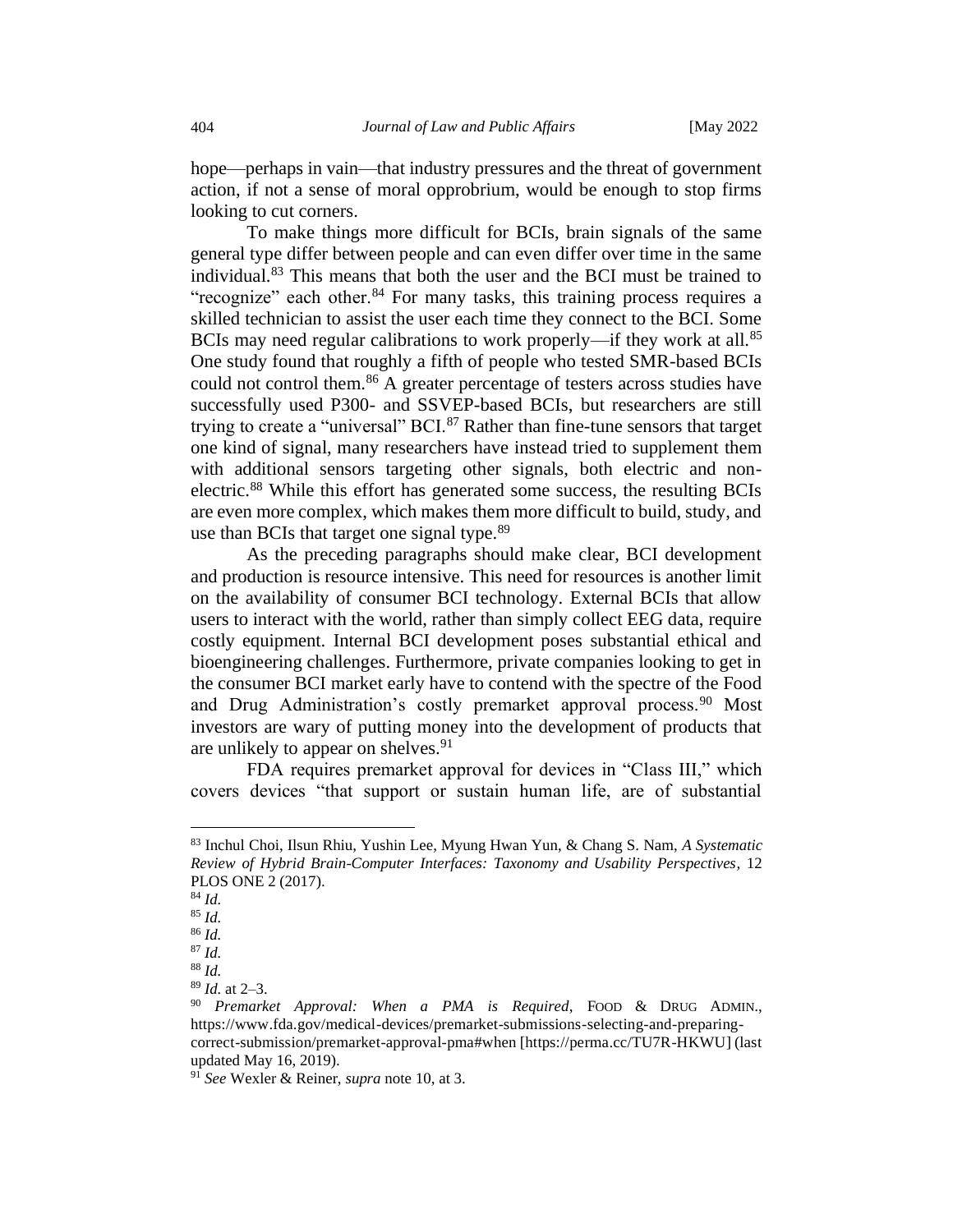importance in preventing impairment of human health, or which present a potential, unreasonable risk of illness or injury."<sup>92</sup> BCIs could conceivably fall under all three descriptions of Class III devices.<sup>93</sup> Companies can attempt to evade, and do evade, FDA's jurisdiction by claiming that a device supports wellness rather than health.<sup>94</sup> FDA's device regulation division, the Center for Devices and Radiological Health, issued a guidance document in 2016 that announced a decision not to examine "low risk general wellness devices."<sup>95</sup> This is no guarantee for would-be consumer BCI developers, however. Guidance documents are non-binding and can be changed without a public notice and comment process.<sup>96</sup> Even without a change, at least some external BCIs may not qualify as low risk. The relevant language in the 2016 guidance document is broad: If a device is invasive, or implanted, or "involve[s] an intervention or technology that may pose a risk to the safety of users and other persons if specific regulatory controls are not applied," the device is not low risk.<sup>97</sup> In addition, a low risk device cannot be similar to a device that FDA actively regulates.<sup>98</sup> Accordingly, FDA regulation of any particular BCI is far from a sure bet, FDA disinterest in BCIs is not a foregone conclusion, either.

# <span id="page-14-1"></span><span id="page-14-0"></span>*B. Why Regulating BCIs is Challenging*

# 1. The Pacing Problem

Government agencies often lack the resources and expertise necessary to keep up with BCIs and other rapidly developing technologies. When agencies do try to curb industry behavior, the resulting regulations can be

<sup>92</sup> *Premarket Approval: When a PMA is Required*, *supra* note 90.

<sup>&</sup>lt;sup>93</sup> In May 2021, FDA released guidance on internal BCIs designed for patients with paralysis or amputated limbs. The document explicitly places "[n]on-implanted BCI devices" beyond its scope. FOOD & DRUG ADMIN., IMPLANTED BRAIN-COMPUTER INTERFACE (BCI) DEVICES FOR PATIENTS WITH PARALYSIS OR AMPUTATION—NON-CLINICAL TESTING AND CLINICAL CONSIDERATIONS 3 (2021) .

<sup>94</sup> *See* Wexler & Reiner, *supra* note 10, at 2.

<sup>95</sup> POLICY FOR LOW RISK DEVICES, *supra* note 17, at 2 ("CDRH does not intend to examine low risk general wellness products to determine whether they are devices within the meaning of the FD&C Act or, if they are devices, whether they comply with the premarket review and post-market regulatory requirements for devices under the FD&C Act . . . .").

<sup>96</sup> *Guidance Documents (Medical Devices and Radiation-Emitting Products)*, FOOD & DRUG ADMIN., https://www.fda.gov/medical-devices/device-advice-comprehensive-regulatoryassistance/guidance-documents-medical-devices-and-radiation-emitting-products [https://perma.cc/YCS4-KX89].

<sup>97</sup> POLICY FOR LOW RISK DEVICES, *supra* note 17, at 5.

<sup>98</sup> *Id.* at 5–6.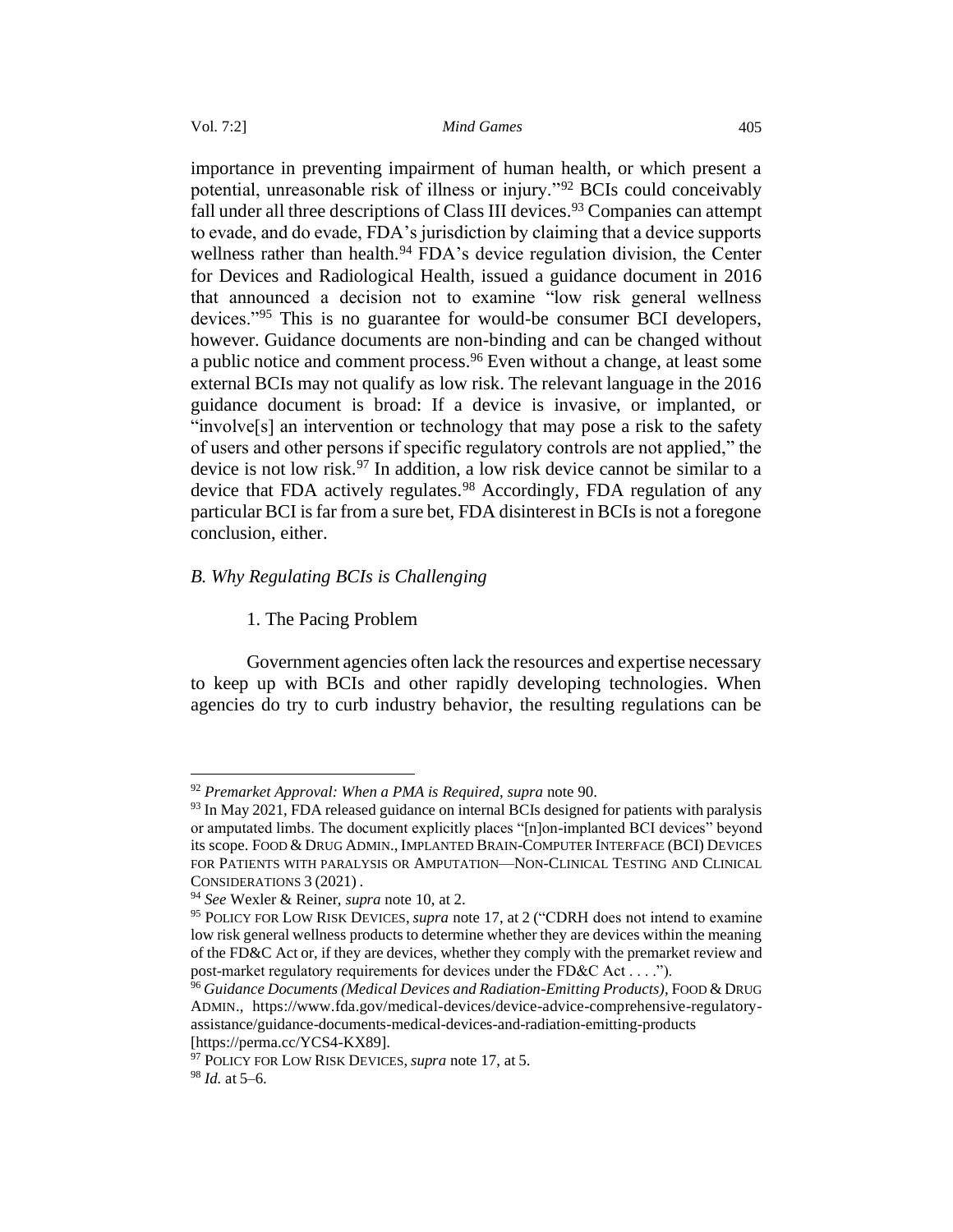inflexible or simply ill-suited to the problem they are meant to address.<sup>99</sup> This is the so-called pacing problem: Technologies left unregulated can lead to concrete harms, yet regulation can lag behind innovation, hindering it.<sup>100</sup> For some policymakers and scholars, this lag is reason enough to avoid the pacing problem altogether. Instead, they propose, regulators (particularly government agencies) should leave companies alone until there is concrete evidence that a given technology is harmful.<sup>101</sup>

Theirs is an attractive proposal when a technology promises incredible benefits, as BCIs do. If companies lack the room to experiment, they may not develop life-changing devices for people with muscle control issues, lost limbs, or chronic health conditions. Because a single type of BCI could be put to many uses—a mobility tool for some people and entertainment for others, say—companies who are not cowed by the risks inherent in government regulatory pressure are likely to see BCIs as a solid investment. A BCI gaming controller could trend among able-bodied influencers *and* allow gamers with mobility challenges to play games that lack built-in accessibility options.<sup>102</sup> There are also more controversial benefits to delaying regulation of emerging technologies, such as unhindered market growth. <sup>103</sup> For those who argue that people are generally willing to trade their privacy for more personalized goods and services, the richer, larger datasets that minimally regulated technologies produce are a noteworthy benefit.<sup>104</sup>

There is a significant possibility that BCIs will go unregulated even with consensus that some regulation is necessary. As political scientists have chronicled since the dawn of that profession, even highly salient problems can go unaddressed.<sup>105</sup> This is not to say that government action is a cure-all.

<sup>99</sup>Adam D. Thierer, *The Internet of Things and Wearable Technology: Addressing Privacy and Security Concerns Without Derailing Innovation*, RICHMOND L.J. & TECH 2–3 (2015) (observing that regulation of emergent technology "is likely to be premature and overly rigid" and proposing that Internet of Things devices should not be subjected to "prophylactic restrictions" absent "clear evidence of direct risk to health or property").

<sup>100</sup> *See* Araz Taeihagh, M. Ramesh & Michael Howlett, *Assessing the Regulatory Challenges of Emerging Disruptive Technologies*, 15 REGUL. & GOVERNANCE 1009, 1009 (2021). <sup>101</sup> *See, e.g.*, Thierer, *supra* note 99.

<sup>102</sup> *See* Antonio Regalado, *supra* note 7; *see also Our Work,* ABLEGAMERS, <https://ablegamers.org/our-work/> [https://perma.cc/WGW9-DEAX] (last visited Feb. 6, 2022) ("We work within the industry to enable developers to create adaptive gaming solutions, design more inclusive games, and create events that are accessible to people with disabilities.").

<sup>103</sup> *See* Thierer, *supra* note 99, at 14.

<sup>104</sup> *Id.* at 57.

<sup>105</sup> There are multiple theories that attempt to explain this phenomenon. *See generally* TANYA HEIKKILA & PAUL CAIRNEY, COMPARISON OF THEORIES OF THE POLICY PROCESS, THEORIES OF THE POLICY PROCESS (Christopher M. Weible & Paul A. Sabatier eds., 4th ed. 2018).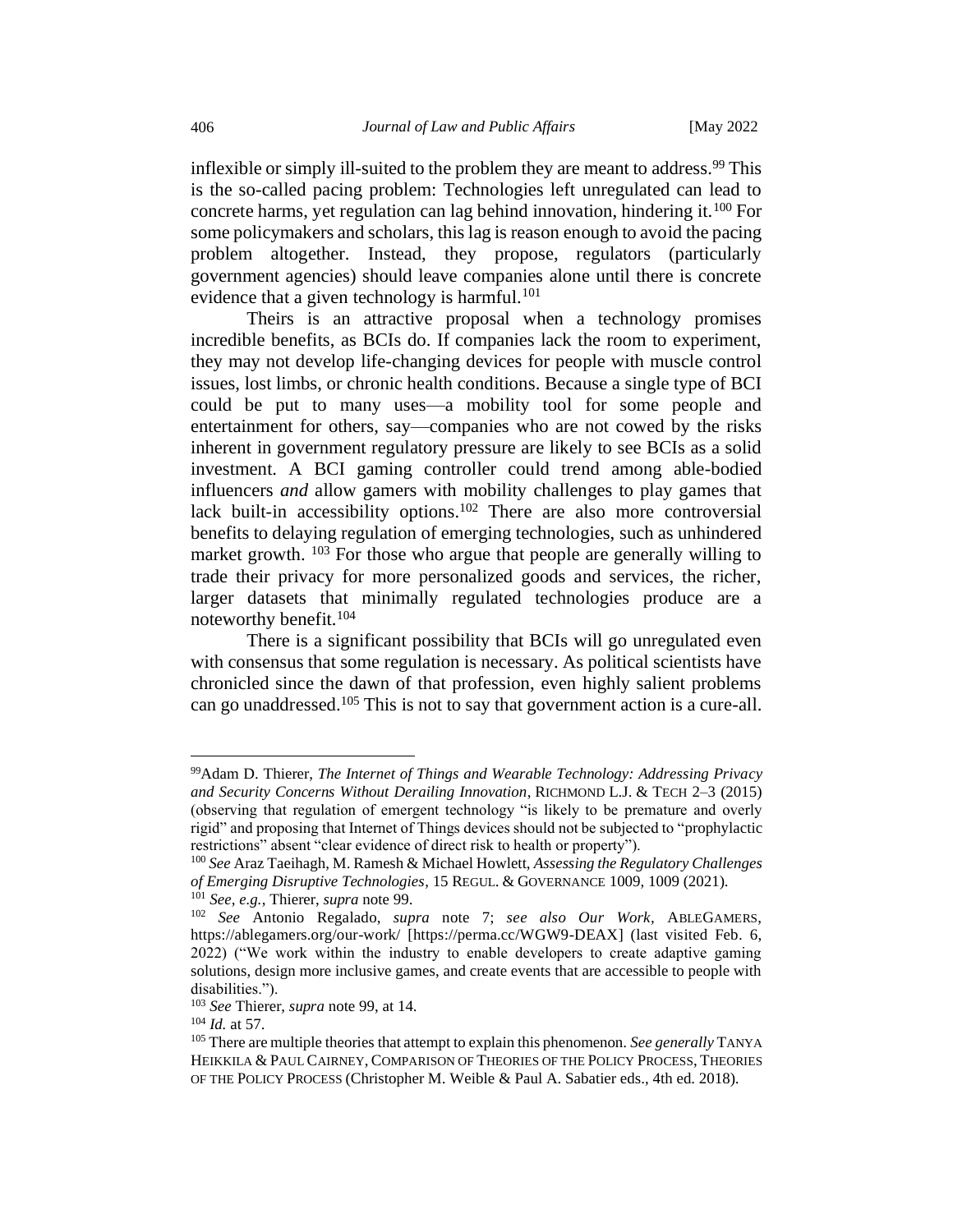The Toxic Substances Control Act of 1976<sup>106</sup> prevented the U.S. Environmental Protection Agency (EPA) from regulating most commercial chemicals for decades.<sup>107</sup> Although the 2016 Frank R. Lautenberg Chemical Safety for the 21st Century Act<sup>108</sup> overhauled the law, the EPA now has a huge backlog of chemicals to test.<sup>109</sup> Even if Congress and an agency are not at cross-purposes, the very structure of federal agencies could get in the way of regulatory efforts. It is not entirely clear, for example, which agency should take the lead on regulating consumer neurotechnology.<sup>110</sup>

I do not dispute that regulation should be targeted to specific problems that emergent technology poses.<sup>111</sup> Few would contend that general regulations that blanket everything and everyone without recourse to any cost-benefit analysis are a worthwhile endeavor. I do, however, suggest that waiting until concrete harms appear is not a great answer to the pacing problem in the context of especially high-potential, high-risk technologies such as BCIs.

Social media is a clear example of a disruptive technology left largely unregulated until it matured into a ubiquitous presence in most people's lives.<sup>112</sup> Reasonable people may disagree on whether individual social media users or "Twitter mobs" indicate a market failure. What is unsettling to many, I gather, is that the self-regulation of the industry's early days now takes the form of a handful of massive companies calling the shots. For some, this state

<sup>106</sup> *Summary of the Toxic Substances Control Act*, EPA, https://www.epa.gov/lawsregulations/summary-toxic-substances-control-act [\[https://perma.cc/JX2F-S3R2\]](https://perma.cc/JX2F-S3R2) (last updated June 2016).

<sup>107</sup> Mark Scialla, *It Could Take Centuries for EPA to Test All The Unregulated Chemicals Under a New Landmark Bill*, PBS NEWS HOUR (June 22, 2016, 11:58 AM EST) https://www.pbs.org/newshour/science/it-could-take-centuries-for-epa-to-test-all-theunregulated-chemicals-under-a-new-landmark-bill [\[https://perma.cc/UJA4-KAJA\]](https://perma.cc/UJA4-KAJA).

<sup>108</sup> Frank R. Lautenberg Chemical Safety for the 21st Century Act, Pub. L. No. 114–128, 130 Stat. 448–513 (2016).

<sup>109</sup> Scialla, *supra* note 107.

<sup>110</sup> *See* Taeihagh, Ramesh & Howlett, *supra* note 100, at 1009.

<sup>111</sup> *See* Thierer, *supra* note 99, at 2–3:

The better alternative to top-down regulation is to deal with concerns creatively as they develop, using a combination of educational efforts, technological empowerment tools, social norms, public and watchdog pressure, industry best practices and self-regulation, transparency, and targeted enforcement of existing legal standards (especially torts), as needed" but noting that "if enough people are attempting to modify their bodies or enhance various human capabilities, it may become very difficult for the law to keep up.

<sup>112</sup> Jack M. Balkin, *How to Regulate (and Not Regulate) Social Media*, Knight First Amendment Institute at 2 (Mar. 25, 2020), [https://knightcolumbia.org/content/how-to](https://knightcolumbia.org/content/how-to-regulate-and-not-regulate-social-media)[regulate-and-not-regulate-social-media](https://knightcolumbia.org/content/how-to-regulate-and-not-regulate-social-media) [https://perma.cc/B94D-PYSM].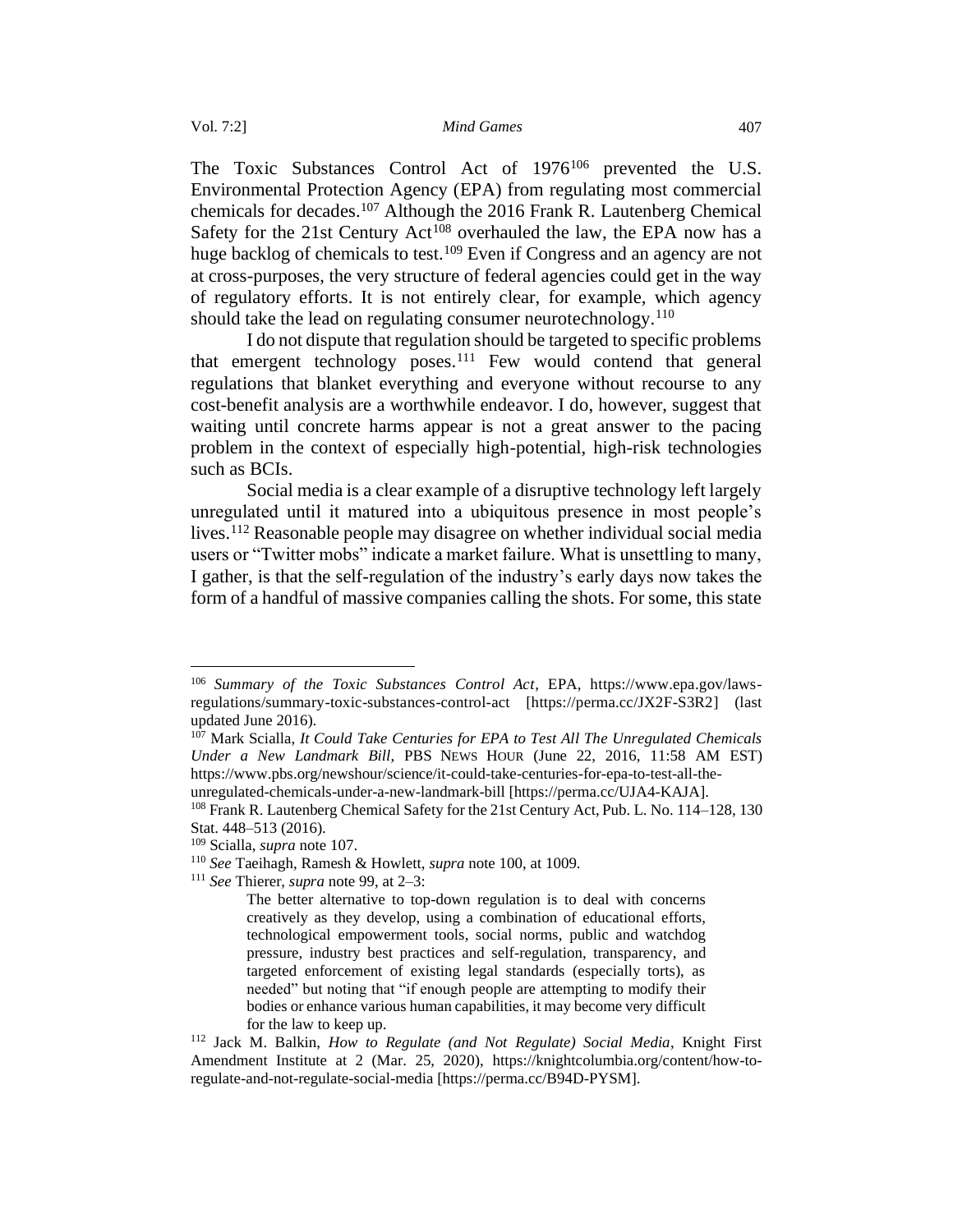of affairs is nothing less than dire threat to democratic institutions.<sup>113</sup> Even if you dispute such a conclusion, it seems fair to say that regulators are struggling mightily to bring the social media giants to heel after letting them run free for years.<sup>114</sup>

Consumer BCIs might not be the next technology to fundamentally change how we interact with one another and how we see ourselves, but the curious evolution of social media indicates that waiting to regulate would be a great risk.<sup>115</sup> None of this is to say that BCIs are doomed to bring us all pain and turn us into a ruin of a species that will serve as a warning to all who might bring their spaceships close to the perpetually smoldering rock that used to be Earth. (Though that is always a possibility.) Regulation can be appropriate when technology presents a direct risk to a subset of humanity rather than the entire planet.

Even if BCIs fail to follow social media as an era-defining technology, regulation may be needed to avoid deepening existing inequities. The "emerging technology narrative" envisions all of society changing, all at once. Yet many technological advances reach the wealthy long before marginalized communities. Developers of consumer technologies often target privileged populations when making design, infrastructure, and marketing decisions. <sup>116</sup> In this way products which may have had widespread utility are rendered largely inaccessible to people who are not a member of a privileged population.<sup>117</sup>

Technology like the IpsiHand or a thought-to-text software could mean a lot to someone who seeks more control over how they interact with their environment. Such devices should not be available only to those who can afford to pay astronomical sums. Similarly, companies may treat "disabled" people only as potential customers rather than collaborators. Devices devised by the "able-bodied" may not meet the actual needs and

<sup>113</sup> Manheim & Kaplan, *supra* note 71, at 110–11 (warning that tech CEOs seem to have more power over American lives than elected representatives and that AI-powered software gives technology companies the ability to undermine or even displace government regulation).

<sup>114</sup> *See, e.g.*, Bobby Allyn, *Judge Allows Federal Trade Commission's Latest Suit Against Facebook to Move Forward*, NPR (Jan. 11, 2022, 5:10 PM ET), https://www.npr.org/ 2022/01/11/1072169787/judge-allows-federal-trade-commissions-latest-suit-againstfacebook-to-move-forw [https://perma.cc/PY6A-89XB].

<sup>115</sup> *See* Balkin, *supra* note 112, at 9.

<sup>116</sup> *See* Courtney R. Lyles, Robert M. Wachter & Urmimala Sarkar, *Focusing on Digital Health Equity*, 326 JAMA 1795, 1795 (2021) (arguing that digital health tools are deepening health inequities because they "are developed with homogeneous, highly educated, and advantaged populations in mind").

<sup>&</sup>lt;sup>117</sup> *Id.* ("despite the ability to leverage technology to design apps in multiple languages or with audiovisual features to support both personalization and accessibility, most available digital health tools are available in English only and are written at high reading levels").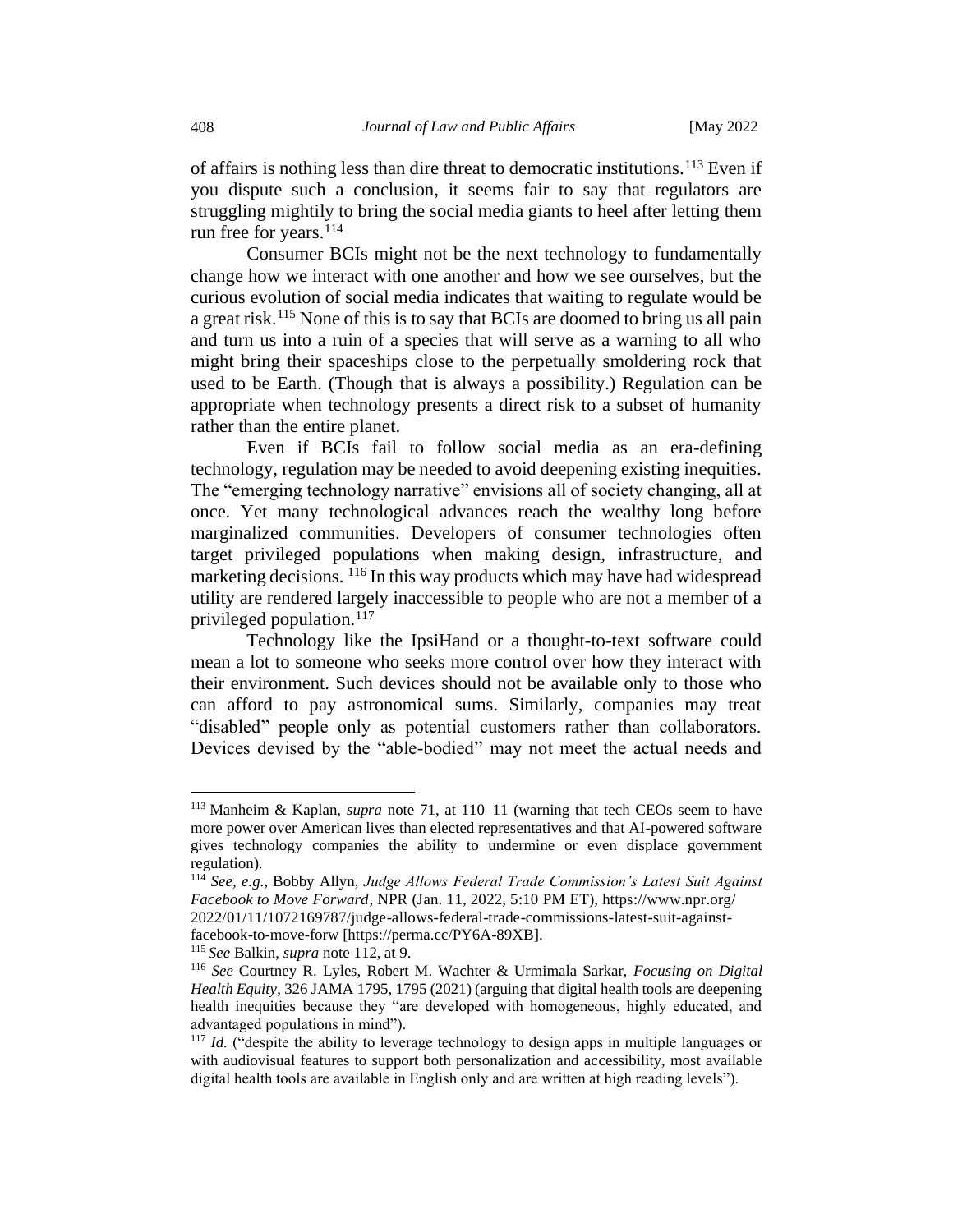wants of their intended users. People may not wish to change themselves in order to realize a range of mobility, mental capacity, or mode of communication labeled "normal."<sup>118</sup> Early regulatory intervention government or industry—could prevent such exclusionary feedback loops and encourage more equitable innovation.<sup>119</sup>

<span id="page-18-1"></span>2. The Internet of Things Requires New Approaches to Data Protection

<span id="page-18-0"></span>Targeted, early regulatory intervention of BCIs may sound like a tall order with little chance of being filled. But BCI regulation need not be BCI specific. Currently available consumer BCIs may offer unique benefits, but their risks are largely the same as other Internet of Things (IoT) and AI devices. Of course, this does not mean that regulating IoT and AI devices as a group is any more straightforward than regulating BCIs in particular.

Many IoT and AI devices present data privacy risks. Consequently, they trigger the pacing problem—regulate now, and potentially stifle innovation, or regulate later, potentially violating strongly held societal privacy norms?<sup>120</sup>

Like social media, the Internet of Things has been described as another tech advance that proliferated before any serious regulatory efforts.<sup>121</sup> Wearable technology and now-familiar home assistants such as Alexa collect amounts of data that could be orders of magnitude beyond what consumers

<sup>118</sup> See *Community and Culture—Frequently Asked Questions*, NAT'L ASSOC. DEAF: The deaf and hard of hearing community is diverse. There are variations in how a person becomes deaf or hard of hearing, level of hearing, age of onset, educational background, communication methods, and cultural identity. How people "label" or identify themselves is personal and may reflect identification with the deaf and hard of hearing community, the degree to which they can hear, or the relative age of onset.

https://www.nad.org/resources/american-sign-language/community-and-culture-frequently -asked-questions/ [https://perma.cc/2LRA-M62Y] (last visited Feb. 6, 2022).

<sup>119</sup> Lyles et. al, *supra* note 116, at 1796 ("Building and testing tools in the populations who need and can benefit from them offer the best opportunity to ensure that the health care digital revolution improves health equity. Also needed is intentional implementation that carefully leverages in-person support and builds from trusted relationships.")

<sup>120</sup> For a fuller discussion of privacy law and theories, see subsection 3, How the "Privacy Narrative" Influences BCI Risk Assessment, *infra.* 

<sup>121</sup> *See* Scott R. Peppet, *Regulating the Internet of Things: First Steps Toward Managing Discrimination, Privacy, Security, and Consent*, 93 TEX. L. REV. 85, 92 (2014) ("[IoT devices] are not a science-fiction future but a present reality. Internet of Things devices have proliferated before we have had a chance to consider whether and how best to regulate them.").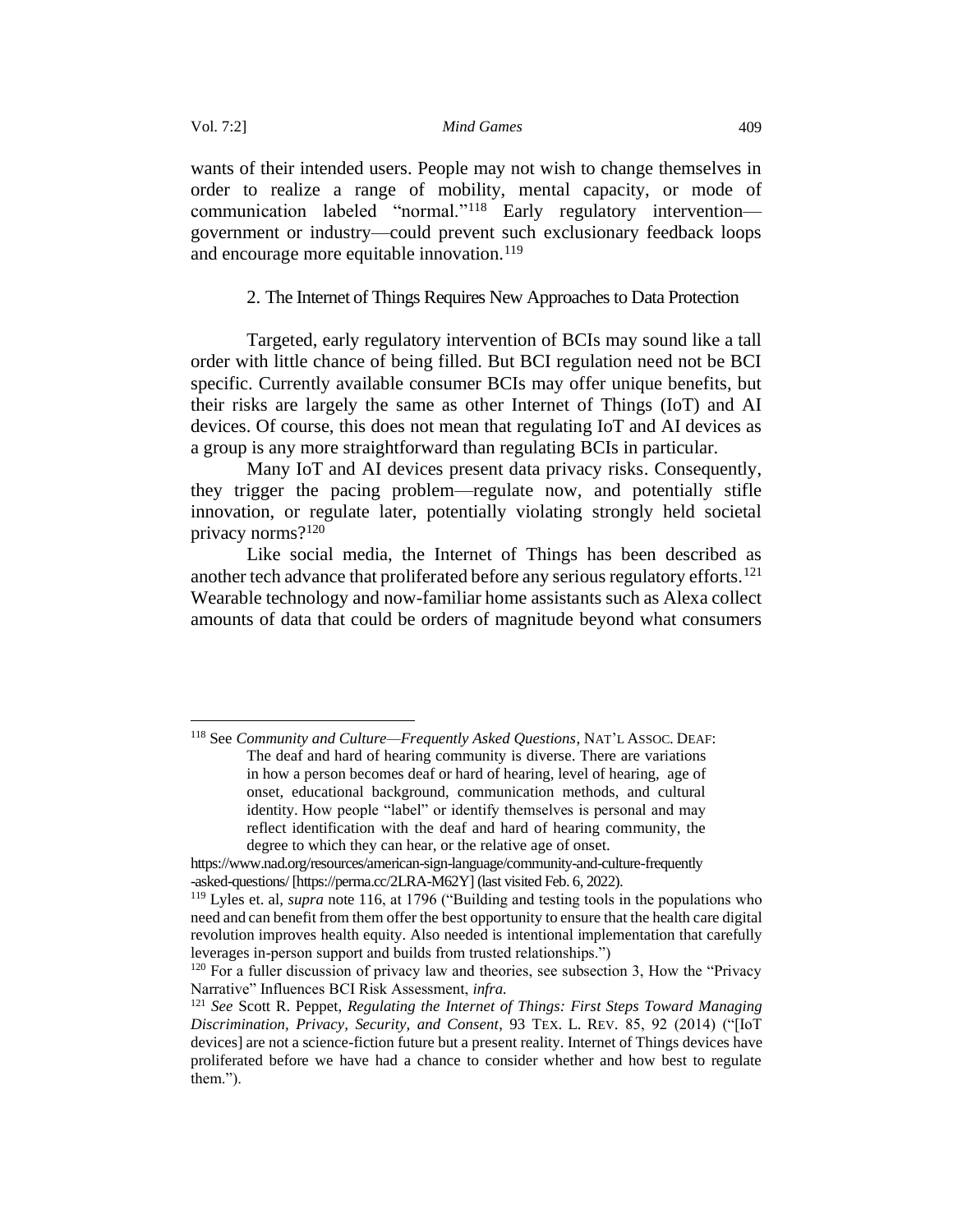believe they are sharing.<sup>122</sup> Some consumer BCIs produce data that provide minimal information about who their users are, their preferences, or their health. But data that reveals little on its own can, when combined with other data, give rise to accurate inferences (or inaccurate, biased ones) about sensitive information that most people would think twice before sharing.<sup>123</sup> Taken together, consumer IoT devices are part of an impossibly massive and impossibly rich dataset.<sup>124</sup>

IoT is not a definition so much as a shorthand reference for a big group of devices (things) that share one basic characteristic: access to the internet.<sup>125</sup> With few, if any, exceptions, consumer BCIs share brain data over the internet with other devices or cloud storage servers.<sup>126</sup> Muse, a "mediation" headband" with EEG functionality, works with a smartphone app that gives users "real-time feedback" by playing different weather sounds depending on their "mental state."<sup>127</sup> The team behind the now defunct Melon, another consumer EEG headband company, promised that the Melon device would "improve your focus in relation to your activity, your environment, your emotions, and any other behavior you want to track."<sup>128</sup> And with few, if any, exceptions, both consumer and research BCIs use AI to translate brain signals into outputs like moving a computer cursor.<sup>129</sup>

There is also emerging evidence that most methods of anonymizing and pseudonymizing data can be reversed.<sup>130</sup> Some scholars predict a world

<sup>122</sup> Jane Kirtley & Scott Memmel, *Rewriting the "Book of the Machine": Regulatory and Liability Issues for the Internet of Things*, 19 MINN.J.L.SCI.&TECH. 455, 466 (2018) (noting that IoT devices collect various kinds of sensitive data, including health data, and aggregate it, creating exceptionally rich data sets).

 $123$  *Id.* 

<sup>124</sup> Peppet, *supra* note 121.

<sup>125</sup> *Id.* at 92.

<sup>126</sup> Marcello Ienca, Pim Haselager & Ezekiel J Emanuel, *supra* note 16.

<sup>127</sup> MUSE, *supra* note 12.

<sup>128</sup> Melon: A Headband and Mobile App to Measure Your Focus, KICKSTARTER, https://www.kickstarter.com/projects/806146824/melon-a-headband-and-mobile-app-to-

measure-your-fo [https://perma.cc/B2LP-NT85] (last visited Jan. 20, 2022). Melon is no longer available.

<sup>129</sup> Wolkenstein, Jox & Friedrich, *supra* note 38, at 639.

<sup>130</sup> Peppet, *supra* note 121, at 98 (health), 100 (wearable sensors), 102 ("epidermal electronics"), 103 (implantables), 108 (smart home), 111 (employee sensors), 115 (smartphone sensors—mood sensing). Without mentioning BCIs as a category, Peppet does list the Melon and Muse headsets as examples of IoT devices and the potential ability of smartphone sensors to pick up information about the user's mood and health. *Id.* at 88 n.11. *See also* Michelle M. Christovich, *Why Should We Care What Fitbit Shares?: A Proposed Statutory Solution to Protect Sensitive Personal Fitness Information*, 38 HASTINGS COMMC'N & ENT. L.J. 91, 109–10 (2015) (discussing wearable fitness tracker manufacturers' privacy policies with regard to identifying data).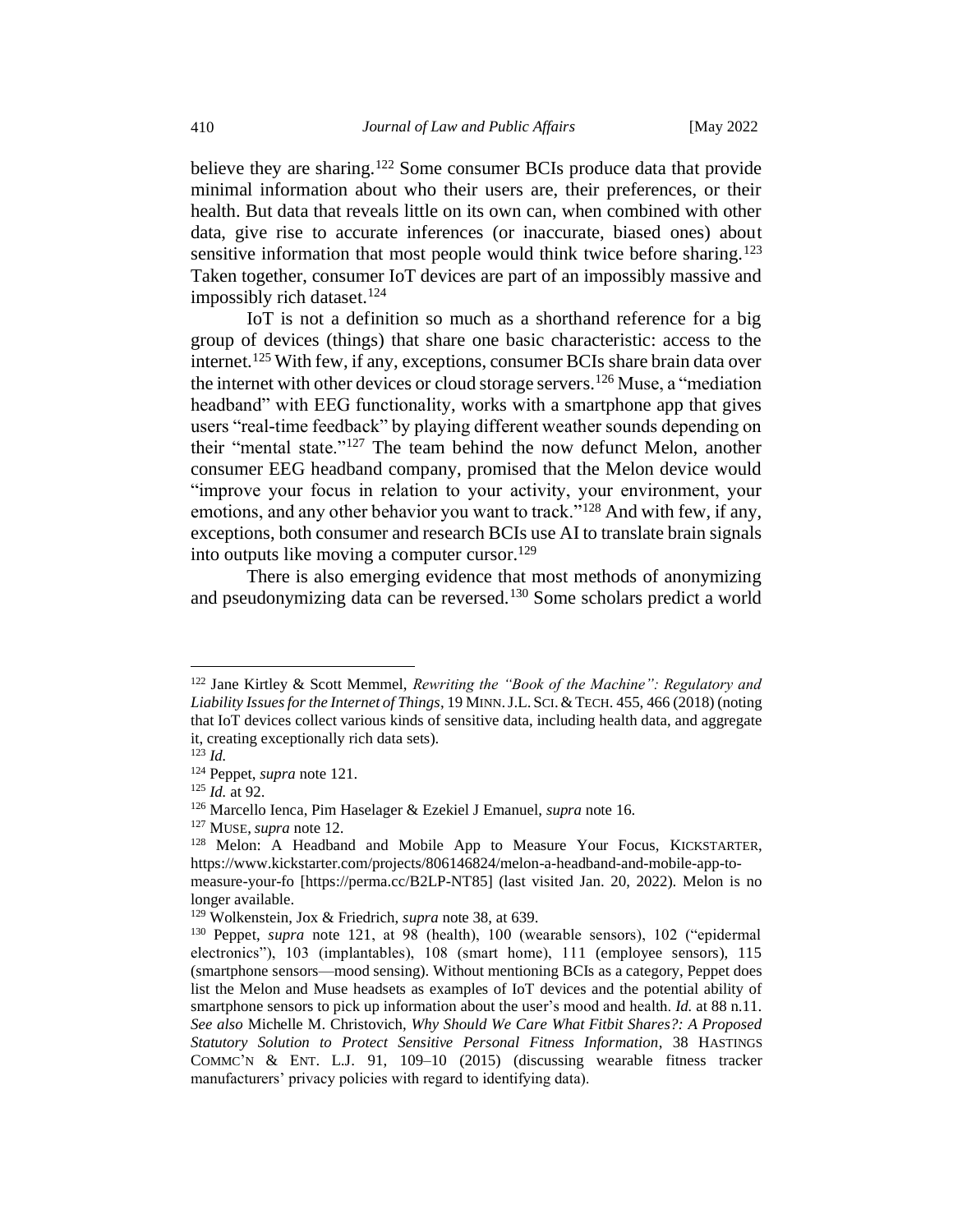where employers use the data from wearables to monitor their employees.<sup>131</sup> This could turn wearable manufacturers into de facto credit reporting agencies, which would bring them within the ambit of the Fair Credit Reporting Act.<sup>132</sup>

Currently, regulatory efforts to control both legal and illegal forms of data collection and sharing tend to focus on protecting personal information. A conventional mode of protecting personal information rests on the idea of voluntary informed consent.<sup>133</sup> As we generate increasing amounts of data across an expanding number of devices, however, truly informed and voluntary consent has become nearly impossible to achieve. When was the last time you read through a privacy policy or end user license agreement before clicking or tapping "agree"?<sup>134</sup> There is often little reason to spend the time, as declining the terms and conditions means that you cannot use the product that you just bought.  $135$  To make matters more complex, few

<sup>131</sup> Peppet, *supra* note 121, at 127– 28; Alexandre Gonfalonieri, *What Brain-Computer Interfaces Could Mean for the Future of Work,* HARV. BUS. REV. (Oct. 6, 2020), <https://hbr.org/2020/10/what-brain-computer-interfaces-could-mean-for-the-future-of-work> [https://perma.cc/4QQM-F6GA].

<sup>132</sup> Peppet, *supra* note 121, at 126–27:

The FTC has warned mobile-application developers that if they provide information to employers about an individual's criminal history, for example, they may be providing consumer reports and thus regulated by the FCRA. By analogy, if a consumer sensor company such as Fitbit began to sell their data to prospective employers or insurance companies, the FTC could take the position that Fitbit had become a CRA [(consumer reporting agency)] under the FCRA. If a company such as Fitbit were classified as a CRA, consumers would have the right to dispute the accuracy of any information provided by such a CRA. If Internet of Things manufacturers were not deemed CRAs, but instead deemed to be providing information to CRAs—such as established credit-reporting firms or data aggregators—the FCRA would forbid Internet of Things firms from knowingly reporting inaccurate information and would require that such firms correct and update incomplete or incorrect information.

<sup>133</sup> Anita L. Allen, *An Ethical Duty to Protect One's Own Informational Privacy?* 64 ALA. L. REV. 845, 847, 856 (2013) (discussing the modern approach to digital information sharing as "great privacy give-away" and offering the possibility that protecting one's own informational privacy is a self-regarding duty).

<sup>134</sup> Marcus Moretti & Michael Naughton, *Why Privacy Policies Are So Inscrutable,* THE ATLANTIC (Sept. 5, 2014), https://www.theatlantic.com/technology/archive/2014/09/whyprivacy-policies-are-so-inscrutable/379615/ [https://perma.cc/N2HW-MZUV] (suggesting that even if consumers wanted to read through all of those privacy policies, they likely wouldn't have the time).

<sup>135</sup> Graham Johnson, *Privacy and the Internet of Things: Why Changing Expectations Demand Heightened Standards*, 11 WASH. U. JURIS. REV. 345, 354 (2019) (discussing end user adhesion contracts for IoT products: "[C]onsumers are presented with a 'choice,' but that choice is little more than the manufacturer stating 'take it or leave it'—either accept the terms of use, or don't use the product.")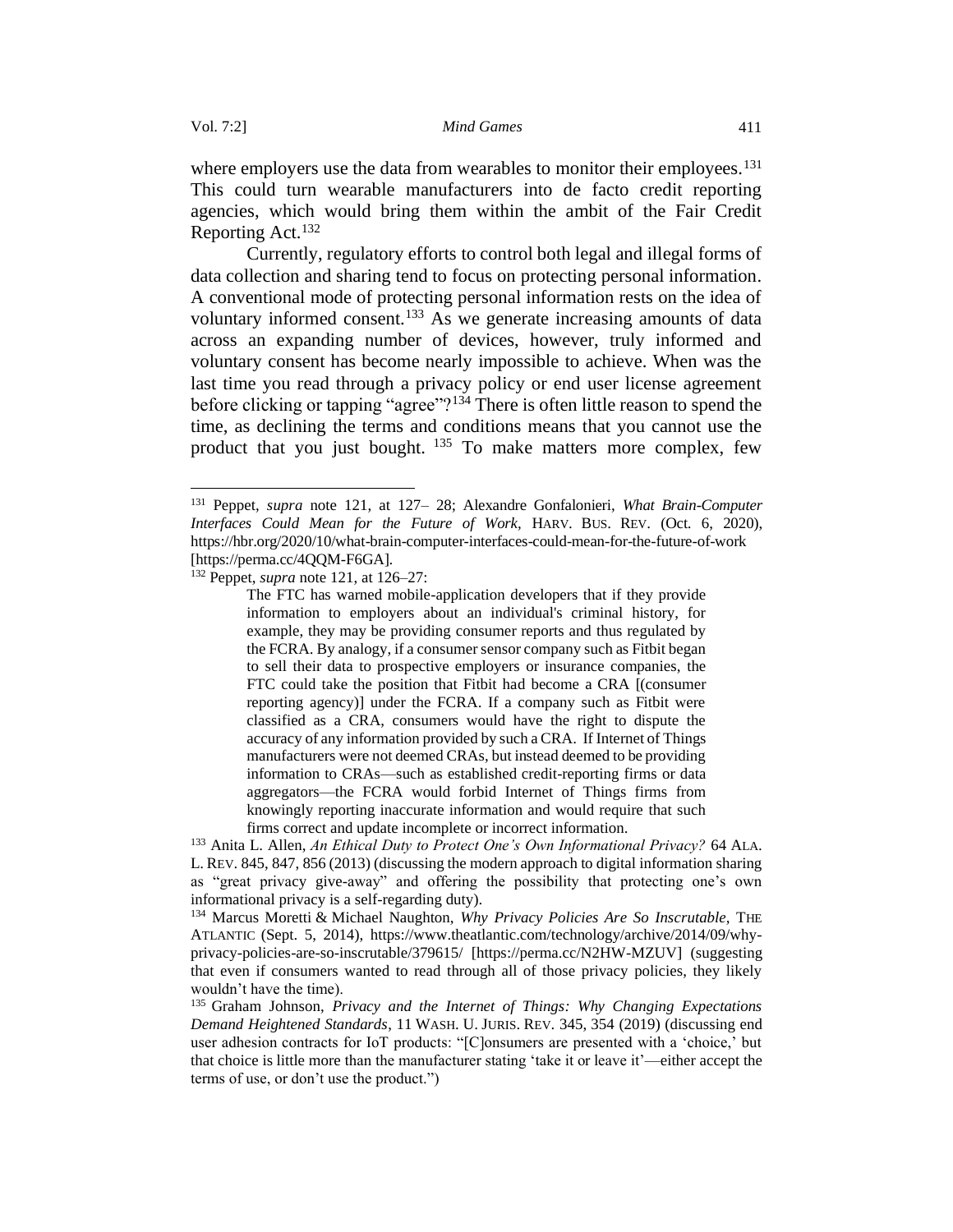wearables have screens large enough to allow the user to read the monstrously large walls of text that make up modern privacy policies.<sup>136</sup> The privacyminded consumer must navigate to a webpage or link the IoT device to an app on a smartphone or computer if they want to read that wall of text.<sup>137</sup>

These issues with a consent-based approach to protecting personal information may not mean much for future regulatory efforts that encompass BCIs. Some scholars contend that most consumers do voluntarily consent to companies using and sharing their data.<sup>138</sup> After all, many people post intimate details about their lives on the internet and purchase devices with the express purpose of generating data about themselves.<sup>139</sup>

Other scholars reply, however, that most consent is inadequate because few companies tell consumers much about their data collection, storage, and sharing policies.<sup>140</sup> Even if the majority of consumers make decisions that they believe are in line with their perceived interests, they may have decided to share much less if they were aware of what was really being shared.

Companies can, of course, require consumers to waive the rights to their data by including a clause to that effect in the terms and conditions that accompany their product or service. But the notion that a company can do whatever it pleases with information it gathers from consumers, potentially without their knowledge or express consent, is intuitively suspect. This is especially so when the data is generated as a side effect of the consumer's use of the product or service, such as EEG data generated by a BCI headband. If we have no choice but to allow companies to collect data about us—data that might reveal personal information—can it be right that we have no say in how that data is used or stored? It is difficult to argue that consumers are *forced*, in the strict sense of the term, to use IoT devices. There are plenty of devices on the market, BCIs among them, that are unnecessary. Yet few of us could get by without a phone or a computer, as most employers require employees to be available via phone, email, or both. Many workplaces rely

<sup>136</sup> Moretti & Naughton, *supra* note 129.

<sup>&</sup>lt;sup>137</sup> Peppet, *supra* note 121, at 141 (surveying various IoT products' privacy policies).

<sup>&</sup>lt;sup>138</sup> Thierer, *supra* note 99, at 68 (contending that privacy is subjective and noting that people routinely share personal information about themselves, suggesting that they have decided that the benefits of doing so outweigh the costs).

<sup>139</sup> *Id.; see also* Anita L. Allen, *Dredging Up the Past: Lifelogging, Memory, and Surveillance*, 75 U. CHI. L. REV. 47, 52 (2008) ("Why would anyone want to make a multimedia record of her entire life? The answer may be that our experiences and achievements comprise our uniqueness; preserving a record of them preserves a record of us.").

<sup>140</sup> Thierer, *supra* note 99, at 68; Christovich, *supra* note 130, at 105. *See also* Manheim & Kaplan, *supra* note 71, at 131–33 (working from the assumption that privacy contributes to the maintenance of strong democratic institutions, arguing that consumers have acquiesced to privacy invasions because they feel that they lack control over their data).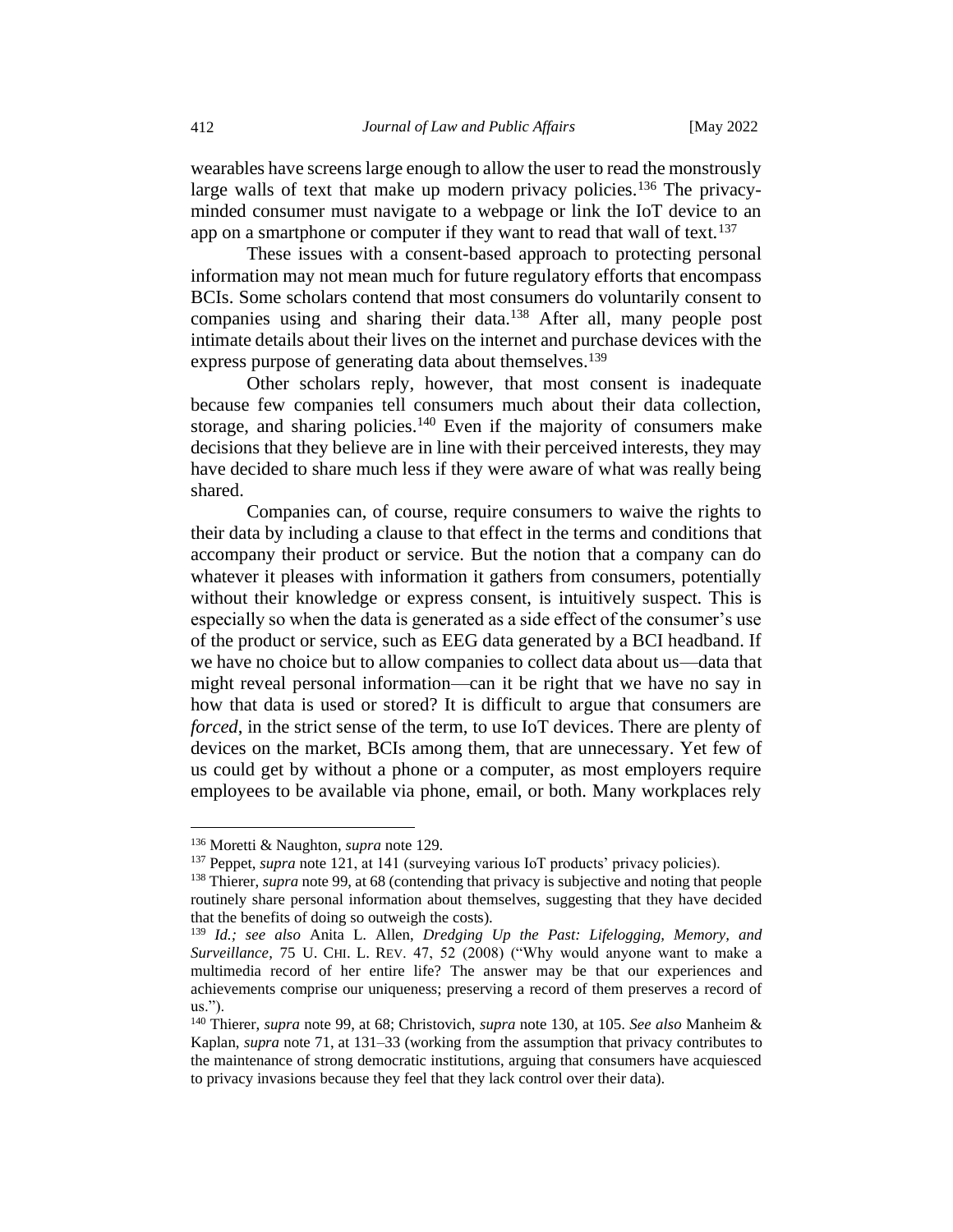on remote work applications such as Microsoft Teams and G Suite or electronic employee management systems. One can argue that technology companies do give consumers *some* control over what is done with data that contains their personal information with, for example, those cookie alert menus.<sup>141</sup> For complex IoT devices such as BCIs, however, the data may be difficult for most consumers to interpret.<sup>142</sup> Accordingly, issues with a consent-based approach to protecting personal information actually mean a great deal for future regulatory efforts that encompass BCIs.

One approach to the intertwined issues of consent and ownership is for data subjects to have complete control over any data that includes information about them. This would mean that companies would have to ask consumers for their data, not simply for their consent. The practical challenges with such an approach to consumer data are easy to see. Even if there were a simple way to automatically transfer data from corporate cloud servers, cell sites, and the like, it would be nearly impossible for most people to store even a fraction of the data their IoT devices generate. Then there is medical data, surveillance camera footage, and all of the other data that nonconsumer IoT devices generate. Who would have the time (or knowledge) to manage all of that? The privacy policies and terms and conditions agreements we are all familiar with could reemerge in short order. If legal control passed to consumers, but not actual control of the data, enforcement would be nearly impossible. Consumers would have little incentive to press isolated incidents of impermissible data usage, if they were even aware of them, but companies would have strong incentives to devise artful means of securing access to as much data as possible.

Still, this approach could be effective in limited circumstances. Some Indigenous scholars and activists have advocated data sovereignty—the transfer of legal ownership and control of all Indigenous data to Native nations.<sup>143</sup> Acknowledging the practical difficulties, they argue that the call

<sup>141</sup> *See* Emily Stewart, *Why Every Website Wants You to Accept Its Cookies*, VOX: RECODE (Dec. 10, 2019, 8:00 AM EST), https://www.vox.com/recode/2019/12/10/18656519/whatare-cookies-website-tracking-gdpr-privacy [https://perma.cc/4MAD-6BKL].

<sup>142</sup> *See* Anastasia Greenberg, *supra* note 53, at 109:

In a BMI with 24 channels and with a sampling rate (i.e., rate of data collection) of 200 Hz, there will be over 17 million data points for just one hour of BMI use. In that case, if a data subject requests access to their brain data, not only will it be practically impossible for an ordinary individual to make any sense of the information, they will unlikely have the disk space on their computer to download the data in the first place.

<sup>143</sup> *About Us*, UNITED STATES INDIGENOUS DATA SOVEREIGNTY NETWORK, https://usindigenousdata.org/about-us [https://perma.cc/E99B-HHZ6] (last visited Feb. 6, 2022) ("Indigenous data sovereignty is the right of a nation to govern the collection, ownership, and application of its own data. It derives from tribes' inherent right to govern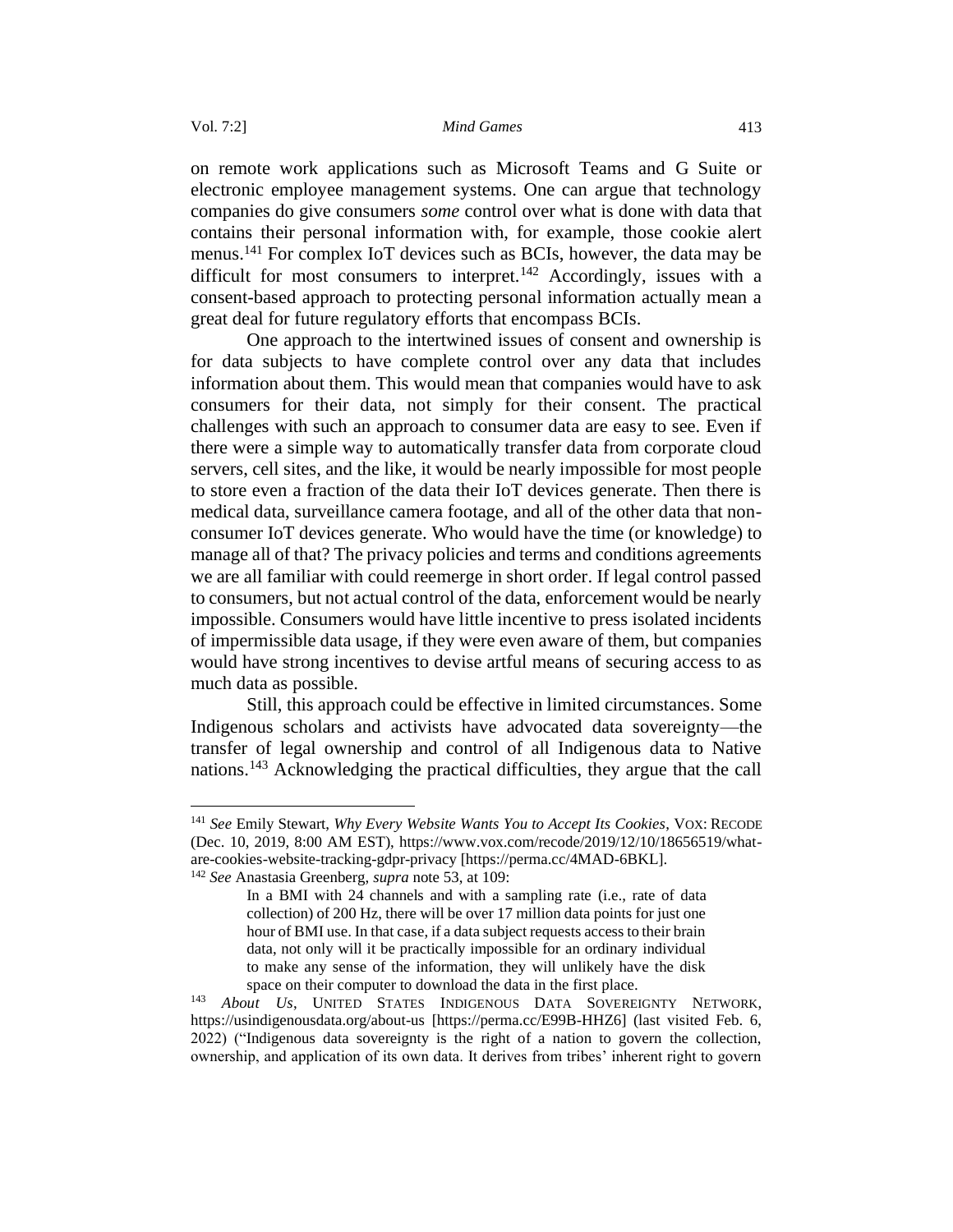for data sovereignty follows naturally from their enduring struggle to restore land and resources to Indigenous governance.<sup>144</sup> For these scholars and activists, data is not merely inert property but a vessel of cultural and biological knowledge; it is *of* them, rather than *about* them.<sup>145</sup>

### 3. How the "Privacy Narrative" Influences BCI Risk Assessment

<span id="page-23-0"></span>The variety of relationships we humans have with the data we generate makes the question of managing privacy risks difficult. Above, I discussed how consumer BCIs cannot do much more "mind-reading" than a mood ring. Even with this information, it can be difficult to stop thinking about the monkey playing Pong, a commercially available thought-to-text device, and people spying on the innermost workings of your mind (as you think about the monkey). For his part, Musk has suggested that Neuralink may one day make human-AI symbiosis possible.<sup>146</sup> For many people, especially those familiar with the Borg from *Star Trek*, the idea of merging humans and AI may be startling and scary. Even if you are the type of science fiction fan who likes the idea of becoming a human-AI hybrid, you might have a few questions about how it would actually work. When it comes to technology, humans tend to focus on the dramatic unknown. This focus can get in the way of regulation that effectively balances both innovation and risk management concerns.

Assessing competing risks can be tricky. When a grave harm is likely to occur, it makes sense to ignore other, smaller risks and devote attention to that grave harm. If you were to spot a wildfire off in the distance that was threatening to consume your home, chances are good that you would want to prepare for that fire rather than fix a leaky faucet. (No home, no faucet to fix.) Even when a grave harm is unlikely, taking precautions against that grave harm can feel more important than addressing a more likely, but relatively minor, harm. Even if you were not sure that your home was in the path of the fire, or that what you were looking at was even a fire, you might spend time thinking about what you would do in the event of a fire instead of fixing the leaky faucet.

their peoples, lands, and resources. This conception of data sovereignty positions Indigenous nations' activities to govern data within an Indigenous rights framework."). <sup>144</sup> *Id.* 

 $^{145}$  *Id*.

<sup>146</sup> Nicole Wetsman, *Elon Musk Trots Out Pigs in Demo of Neuralink Brain Implants*, THE VERGE (Aug. 28, 2020, 7:45 PM EDT), https://www.theverge.com/2020/8/28/21406143/ elon-musk-neuralink-ai-pigs-demo-brain-computer-interface [https://perma.cc/HWZ4- NS62].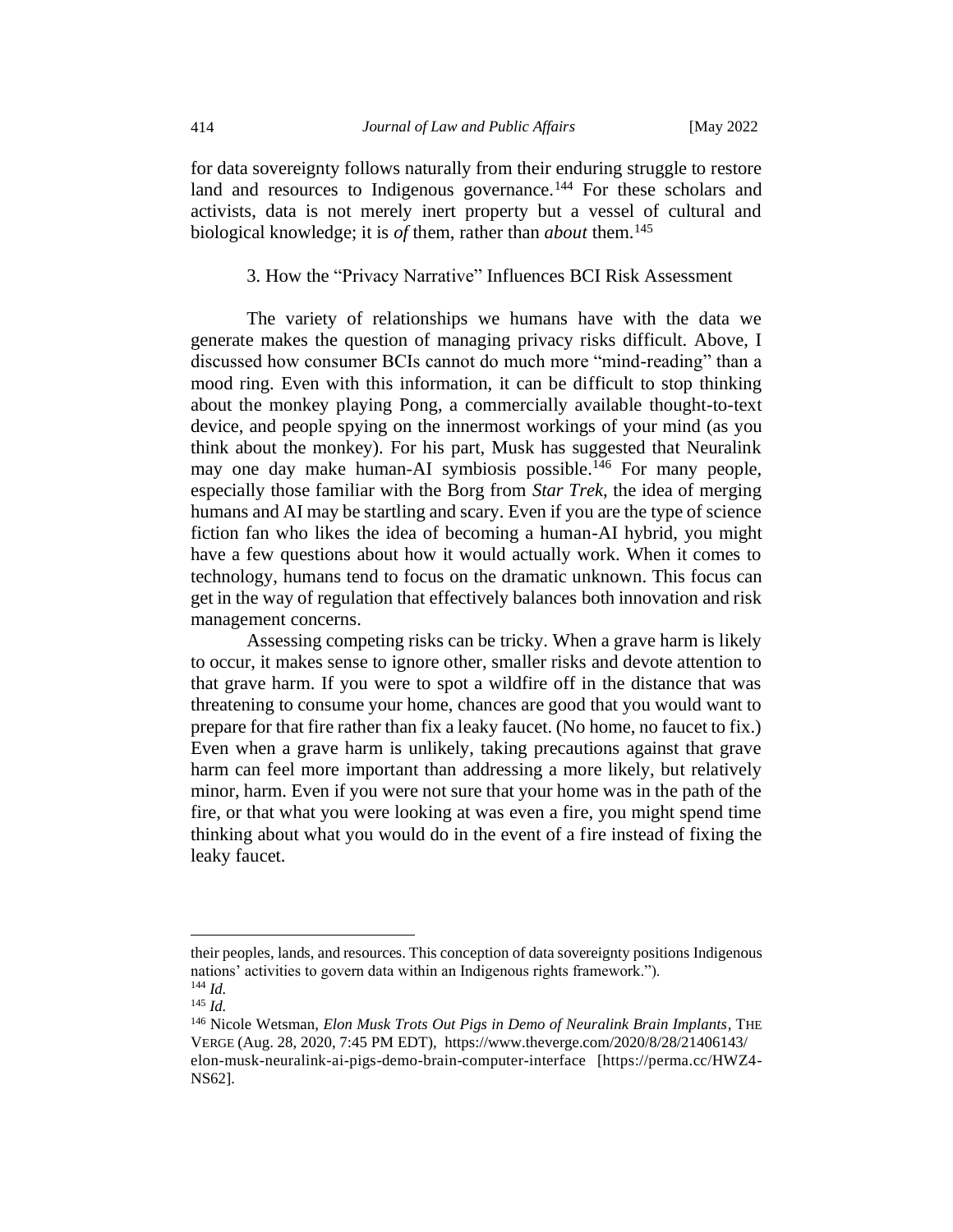Misleading advertising can harm BCI consumers.<sup>147</sup> Like a leaky faucet, which wastes water and could invite mold, it is a current problem with clear harms. But more than a few BCI observers are warning of wildfire. The media is full of recitations of Musk's plans for Neuralink (like the one at the beginning of this comment)<sup>148</sup> and pieces with titles such as "The Brain Implants That Could Change Humanity."<sup>149</sup> A common refrain: *Will my thoughts stay my own?*<sup>150</sup> Early in 2021, ScienceNews asked its readers whether they were concerned about how advances in neurotechnology might affect them.<sup>151</sup> Far and away, readers were worried about their privacy—both their ability to control who accesses information about themselves and their ability to make their own choices. One wrote ScienceNews that the idea of someone remotely accessing a person's brain was "absolutely terrifying"; another said that they had "no wish/desire to become a zombie or a clone."<sup>152</sup> Sensationalist? Maybe. Yet some neuroscientists, neuroethicists, and neurolawyers (yes, they exist) have also expressed concerns about letting this technology develop without clear boundaries to protect users' privacy.<sup>153</sup> This mix of worries and questions—some fanciful, some pragmatic---can be understood as a "privacy narrative." Managing this narrative is perhaps the most pressing challenge of BCI regulation at this stage of the technology's development. It is difficult to prepare for a fire if you do not know its velocity or size—or whether it is on the horizon at all.

I now turn to a brief discussion of privacy law and theories to shed light on the shape of the privacy narrative. The existence of a legal right to privacy, whatever "privacy" means in practice, is well settled in the United States. Since the middle of the 20th century, the Court has incorporated most of the Bill of Rights into the due process clause of Fourteenth Amendment. Before incorporation, no part of the Bill of Rights was enforceable against

<sup>147</sup> Anna Wexler & Robert Thibault, *supra* note 13.

<sup>148</sup>Scott Jung, *Elon Musk's Neuralink Shares More Abouts Its Implantable Brain Stimulator*, MEDGADGET (Aug. 31, 2020), https://www.medgadget.com/2020/08/elon-musks-neuralinkshares-more-about-its-implantable-brain-device.html?utm\_source=feedburner&utm\_ medium=feed&utm\_campaign=Feed%3A+Medgadget+%28Medgadget%29 [https://perma. cc/WH8T-CEVN]. Note that this piece calls Neuralink a "brain stimulator," not a braincomputer interface.

<sup>149</sup> Velasquez-Manoff, *supra* note 15.

<sup>&</sup>lt;sup>150</sup> *See id.* The article's tagline ends with the phrase "are our daydreams safe?"

<sup>151</sup> Laura Sanders, *Can Privacy Coexist with Technology That Reads and Changes Brain Activity?*, SCIENCENEWS (Feb. 11, 2021, 6:00 AM).

 $152$  *Id.* 

<sup>153</sup> *See, e.g.*, Sasha Burwell, Matthew Sample & Eric Racine, *Ethical Aspects of Brain Computer Interfaces: A Scoping Review*, 18 BMC MED. ETHICS 60, 61 (2017); Shen, *supra*  note 77.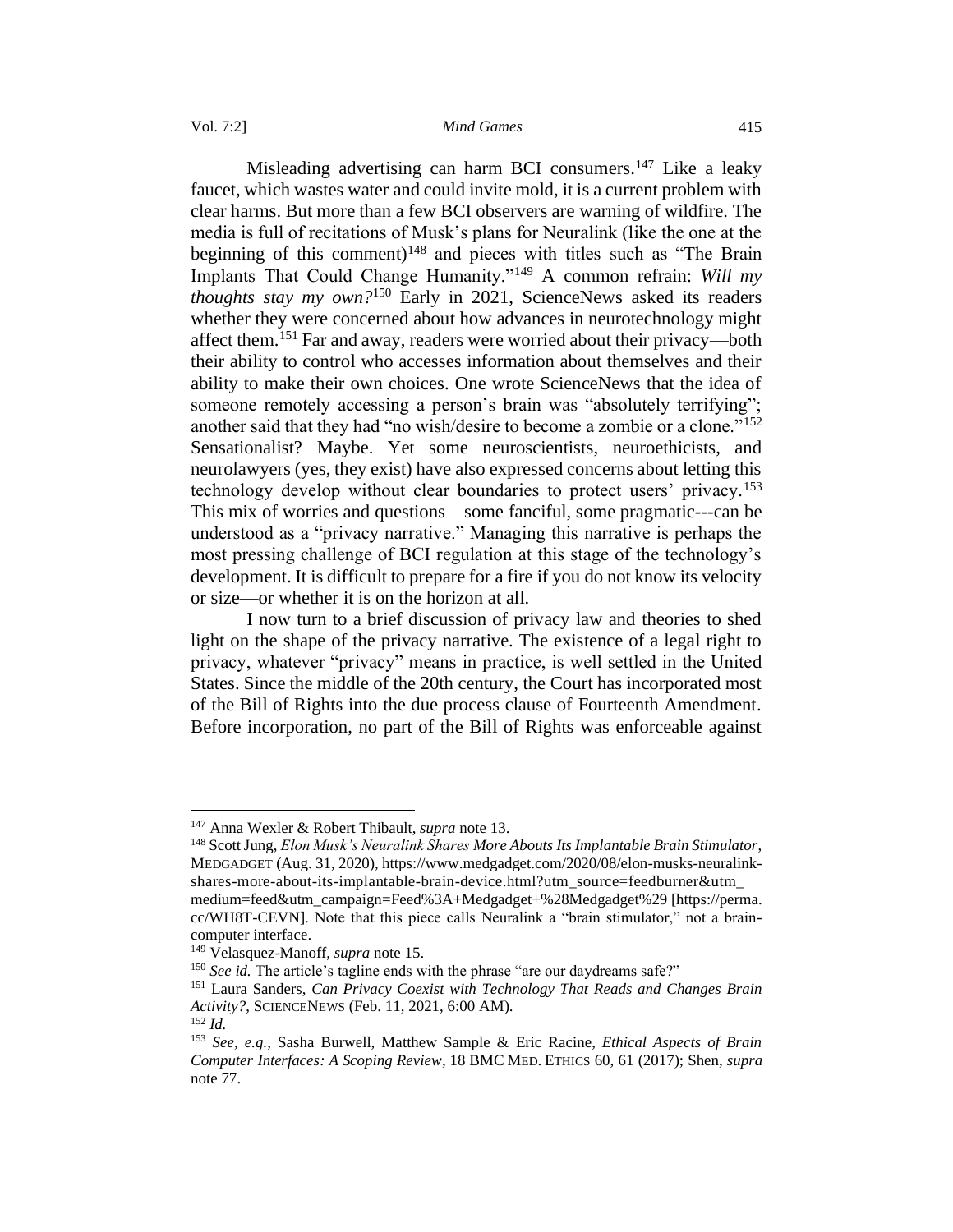the states—it only bound the federal government.<sup>154</sup> The Court has also made use of the controversial notion of substantive due process to protect other fundamental rights that are not expressly mentioned in the Bill of Rights through the Fourteenth Amendment's due process clause.<sup>155</sup> For a time, substantive due process was explained in terms of privacy.<sup>156</sup> In *Griswold v. Connecticut*, Justice Douglas reasoned that the Constitution protected an unenumerated right to privacy on the ground that such a right fell within the overlapping "penumbras" of certain enumerated rights.<sup>157</sup> Although the Court has since moved away from the idea that the unenumerated rights that the Constitution protects emanate from the right of privacy, the existence of a constitutionally protected right to privacy has rarely been seriously questioned.

The content of that right is subject to near-constant questioning. The United States is home to many and sundry definitions of privacy, some of which overlap. The sources of privacy law also overlap—but only to a degree. Privacy, in its multiple forms, is protected by various parts of the United States Constitution, federal and state statutes, federal and state regulation, and various industry standards, both binding and voluntary. Some of these sources of law bind the government, some bind private actors, and some bind both.

Some statutes and regulations limit certain third parties from sharing information we, willingly or unwillingly, share with them. Despite efforts both within and without Congress, there is no federal statute that protects individuals' privacy across the board. Instead, there are a series of industryspecific statutes, such as the Health Insurance Portability and Accountability Act (HIPAA).<sup>158</sup> In addition, a handful of states have more comprehensive

<sup>154</sup> *See* Mapp v. Ohio, 367 U.S. 643, 655–66 (1961) (overturning precedent by holding that Fourth Amendment protections are enforceable against the states through the due process clause of the Fourteenth Amendment).

<sup>155</sup> Some have argued that Substantive Due Process, even if justified by the structure of the Constitution and precedent, is a dangerous doctrine because it invites the Justices to go on fishing expeditions to find unenumerated rights in the constitution that match their own beliefs and policy preferences. This argument is a particularly common rejoinder to *Roe v. Wade*, *Casey v. Planned Parenthood*, and *Hobby Lobby*. *See* Nathan S. Chapman & Kenji Yoshino, *Common Interpretation: The Fourteenth Amendment Due Process Clause*, NAT'L CONST. CTR., https://constitutioncenter.org/interactive-constitution/interpretation/

amendment-xiv/clauses/701 [https://perma.cc/FG7D-H66D] (last visited Feb. 6, 2022) (elucidating the controversy around substantive due process in light of the Supreme Court's history).

<sup>156</sup> Griswold v. Connecticut, 381 U.S. 479, 484 (1965).

<sup>157</sup> Chapman & Yoshino, *supra* note 155.

<sup>158</sup> *The HIPAA Privacy Rule*, HHS, https://www.hhs.gov/hipaa/for-professionals/privacy/ index.html [https://perma.cc/E6X7-8BGN] (last updated December 7, 2021); *see also Health Insurance Portability and Accountability Act of 1996 (HIPAA)*, CDC, https://www.cdc.gov/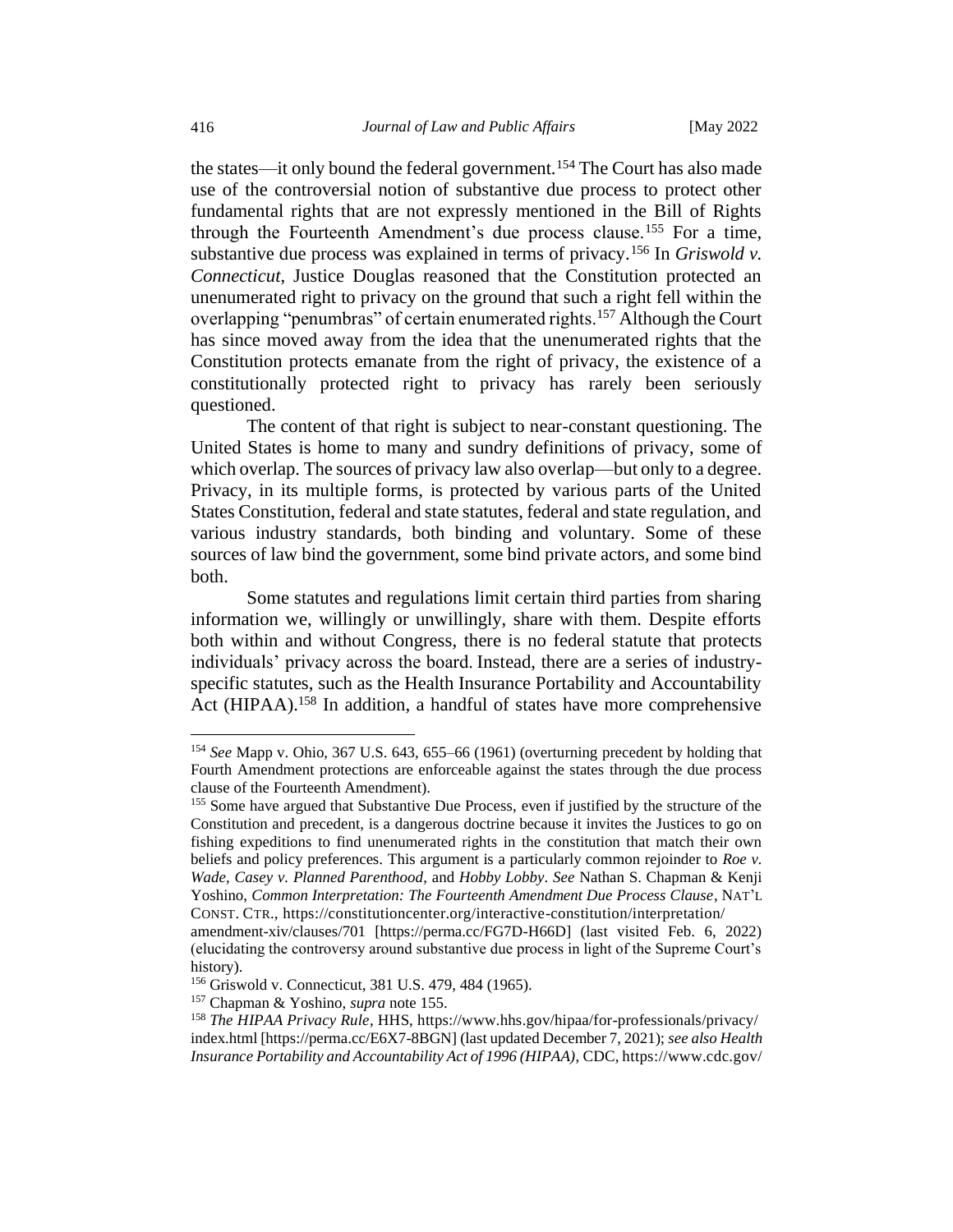privacy statutes. The Federal Trade Commission (FTC) also protects consumer privacy insofar as disclosures of personal information are the result of unfair or deceptive trade practices.<sup>159</sup> FTC enforcement actions for Internet of Things (IoT) security breaches demonstrate that the FTC could mount similar actions against BCI manufacturers without changing its approach.<sup>160</sup>

As discussed above, IoT devices put pressure on traditional notions of personal information, voluntary consent, and ownership.<sup>161</sup> There is an emerging consensus that existing privacy law is unsuited for the complexities of modern data, particularly the growth of IoT and AI technologies. Since BCIs are part of the larger categories of IoT and AI, they inspire many of the same privacy concerns as more familiar technologies, such as Alexa.<sup>162</sup> As noted privacy scholar Anita Allen has argued, the advent of the digital age brought a torrent of tricky privacy issues.<sup>163</sup> Do we have an ethical duty to protect our own privacy?<sup>164</sup> If so, how can we protect our privacy in a "Big Data economy?"165

Adding thoughts to the mix seems to make tricky privacy issue trickier. Nita Farahany has written extensively on the potential challenges of squaring the Fourth and Fifth Amendments of the U.S. Constitution, among other sources of law, with potential future technologies that render thoughts and involuntary mental processes accessible to others.<sup>166</sup> Some neuroethicists, meanwhile, have argued that products already available to consumers present clear privacy risks because they are at once rich sources of personal information and vulnerable to "brain hacking."<sup>167</sup>

phlp/publications/topic/hipaa.html#one [https://perma.cc/JSG5-FZH7] (last updated Sept. 14, 2018) ("(HIPAA) is a federal law that required the creation of national standards to protect sensitive patient health information from being disclosed without the patient's consent or knowledge.").

<sup>159</sup> *See Business Guidance: Privacy and Security*, FTC, https://www.ftc.gov/tipsadvice/business-center/privacy-and-security [https://perma.cc/A4ZM-DD7F] (last visited Feb. 6, 2022) (offering advice for business owners to help them meet their legal obligations regarding consumer privacy and avoid FTC enforcement actions).

<sup>160</sup> Kirtley & Memmel, *supra* note 122, at 473-81.

<sup>161</sup> Anastasia Greenberg, *supra* note 53, at 94 (classifying consumer BCIs as IoT devices).

<sup>162</sup> *See generally,* Anne Pfeifle, Comment, *Alexa, What Should We Do About Privacy? Protecting Privacy for Users of Voice-Activated Devices*, 93 WASH. L. REV. 421 (2018) (examining privacy considerations by highlighting the use of Amazon's Alexa device).

<sup>163</sup> *See generally* Anita L Allen, *Protecting One's Own Privacy in a Big Data Economy,* 130 HARV. L. REV. FORUM 71 (2016) (linking issues of individual privacy and responsibility to participation in a modern socio-economy).

<sup>164</sup> Allen, *supra* note 133.

<sup>165</sup> Allen, *supra* note 163.

<sup>166</sup> *See, e.g.*, Nita A. Farahany*, Incriminating Thoughts*, 64 STAN L. REV. 351 (2012); Nita A. Farahany, *The Costs of Changing Our Minds*, 69 EMORY L. J. 75 (2019). For an excellent summary of Farahany's work and comparisons with other scholars, circa 2013, *see* Shen, *supra* note 77.

<sup>167</sup> Burwell, Sample & Racine, *supra* note 153.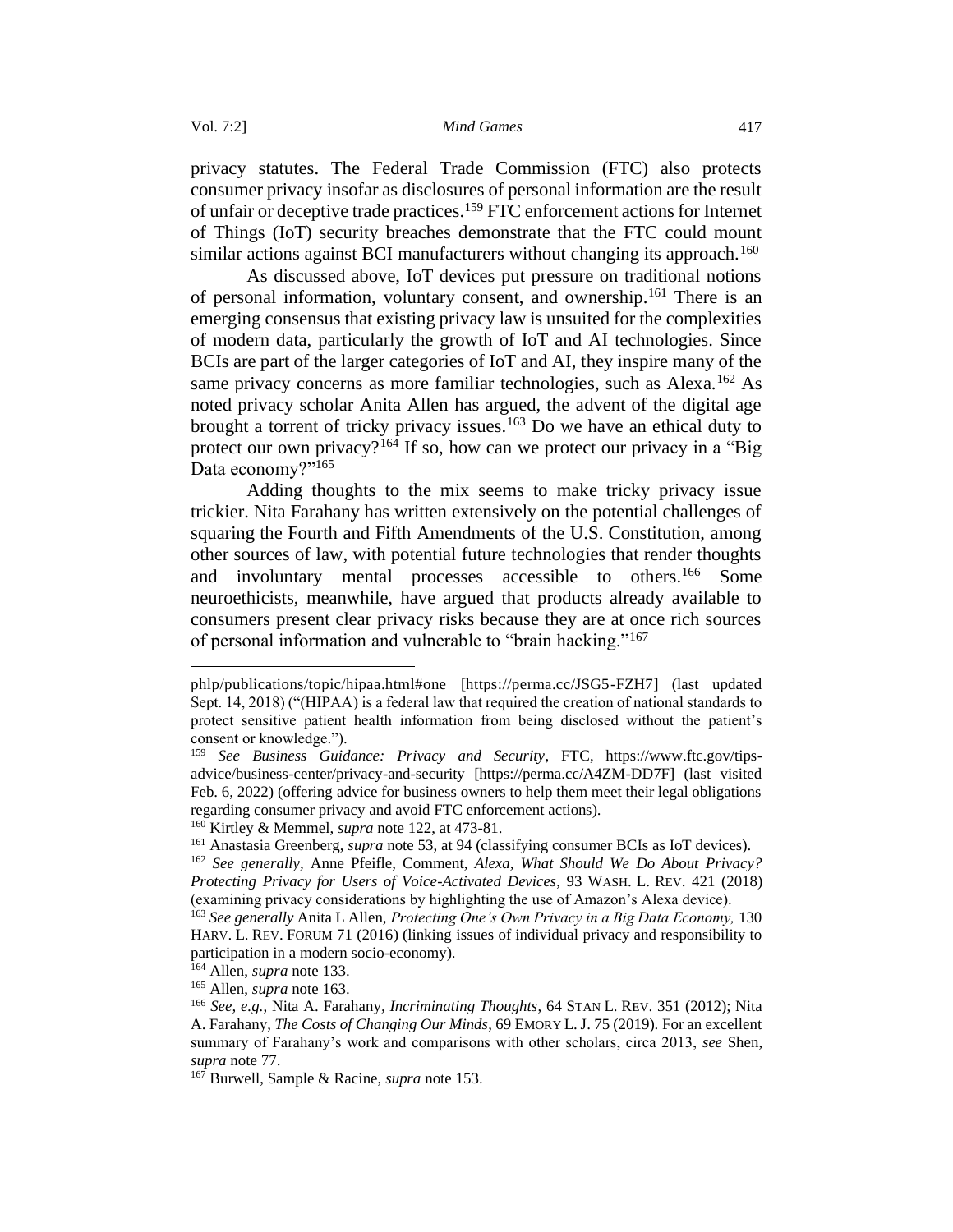"Thought privacy" is not as novel an idea as it sounds. It is not limited to fiction, either. In the 1928 U.S. Supreme Court case *Olmstead v. United States,* Chief Justice Taft held that a particular instance of government wiretapping did not violate the Fourth Amendment because the government agents in question did not physically trespass on the petitioners' property but merely recorded a conversation, from a distance, into which the petitioner voluntarily entered.<sup>168</sup> Justice Brandeis dissented, returning to an argument that he and Samuel Warren made in their famous 1890 article *The Right to Privacy.<sup>169</sup>* Urging the majority to consider the future effect of their holding, he warned:

The progress of science in furnishing the Government with means of espionage is not likely to stop with wiretapping. Ways may someday be developed by which the Government, without removing papers from secret drawers, can reproduce them in court, and by which it will be enabled to expose to a jury the most intimate occurrences of the home. *Advances in the psychic and related sciences may bring means of exploring unexpressed beliefs, thoughts and emotions*. . . . Can it be that the Constitution affords no protection against such invasions of individual security?<sup>170</sup>

In *The Right to Privacy*, Justice Brandeis and Warren argued for the existence of a right, found in the common law rather than the Constitution, "of determining, ordinarily, to what extent [one's] thoughts, sentiments, and emotions shall be communicated to others."<sup>171</sup>

Such concerns fall into the "informational privacy" category.<sup>172</sup> They focus on thoughts as a type of data that can be collected, analyzed, transferred, and stored.<sup>173</sup> Connecting brains and computers has given rise to another category of privacy concerns, however. It is possible to understand thoughts as more than something we "own" or can exercise control over, like other kinds of data. Our thoughts are also part of us. They play a large role in how we perceive our own consciousness and interpret reality. A device that "writes," or makes changes to, the brain may qualify as interference with

<sup>168</sup> Olmstead v. United States, 277 U.S. 438 (1928).

<sup>169</sup> *Id. See generally* Samuel D. Warren & Louis D. Brandeis, *The Right to Privacy,* 4 HARV. L. R. 193 (1890).

<sup>&</sup>lt;sup>170</sup> *Olmstead*, 277 U.S. at 474 (Brandeis, J., dissenting) (emphasis added).

<sup>171</sup> Warren & Brandeis, *supra* note 169, at 198.

<sup>172</sup> *See* Jeroen van den Hoven, Martijn Blaauw, Wolter Pieters & Martijn Warnier, *Privacy and Information Technology*, *STAN. ENCYCLOPEDIA PHIL.* (Edward N. Zalta , ed.) https://plato.stanford.edu/archives/sum2020/entries/it-privacy/ [https://perma.cc/94ZZ-VMW3] (describing informational privacy as "the interest of individuals in exercising control over access to information about themselves"). <sup>173</sup> *Id.*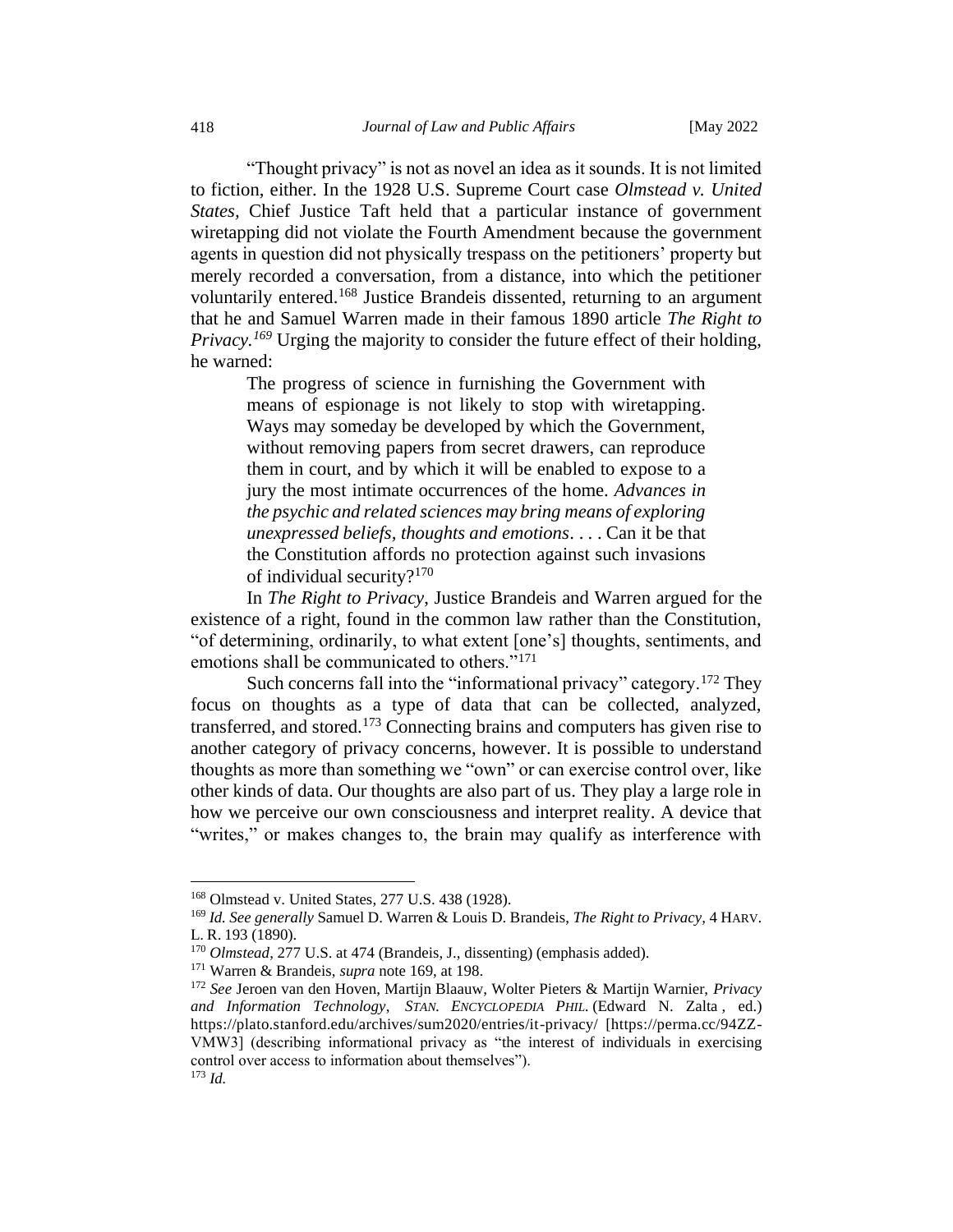"decisional privacy."<sup>174</sup> So too may a device that only "reads" the brain but uses AI to do so.<sup>175</sup> Complex AI algorithms employ predictive decisionmaking that humans usually cannot track.<sup>176</sup> If a device has multiple intricate functions, it may be difficult to tell whether the user is directing the AI or whether the AI is directing the user. $177$ 

The concept of decisional privacy, present in U.S. Supreme Court cases such as *Griswold v. Connecticut*, lacks a consistent scope and definition. In general, it covers the notion that there are certain decisions that individuals should be able to make for themselves without interference.<sup>178</sup> Another possible label for decisional privacy is "autonomy," though that term is also difficult to pin down.<sup>179</sup>

These queries about how machines that connect brains to computers may challenge established boundaries of informational and decisional privacy form a powerful, urgent narrative. Accessing thoughts seems to be a major threshold in human development. Even though the technology is still in its early stages, the stakes feel high and personal. Haven't we seen this play out in countless novels, movies, and video games? Technology that becomes sentient and turns on humanity—or makes us turn on our friends and family?

Some (likely many) people may be unwilling to ride the hype train that far. Even in the likely event that society does *not* descend into chaos caused by sentient implants or cyborgs, the ability to peer into someone's thoughts does seem poised to change how we interact with one another in profound ways, as social media did. The potentially transformative effects of this technology—though people will certainly disagree on what exactly those effects might be—keeps the "privacy narrative" relevant. Brain-computer communication may end up in history's dustbin alongside flying cars. But for now, the technology will continue to inspire reflection and action in people who have concluded, whether based on critically analyzed facts or gut instinct, that this technology really is the future. If some of those people are

<sup>174</sup> *See generally* Drew, *supra* note 28, (noting ethicists' concerns about these technologies' interference with users' privacy and agency).

<sup>175</sup> *Id.* 

<sup>176</sup> Wolkenstein, Jox & Friedrich, *supra* note 38, at 637-38.

<sup>177</sup> Drew, *supra* note 28, at S20–S21.

<sup>178</sup> Van den Hoven, Blaauw, Pieters & Warnier, *supra* note 172 (describing decisional or constitutional privacy as "the freedom to make one's own decisions without interference by others in regard to matters seen as intimate and personal . . . .").

<sup>179</sup> *See generally* John Christman, *Autonomy in Moral and Political Philosophy*, *THE STANFORD ENCYCLOPEDIA OF PHILOSOPHY* (Edward N. Zalta, ed.), https://plato.stanford.edu/ archives/fall2020/entries/autonomy-moral/ [https://perma.cc/3K4N-VPF4] ("The variety of contexts in which the concept of autonomy functions has suggested to many that there are simply a number of different conceptions, and that the word simply refers to different elements in each of those contexts.").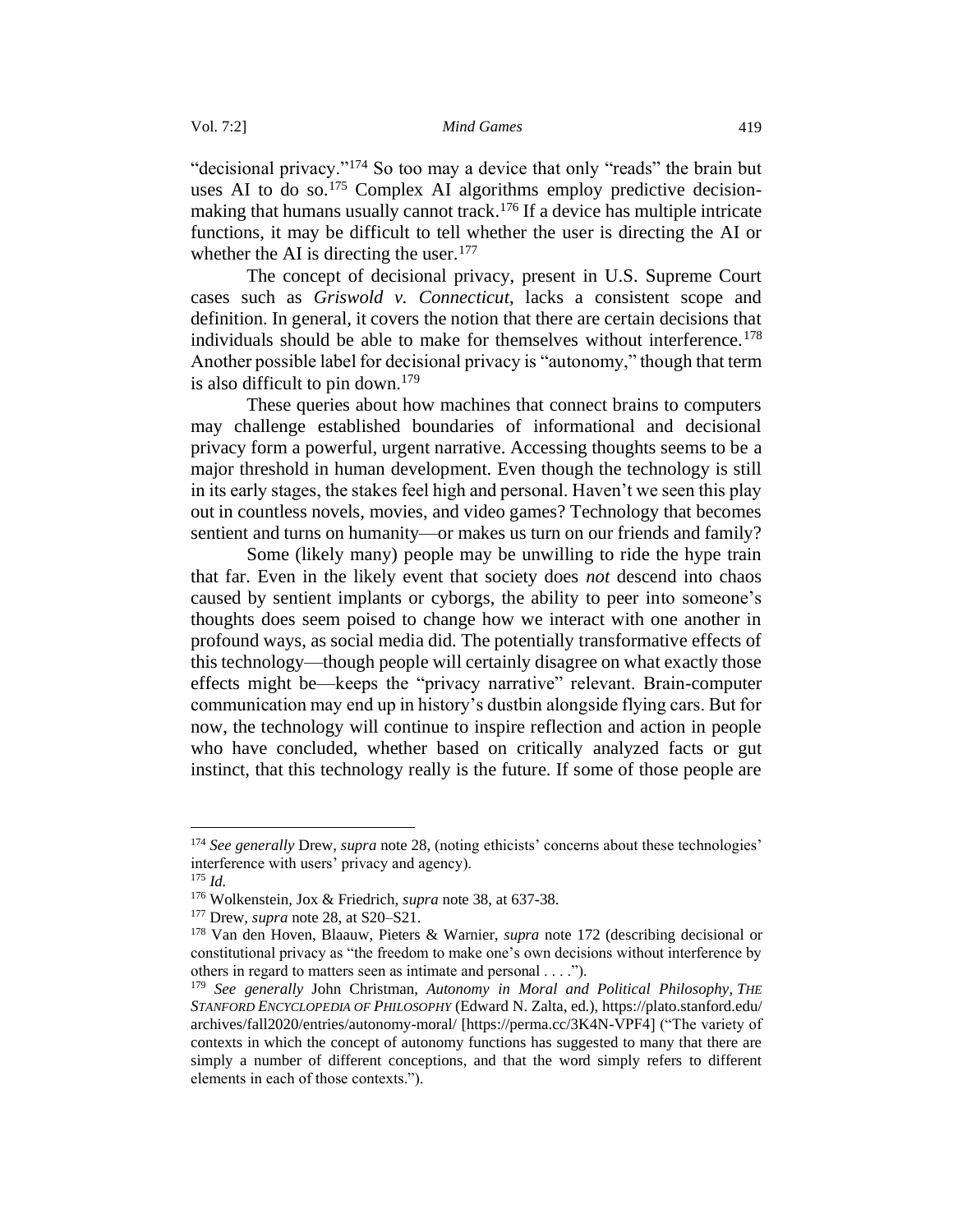regulators, they are going to have sort out which risks are worth addressing and which are too distant to be worth expending time and money on.

Sorting through these potential risks may be a Sisyphean task. Because the technology is still developing, there is not much empirical data that clearly supports conclusions about which privacy risks are realistic in the short term, which are realistic in the long term, and which are confined to the worlds of science fiction. In addition, many concerns are informed by normative judgments about the proper role of technology in society and the importance of distributing technological benefits and harms equitably. It may be reasonable to assume that many people would not like Elon Musk alone to decide how humanity should advance—even if they share in his desire to one day achieve human-AI symbiosis. But the hyper-polarization that typifies current politics, coupled with widespread distrust of expertise, strongly suggest that consensus on the best way forward will be monstrously hard to achieve. And even if the elected officials of the United States were able to reach consensus, or at least a workable compromise, those who hold only a small share of global power, both within and without the United States, would likely find themselves left out of the conversation. Truly "effective" regulation, I suggest, must attempt to address these moral and ethical challenges.

With that in mind, it is still possible to consider the interplay between the privacy narrative and the existing regulatory models. An outsize focus on the privacy narrative would probably lead to inefficient, wasteful regulation. BCIs have only just started leave research labs. In addition, the narrative incorporates a very broad definition of privacy that encompasses concrete worries about data protection (informational privacy) as well as concerns, which are potentially more intangible, about autonomy and identity (decisional privacy). It also overshadows leaky faucet issues with consumer product safety and marketing, which could be left unaddressed.<sup>180</sup> Francis Shen, using the term "mental privacy panic" to refer to the same general concept I call the "privacy narrative," cautions those who would let mindreading fears influence policymaking.<sup>181</sup> The problem is not what current neuroscience technologies can do, he contends, but how various actors can "(mis)use<sup>[]</sup> and (mis)interpret<sup>[]"</sup> brain data.<sup>182</sup>

Yet ignoring the narrative entirely could lead to regulation that fails to take into account the ways in which that narrative impacts how people will interact with BCIs. The near-future development trajectory of BCI technology is largely unknown. The privacy narrative may very well

<sup>180</sup> Coates McCall & Wexler, *supra* note 75, at 9–10, 18.

<sup>181</sup> Shen, *supra* note 77, at 656 ("Current constitutional protections are sufficiently nimble to allow for protection against involuntary government machine‐aided neuroimaging mind reading.").

<sup>182</sup> *Id.*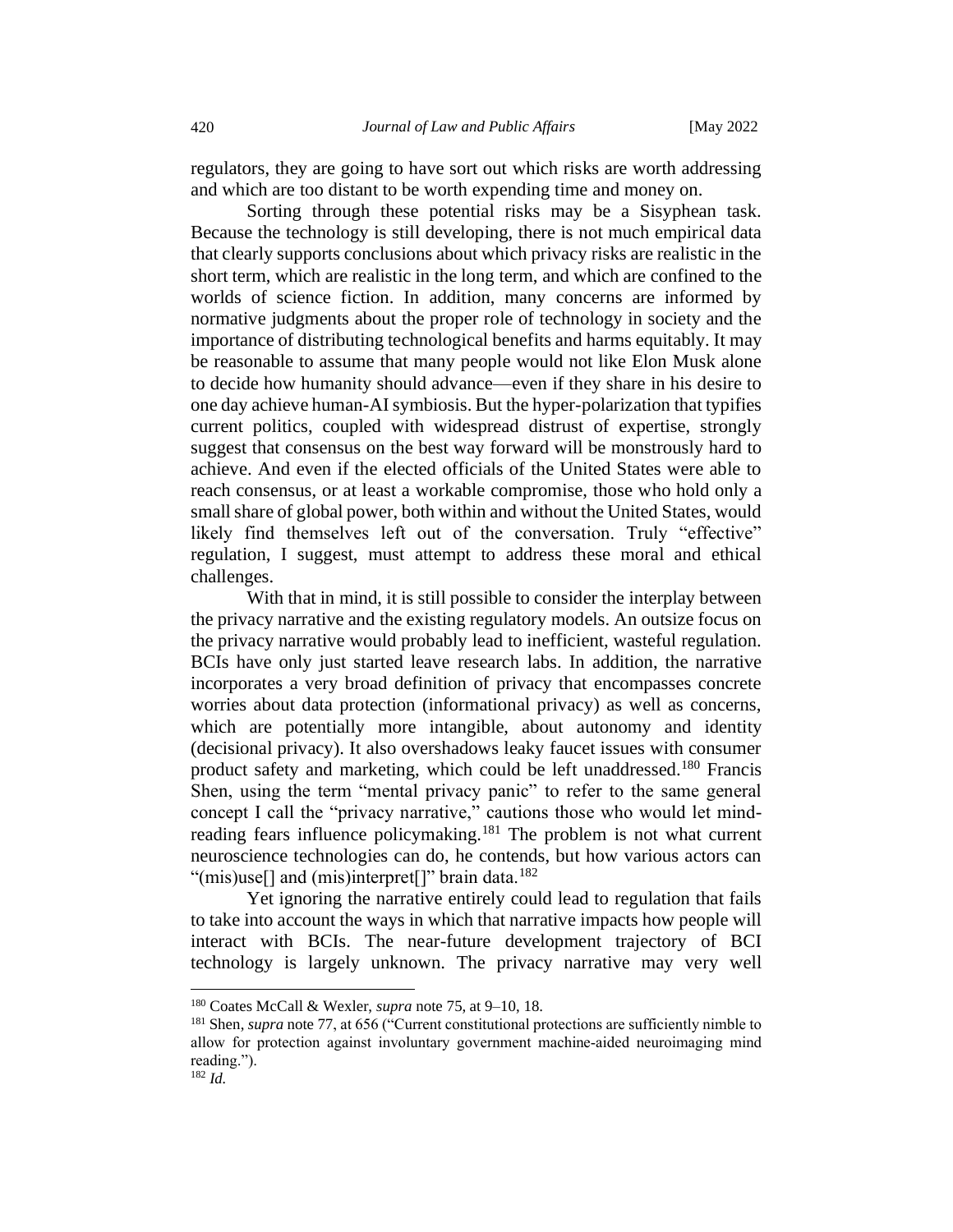encompass risks that do come to pass. As Shen argues, when we have brain data, we (everyone—the government, industry actors, consumers) should take care to stick to the science. Since the P300 signal does not offer much information about someone's memory, for example, P300-based "lie detectors" should not be allowed to proliferate.<sup>183</sup> But not every concern within the privacy narrative may qualify as a misinformation-fueled panic.

In the next section, I discuss how Bryan Casey and Mark A. Lemley's *You Might Be A Robot* offers a potential method for regulators to address the privacy narrative.

#### **II. LEARNING FROM ROBOTS**

<span id="page-30-0"></span>In Part I, I presented a bird's-eye overview of BCI technology. I also analyzed a privacy narrative—a discrepancy between the technology's current state and the type of privacy concerns that are routinely voiced in writings and discussions about BCIs. I will now turn to Bryan Casey and Mark A. Lemley's article "You Might Be A Robot" and discuss how their theory about defining "robot" helps shed light on regulating BCIs.

As I explained above BCIs they share many of the same general privacy risks associated with other kinds of IoT and AI devices. Functional criteria, by their nature, are focused on what something can *do* rather than what something *is*—making it possible for one regulation to apply to multiple kinds of devices at once. For the same reason, functional criteria have a better chance of keeping up with the rate of technological change.

Regulating using functional criteria rather than definitions, as Casey and Lemley propose, could help regulators protect against serious privacy concerns without singling out BCIs, which could be wasteful and unnecessarily inhibit innovation. Regulators may develop BCI-specific regulation because the privacy narrative emphasizes the novelty of interacting with the world using your thoughts alone. Elected officials, who lack insulation from political processes and are incentivized to respond to popular constituent concerns, are especially likely to adopt targeted regulation (should BCIs become politically salient enough to garner attention). But any regulator with limited knowledge of available BCI technology could be drawn to the idea that protecting "thought privacy" is a challenge that requires targeted action. BCI-specific regulation, in turn, requires an answer to the question "what is a BCI?" As Casey and Lemley show, definitional questions are both tough to answer and unlikely to result in effective regulation.

<sup>183</sup> *See id.* at 685–86 (describing the scientific shortcomings of the brain fingerprinting approach).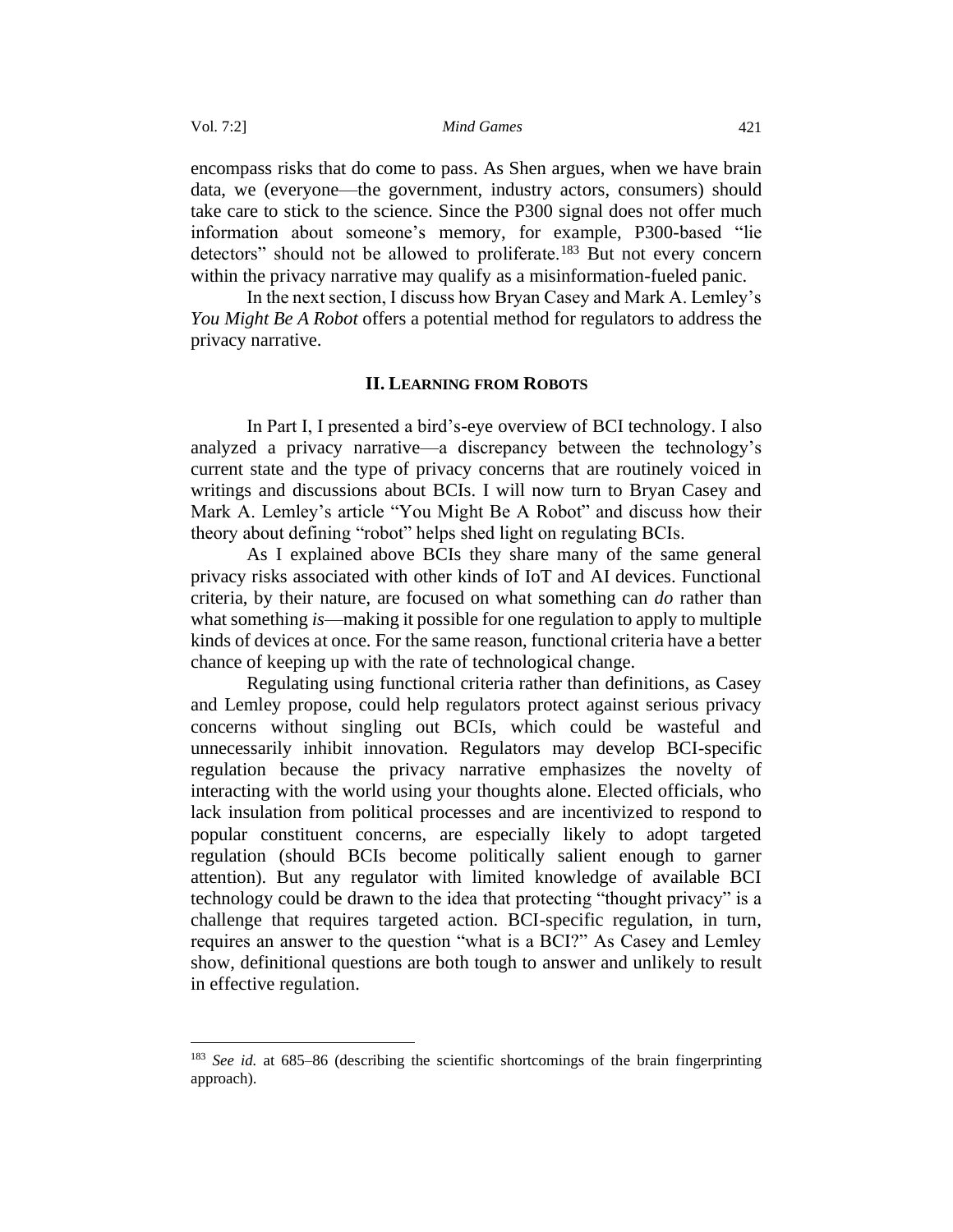<span id="page-31-0"></span>*A. Of Robots and Humans (and Cyborgs): Bryan Casey and Mark A. Lemley's Argument*

In *You Might Be A Robot*, Bryan Casey and Mark A. Lemley make the case that trying to define robots in order to regulate them is often a losing game.<sup>184</sup> For their own purposes, they employ a subjective definition: a robot is anything that can conceivably be called a robot.<sup>185</sup> Rules and statutes that include definitions, they argue, are very likely to become outdated at an astonishing pace.<sup>186</sup> Even if a regulatory or statutory definition seems to stand the test of time, it may be underinclusive, overinclusive, or both at once.<sup>187</sup> Acknowledging that definitions are sometimes impossible to avoid, they advocate regulators asking whether defining "robot" is necessary as a "threshold question."<sup>188</sup> "[W]henever possible," they suggest, regulators should "establish whether a potential regulated entity is a robot without resorting to explicit, ex ante definitions."<sup>189</sup> Instead of ex ante definitions, regulators should consider functional criteria.<sup>190</sup> In doing so, they suggest that the focus should be on regulating conduct rather than actors or things— "verbs, not nouns."<sup>191</sup>

<sup>187</sup> *Id.* at 315.

Adopting functional criteria, as [Alan] Turing did, makes us less likely to produce definitions that quickly become obsolete. And, unlike formal definitions, the process is also less apt to provide adversaries with a roadmap for gaming or abusing our legal rules. Perhaps even more importantly, clearly establishing functional criteria can also help to reduce confusion by judicial bodies that may subsequently rely on different schools of interpretation to understand a definition. By signaling our legislative intent through functional criteria, legislators and regulators can reduce the likelihood of textualists and purposivists coming out on opposite sides of a definitional debate. This isn't just good legislative hygiene, it's also consistent with the general preference for standards, not rules, when governing fast-changing technology.

A focus on conduct, not status, is a good idea for other reasons. It may help us avoid discrimination against certain technologies or business models, and ultimately avoid discrimination against robots. It will allow us to accumulate knowledge and hone our definitions over time by giving us the flexibility to change course as the technology changes. And, ultimately, it may prevent unnecessary regulation by narrowing our legal rules to focus on identified problems rather than creating regulations that apply across the board to robots, whether we need them or not.

<sup>184</sup> Bryan Casey & Mark A. Lemley, *You Might Be A Robot*, 105 CORNELL L. REV. 287, 293– 95 (2020) [hereinafter *You Might Be A Robot*].

<sup>185</sup> *Id.* at 296.

<sup>186</sup> *Id.* at 313.

<sup>188</sup> *Id.* at 341.

<sup>189</sup> *Id.* 

<sup>190</sup> *Id.* at 342:

<sup>191</sup> *Id.* at 343: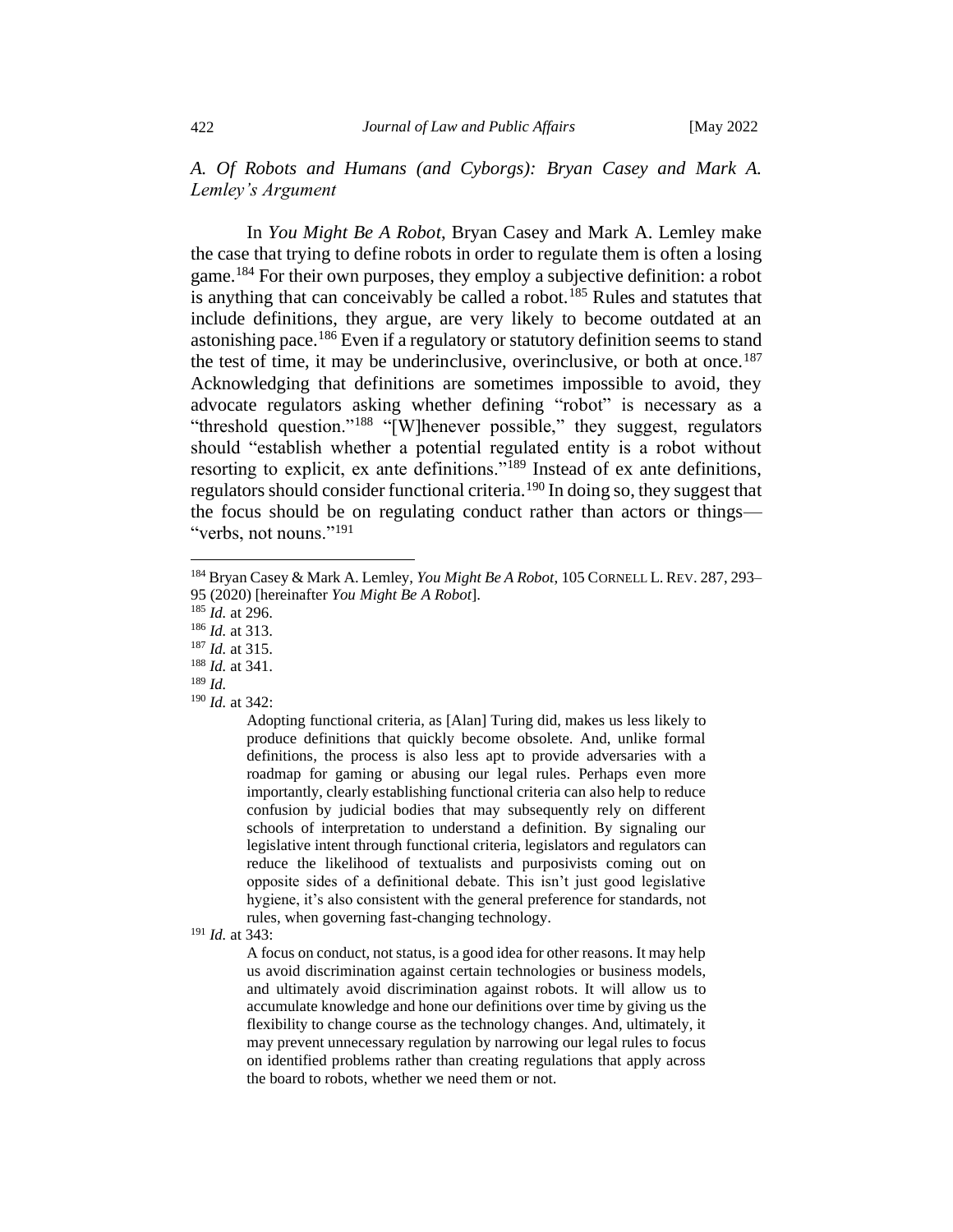#### Vol. 7:2] *Mind Games* 423

Casey and Lemley do not make an argument for or against robot regulation. Instead, they offer a pragmatic take with a somewhat dim (and likely accurate) view of the policymaking process: Regulators will regulate, whether doing so is wise or not, and there are plenty of policymakers who are "untrained, unfamiliar, or unconcerned" with technological matters.<sup>192</sup> For Casey and Lemley, developing truly effective robot regulation is a fantasy. Their goal is damage mitigation. In the absence of truly effective regulation, "less bad" regulation is the next best thing.<sup>193</sup>

Casey and Lemley's top mitigation strategy: Avoid categorical definitions wherever possible. In lieu of such definitions, regulation should include functional criteria for determining whether an entity is or is not subject to a given regulation.<sup>194</sup> They point out that functional criteria is already a *modus operandi* of the common law and that the FTC has made use of the idea with regard to privacy.<sup>195</sup> Because theirs is an article about robots, Casey and Lemley call this strategy "Turing's Razor"—a play on the principle of Occam's razor, which holds that one should use no more assumptions than necessary to explain something.<sup>196</sup> Turing is Alan Turing, a founder of modern computing and a greatly influential figure in the development of artificial intelligence. As Casey and Lemley recount, Turing proposed a functional criterion for deciding whether something qualified as artificial intelligence: "if it behaves in a way indistinguishable from the way intelligences behave," it is intelligent.<sup>197</sup> Of note here is that Turing's criterion targets an action—behaving intelligently—rather than an actor. In Casey and Lemley's words, it targets a verb, not a noun.<sup>198</sup> Regulating verbs rather than nouns will generally work, they argue, because regulation is usually prompted by functionality concerns rather than issues with the regulated entity itself.<sup>199</sup>

A main benefit of Turing's Razor is relative ease of enforcement. Functional criteria, Casey and Lemley argue, can clarify regulations for the judicial bodies tasked with enforcing them by signaling legislative intent.<sup>200</sup> Turing's Razor also offers protection against would-be regulation-dodgers. Functional criteria are harder to avoid than categorical definitions.<sup>201</sup> On the drafting side of things, Turing's Razor may keep regulators from

- <sup>198</sup> *Id.* at 342–43.
- <sup>199</sup> *Id.*

<sup>192</sup> *Id.* at 296. <sup>193</sup> *Id.* at 336.

<sup>194</sup> *Id.* at 341–42.

<sup>195</sup> *Id.* at 341.

<sup>196</sup> *Id.* 

<sup>197</sup> *Id.* at 342.

<sup>200</sup> *Id.* at 342.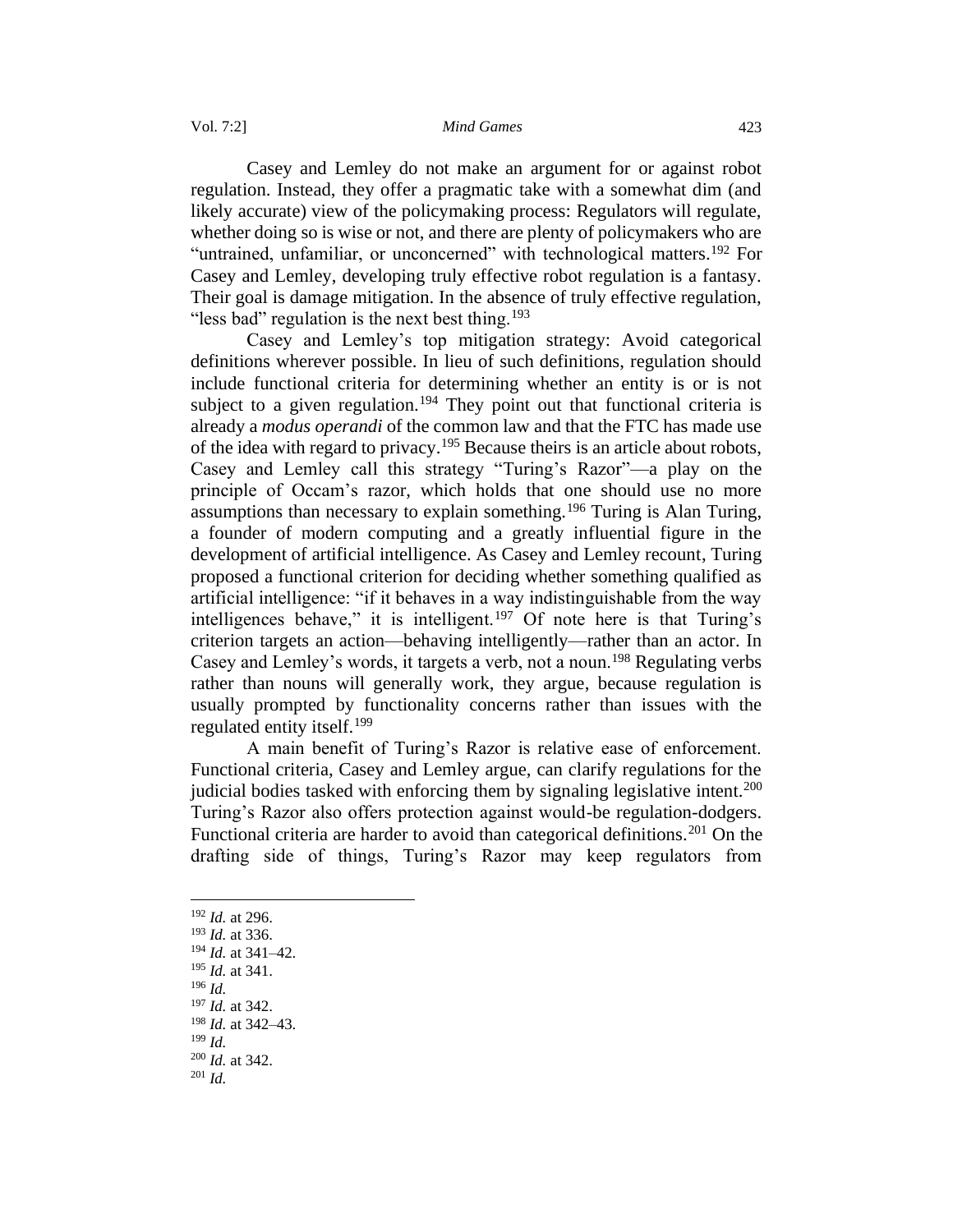unnecessarily targeting particular technologies or potential but unproven risks.<sup>202</sup>

Some regulators are better positioned to regulate verbs than others. When FDA distinguishes between medical devices and wellness devices, the agency is regulating nouns. Although that particular distinction is largely discretionary, FDA's mandate is noun-centric. The agency is responsible for food, drugs (and devices), and cosmetics that fall within the ambit of the definitions laid out in subchapter II of the Federal Food, Drug, and Cosmetics Act.<sup>203</sup> The FTC, in contrast, has a verb-centric mandate. The Federal Trade Commission Act gives the FTC authority to investigate and punish unfair trade "acts or practices."<sup>204</sup> Even industry regulators may find themselves beholden to definitions they cannot easily change. (Industry definitions played a role in the *Frigaliment* case, which I briefly discuss in the next section.)

In short, not every regulatory problem can be solved by thinking about verbs. Casey and Lemley are aware of this and suggest guidelines for those times when you really do need to define "robot." They are also aware of the distinct possibility that regulators will not change the way they regulate; their guidelines work for those situations, too. First, they suggest using categories rather than "a single overarching definition." They note that categories can serve a similar purpose to functional criteria in that they can make it harder for entities to avoid regulation by squeezing into, or out of, a definition.<sup>205</sup> As I mentioned *supra*, virtually no one in the BCI industry wants to deal with expensive, time-consuming FDA premarket approval if they can help it. This creates an incentive to frame BCIs as wellness devices, which are subjected to much less regulatory scrutiny than medical devices.

Second, Casey and Lemley propose regulating rather than legislating whenever possible. Government agencies have more room than legislatures to craft flexible, temporary definitions.<sup>206</sup> Agencies can issue nonbinding guidance documents to test the waters, and rules generally go through a public notice and comment process. Casey and Lemley concede that agencies are vulnerable to capture and that they may struggle to handle the "crosscutting nature of robots."<sup>207</sup> Indeed, much has been written on the challenges that emerging technologies pose for the administrative state—both regulating

<sup>202</sup> *Id.* at 343.

<sup>203</sup> *See* 21 U.S.C. § 321 (defining "food," "drug," and "device").

<sup>204</sup> 15 U.S.C. § 45.

<sup>205</sup> *You Might Be a Robot*, *supra* note 20, at 356.

 $206$  *Id.* at  $358-59$ .

<sup>207</sup> *Id.* at 335–37.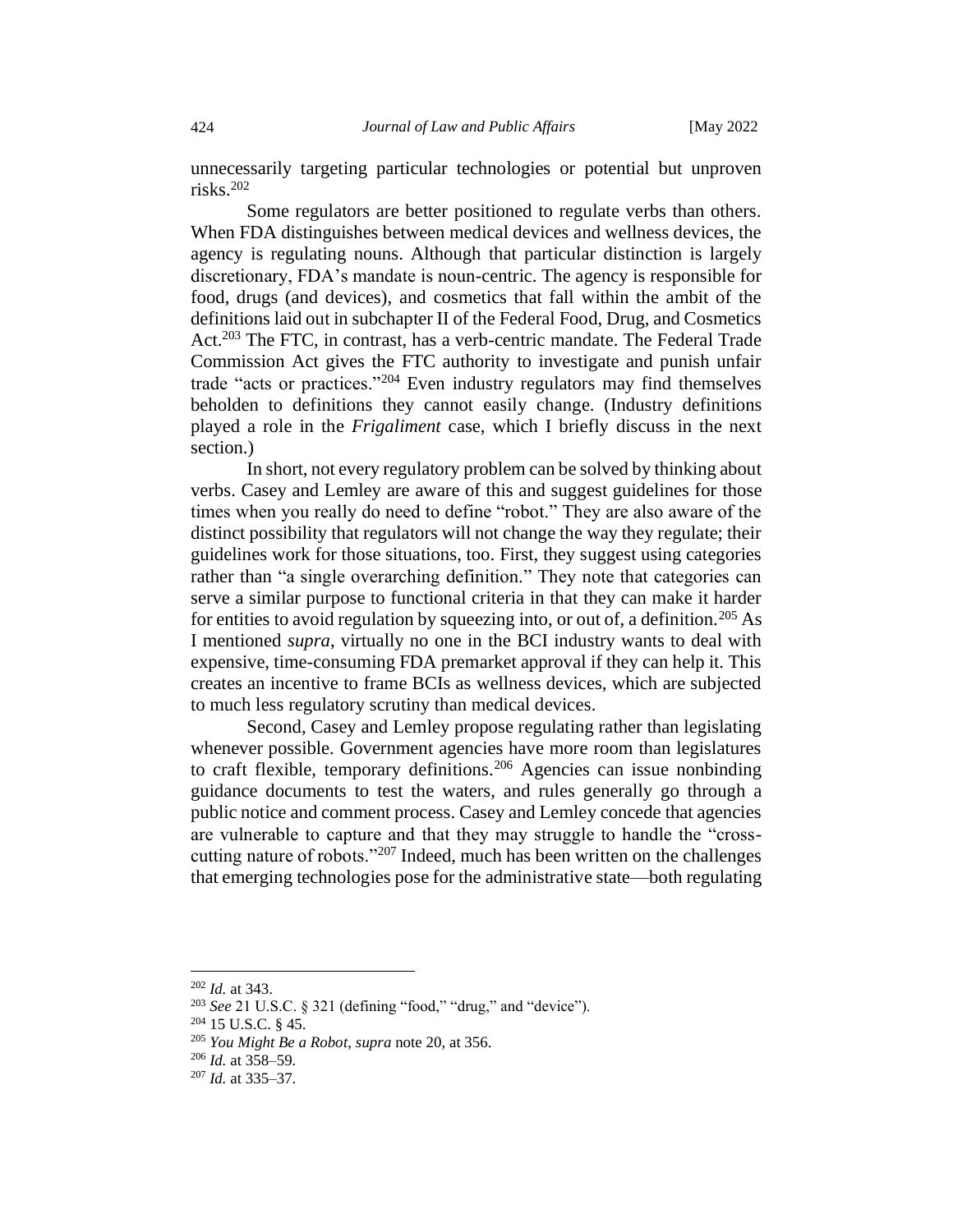them and using them.<sup>208</sup> Yet the alternative to agency-industry cooperation is no cooperation, which is not a recipe for effective regulation. Last, Casey and Lemley advocate sunset clauses (*i.e.,* expiration dates) and express opportunities for revision in situations where a statutory definition is unavoidable.<sup>209</sup>

If a statutory definition *is* avoidable, though, what sort of functional criteria should take its place? Casey and Lemley stop short of proposing a definitive set. The idea is not that a single test, like Turing's, is applicable across the board. Instead, they offer six criteria as a starting point: agenda; automaticity; autonomy; agency; ability; and anthropomorphization.<sup>210</sup> "Agenda" is a consideration of the motives behind the development and deployment of robots.<sup>211</sup> "Automaticity" highlights the distinction between robots that can accomplish tasks with no human intervention—fully autonomous robots—versus "autonomish" robots that require some intervention.<sup>212</sup> This distinction becomes important, Casey and Lemley argue, in contexts where human engagement changes the basic regulatory question or automatic actions are considered more (or less) desirable than human actions.<sup>213</sup> Similar to "automaticity," "autonomy" is a consideration of "the extent to which an entity is empowered to make decisions."<sup>214</sup> "Agency" concerns who, or what, should be held responsible for what a robot does.<sup>215</sup> "Ability" follows "agenda," asking not what the intended goal of a robot is but rather how that goal is achieved. Ability is very much *not* a consideration of who or what entity has certain abilities—it concerns the abilities themselves.<sup>216</sup> (This goes directly to Casey and Lemley's central "regulate verbs, not nouns" idea.) Last but not least, "anthromorphization" is a consideration of human reactions to robots.<sup>217</sup>

<span id="page-34-0"></span>*B. What's in a Name?*

<sup>208</sup> *See, e.g.*, Ryan Calo & Danielle K. Citron, *The Automated Administrative State: A Crisis of Legitimacy*, 70 EMORY L. J. 797 (2021); David Freeman Engstrom & Daniel E. Ho, *Algorithmic Accountability in the Administrative State*, 37 YALE J. REG. 800 (2020); CARY COGLIANESE, A FRAMEWORK FOR GOVERNMENTAL USE OF MACHINE LEARNING (2020) (report to the Admin. Conf. of the U.S.), https://www.acus.gov/sites/default/files/

documents/ Coglianese%20ACUS%20Final%20Report.pdf [https://perma.cc/L3SG-PJYP]. <sup>209</sup> *You Might Be A Robot*, *supra* note 20, at 360.

<sup>210</sup> *Id.* at 344.

<sup>211</sup> *Id.* at 344–45.

<sup>212</sup> *Id.* at 346.

<sup>213</sup> *Id.* at 347.

<sup>214</sup> *Id.* at 348.

<sup>215</sup> *Id.* at 349.

<sup>216</sup> *Id.* at 350–51.

<sup>217</sup> *Id.* at 353–55.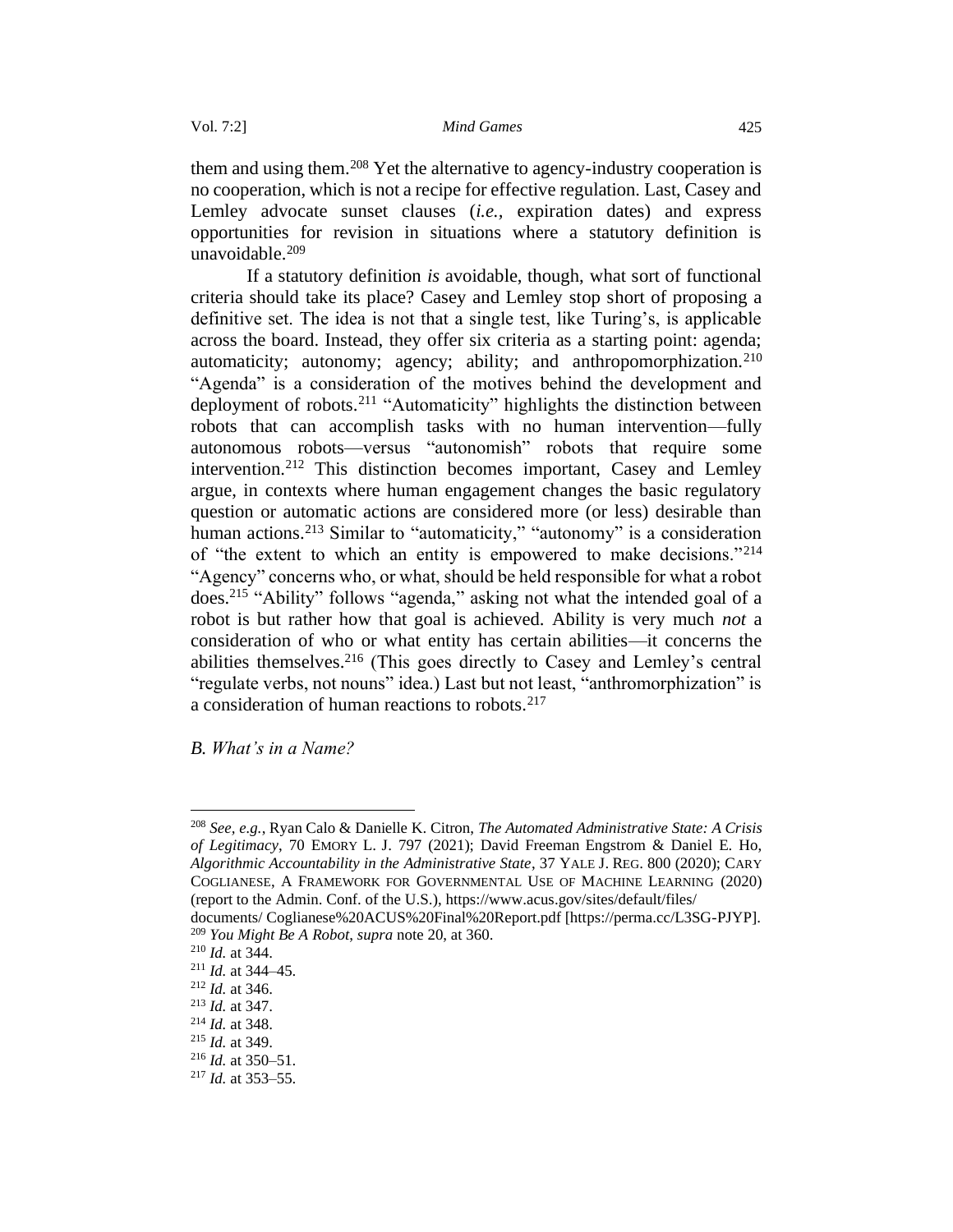In tracing the development and wide variety of advances in robotics, Casey and Lemley note that the boundaries between human and machine are growing thinner—not because of robotics alone, but also because of what they term "human augmentation":

These boundary-blurring technologies include systems such as Elon Musk's "Neuralink," MIT's "Mind-Reading" headsets, and even chip implants that can unlock doors or generate passwords. They also include plant-robot cyborgs that can move themselves toward needed sunlight. The end goal of these "cyborg" or "cybot" applications? To turn human bodies into computers.<sup>218</sup>

I would counter that not every BCI can be comfortably explained as a means of turning the human body into a computer—even those that do seem to fit the term "human augmentation." Some can conceivably be called "human augmentation," others "robots," while still others seem to defy both terms. The IpsiHand BCI that FDA approved as a therapy for stroke patients seems more like a computer helping humans regain lost biological function rather than a computer seeking to replace that biological function. (Maybe that means it is a robot, using Casey and Lemley's subjective definition.) It does change the way the user's brain works, but it does so to help put the user back where they were before the stroke—does that count as human augmentation? Or are such devices, even if they employ AI, a different kind of technology? My quibble with Casey and Lemley's categorization proves their main point. With "boundary-blurring" technologies like robots and BCIs (subjectively defined), resisting their ineffability is futile.

To the extent that BCIs and robots can be distinguished, would-be BCI regulators arguably have additional definitional challenges beyond those that would-be robot regulators face if they seek to develop BCI-specific regulation. As established in the Part I, at least some people are freaked out by the idea of a device that could read their minds. Philosophers and neuroscholars, to say nothing of generalist regulators, cannot agree on what exactly the mind is.<sup>219</sup> It necessarily follows that there will be ample disagreement over what exactly a mind-reading device is. I argued that consumer BCIs do not read minds in any traditional sense of the term "mind," but someone who holds that all brain activity is mind activity will heartily disagree with me. Is a Muse headband, which tracks certain brain signals and provides a very basic analysis of the user's mood, a mind-reading device? Maybe a brain-reading device? What about BCIs that alert users to impending epileptic seizures?<sup>220</sup> Those devices definitely read the brain. Yet researchers found that some users

<sup>218</sup> *Id.* at 306.

<sup>219</sup> Sanders, *supra* note 151.

<sup>220</sup> Drew, *supra* note 28, at S19–S21.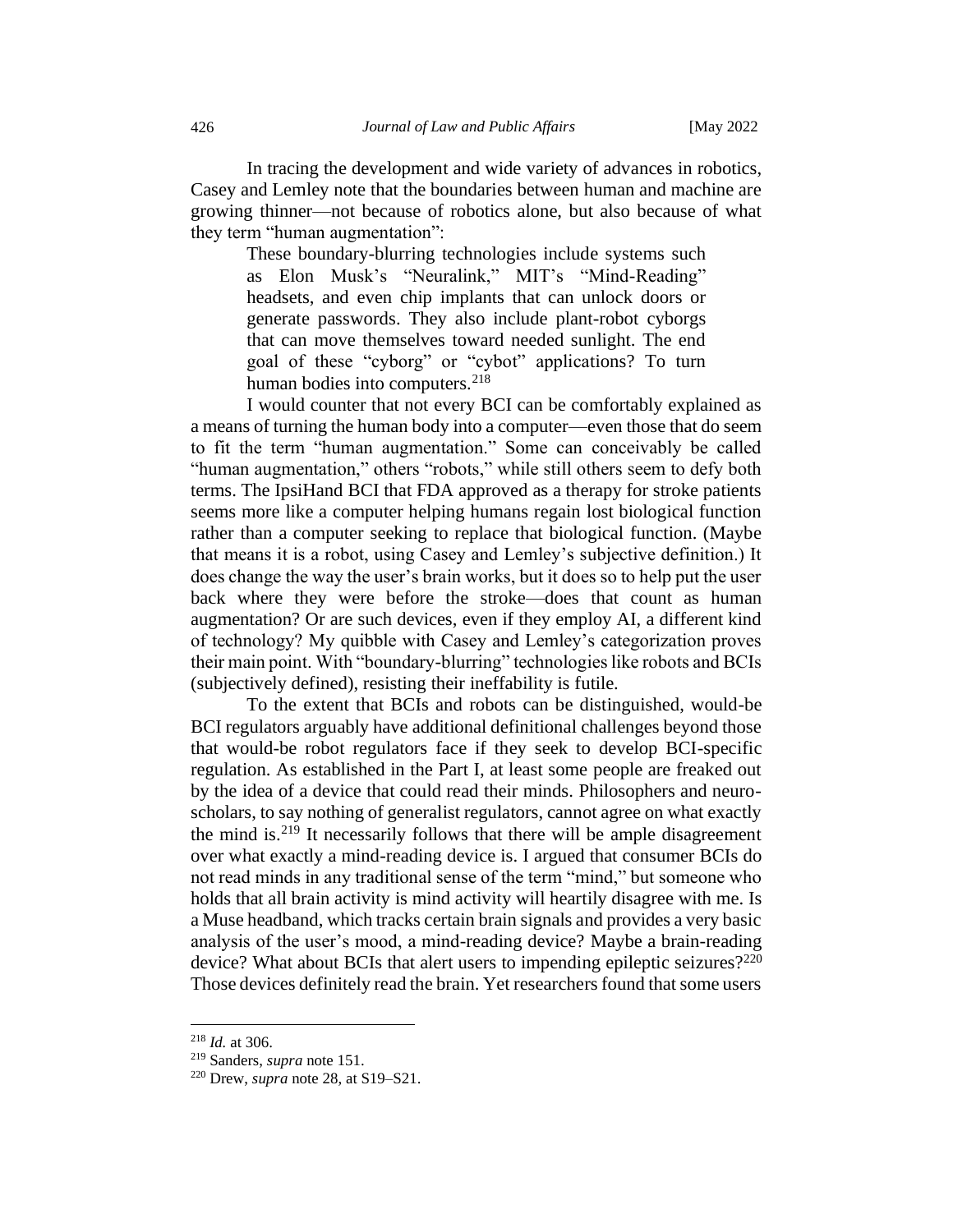experience significant changes in their identity and understanding of who they are as a "self."<sup>221</sup>

The law is full of definitional challenges. Most people who went through law school will remember *Frigaliment Importing Co. v. B.N.S. International Sales*, otherwise known as the "chicken case."<sup>222</sup> Therein, the esteemed Judge Henry Friendly tried his best to determine what two parties to a contract meant by the word "chicken." <sup>223</sup> For a certain kind of philosopher, no words have set meanings; "chicken" is at once everything and nothing. For the rest of us, many words have one meaning, or a fixed range of meanings. Accordingly, legal challenges to definitions are usually about *who gets to decid*e what a particular rule or statutory provision means rather than *what things actually are* out there in the real world.

Robots and BCIs, however, are utterly nebulous concepts. Ask ten people to describe a chicken, and you are likely to get ten fairly consistent descriptions. Ask ten people to describe a robot—not so much. And if you ask ten people to describe a BCI, you are likely to get at least one response along the lines of "describe a *what*?"

BCIs may or may not be robots. But many contain robots, by at least one definition—they employ AI to make up for fuzzy signals. Although the specifics of the algorithm will surely differ between BCIs, the most common decisional privacy concern—namely the fear of losing one's identity or ability to make one's own choices—implicates the basic predictive feature of machine learning. It follows that "verb-centric" regulation targeting predictive behavior, even if not BCI-specific, is likely to address this common privacy concern. Regulation of the use of predictive algorithms to infer someone's mood, for example, would capture both hyper-curated advertising schemes and a BCI that zaps your brain when you are feeling sad.

<sup>221</sup> *Id.* at S21.

<sup>&</sup>lt;sup>222</sup> Frigaliment Importing Co. v. B.N.S. Intern. Sales Corp., 190 F. Supp. 116 (S.D.N.Y. 1960).

<sup>223</sup> *Id.* at 117:

The issue is, what is chicken? Plaintiff says 'chicken' means a young chicken, suitable for broiling and frying. Defendant says 'chicken' means any bird of that genus that meets contract specifications on weight and quality, including what it calls 'stewing chicken' and plaintiff pejoratively terms 'fowl'. Dictionaries give both meanings, as well as some others not relevant here. To support its, plaintiff sends a number of volleys over the net; defendant essays to return them and adds a few serves of its own. Assuming that both parties were acting in good faith, the case nicely illustrates Holmes' remark 'that the making of a contract depends not on the agreement of two minds in one intention, but on the agreement of two sets of external signs—not on the parties' having *meant* the same thing but on their having *said* the same thing.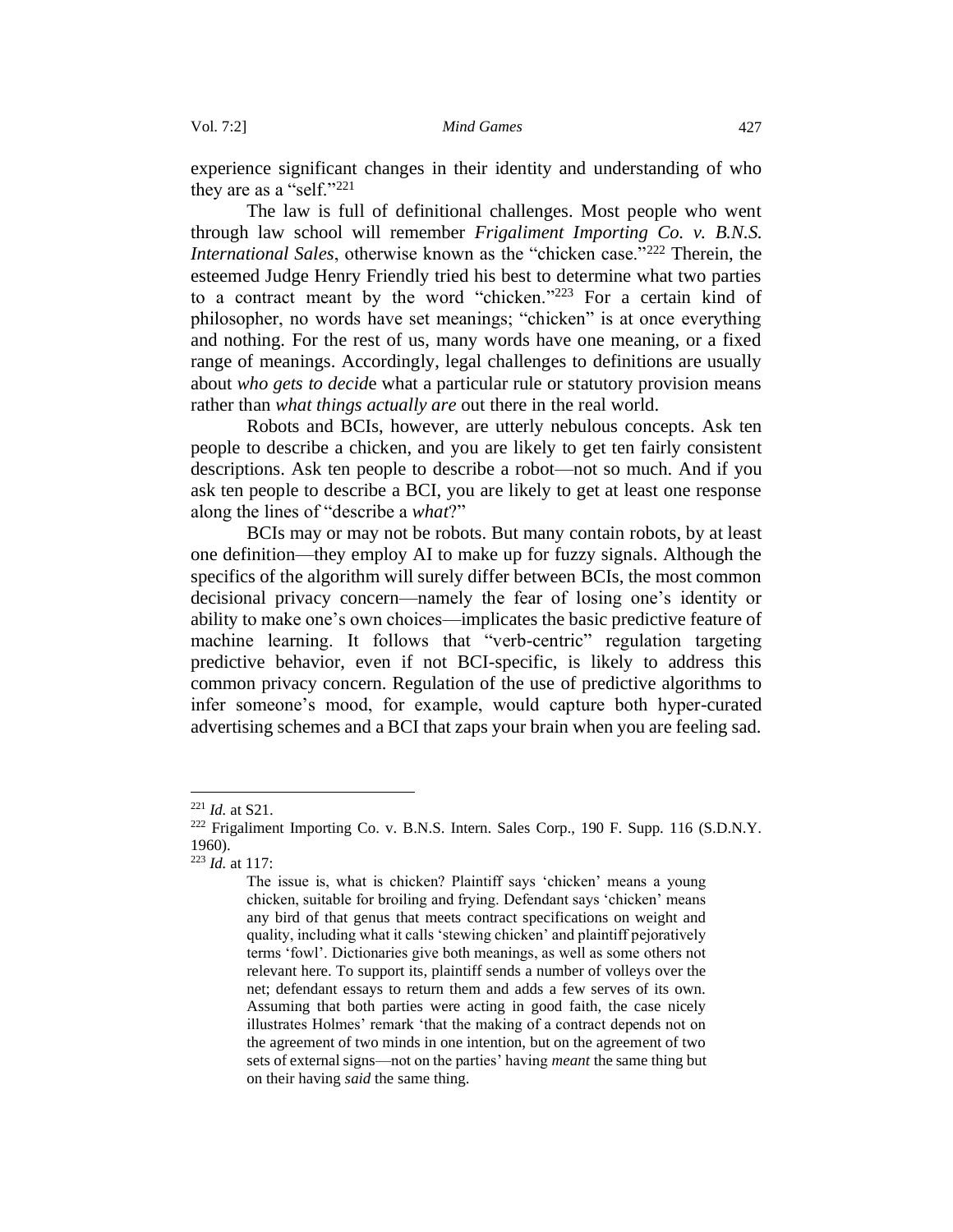Of course, perfection is too much to hope for in the realm of regulation. There is no guarantee that future BCIs will have enough overlap with other machine learning applications to make that sort of rule feasible. In the meantime, however, overlap is a near certainty. Questionable algorithms are popping up everywhere, leading to increased calls for more scrutiny of AI decision-making.<sup>224</sup> If that scrutiny turned into verb-centric regulation, BCIs would be covered.

The same is true, I argue, for regulation of consumer BCIs and the Internet of Things (IoT). As technology stands now, there is a great deal of overlap between BCIs and other IoT devices. Although the privacy narrative emphasizes the mind as a site deserving special solicitude, verb-centric IoT regulation is likely to prevent many of the informational privacy concerns in the narrative. A rule requiring consumer IoT manufacturers to take reasonable steps to safeguard their products from hackers trying to get users' financial information will work for FitBits, Alexas, and Muses alike. That said, regulators drafting such a rule may need to consider affect in some depth because of the widespread understanding that there is something qualitatively different about taking a PIN from FitBit data versus from BCI data. Leaning into the language of intrusion and surveillance in public education materials about general IoT hacking may be one way of minimizing the normative differences between BCIs and other consumer IoT devices and so blunting the impact of the privacy narrative's emphasis on the mind.

#### <span id="page-37-0"></span>*C. Affect: A Functional Criterion for BCIs (and Beyond?)*

Casey and Lemley contend that robots are particularly unruly subjects of regulation because they tend to inspire strong emotional responses.<sup>225</sup> As I discuss *infra*, this focus on our emotional connection to robots is one of Casey and Lemley's key insights—and one of the primary reasons their argument is useful for thinking about BCIs.

Treating robots as either human or "dumb machines" for regulatory purposes, Casey and Lemley write, strengthens implicit biases about the motivations, abilities, and limitations of humanlike robots.<sup>226</sup> Humans are likely to assume that a humanlike robot will have the same motivations, abilities, and limitations as a human. Progress in robotics, particularly AI, is often measured in terms of humanness. It may be that some, if not most, robotics experts are keenly aware that "advanced" robots need not bear a resemblance to humans. But as Casey and Lemley note, there is no guarantee

<sup>224</sup> Manheim & Kaplan, *supra* note 71.

<sup>225</sup> *You Might Be a Robot*, *supra* note 20, at 313.

<sup>226</sup> *Id.* at 335.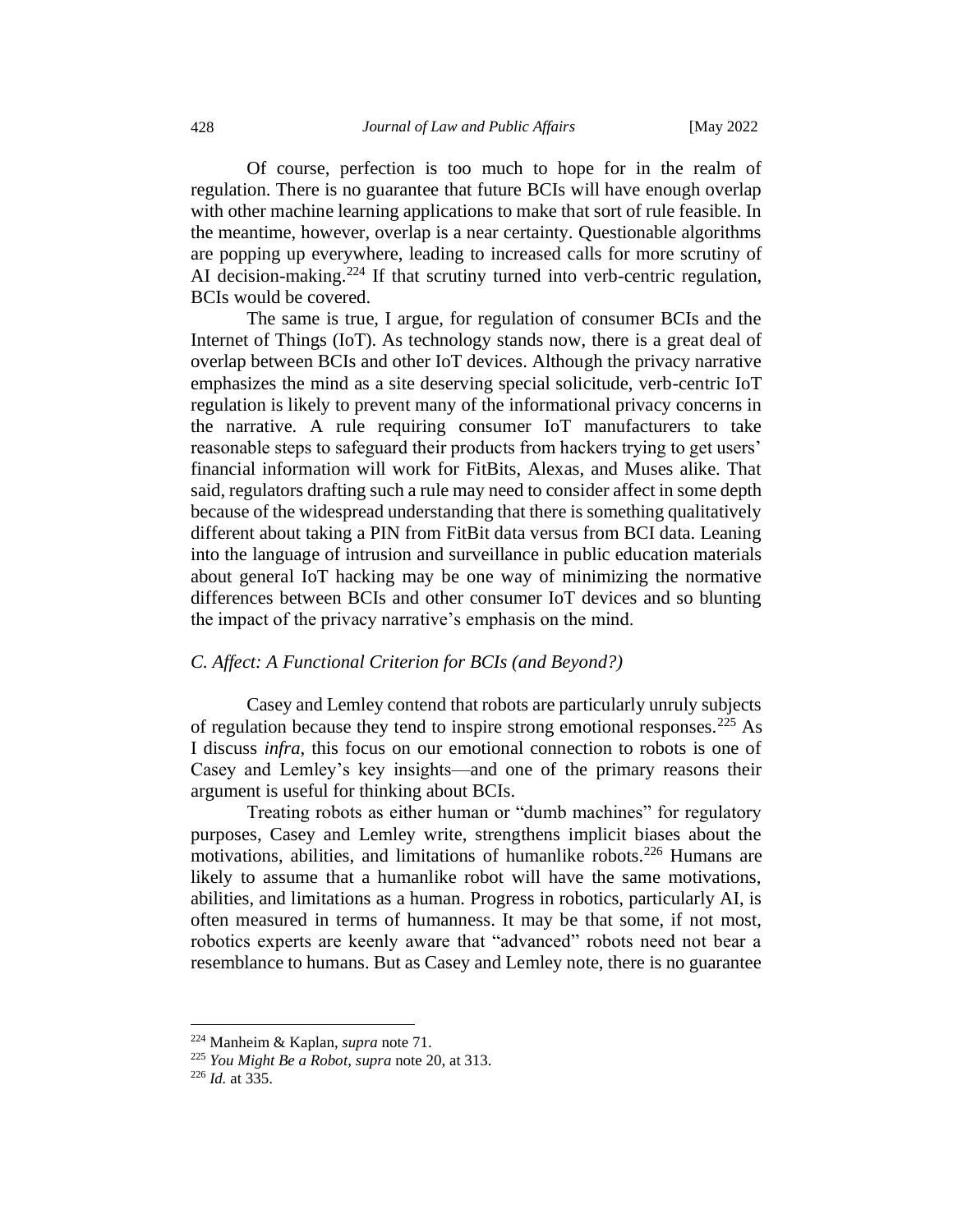that regulatory experts are also robotics experts.<sup>227</sup> Even if a particular group of regulatory experts *are* experts when it comes to a certain type of robot, that robotics expertise is unlikely to be useful for very long given the rapid development of new technology.<sup>228</sup> Efforts to increase cooperation between agencies, industry and government regulators, and actors with different areas of expertise are underway. Assuming their success, however, is a recipe for ineffective regulation.<sup>229</sup>

Of the six criteria, all except automaticity are self-evidently applicable to BCIs. By their nature, all BCIs include some level of human involvement. They are not fully autonomous, even if they can perform some functions—predicting what word a user is spelling, for example autonomously. To keep the "A" pattern going, I suggest affect as a replacement for automaticity. Affect flows from the notion of agenda, which Casey and Lemley describe as "the motives held by those deploying robots, which presumably dictate the ends robots will serve."<sup>230</sup> Affect is not motive, but normative power stemming from emotional responses to new things. It does not directly dictate what ends BCIs will serve, but it plays a role in how and the degree to which those ends will be achieved. Affect often goes handin-hand with anthropomorphization, too. As Casey and Lemley argue, "[i]f we subconsciously expect a robot to act like a human being, we will be surprised and upset when it doesn't, or when it makes mistakes that seem bizarre to us."<sup>231</sup> One way to understand affect is as an extension of anthropomorphization.

Affect is useful because regulating "verbs, not nouns" opens the possibility of regulation that encompasses BCIs but make little reference, if any, to thoughts or brain signals. Such regulation is desirable in theory for all of the reasons discussed in this Part—but it may be ineffective if it does not anticipate how people relate to BCIs. This anticipation does not require overt references to thoughts or brain signals, of course. That would undermine the benefits of the "verbs, not nouns" approach. The point of affect as a functional criterion is, like anthropomorphization, to remind regulators that people bring their prior experiences and beliefs into their interactions with technology. In the particular context of BCIs, a focus on affect gives regulators dedicated space to engage with the privacy narrative.

A robot example will serve my point here. In mid-2021, the New York City Police Department unveiled "Digidog," a roughly knee-height robotic

<sup>227</sup> *Id.* 

<sup>228</sup> *Id.* at 339.

<sup>229</sup> *Id.* at 337–39.

<sup>230</sup> *Id.* at 344.

<sup>231</sup> *Id.* at 354.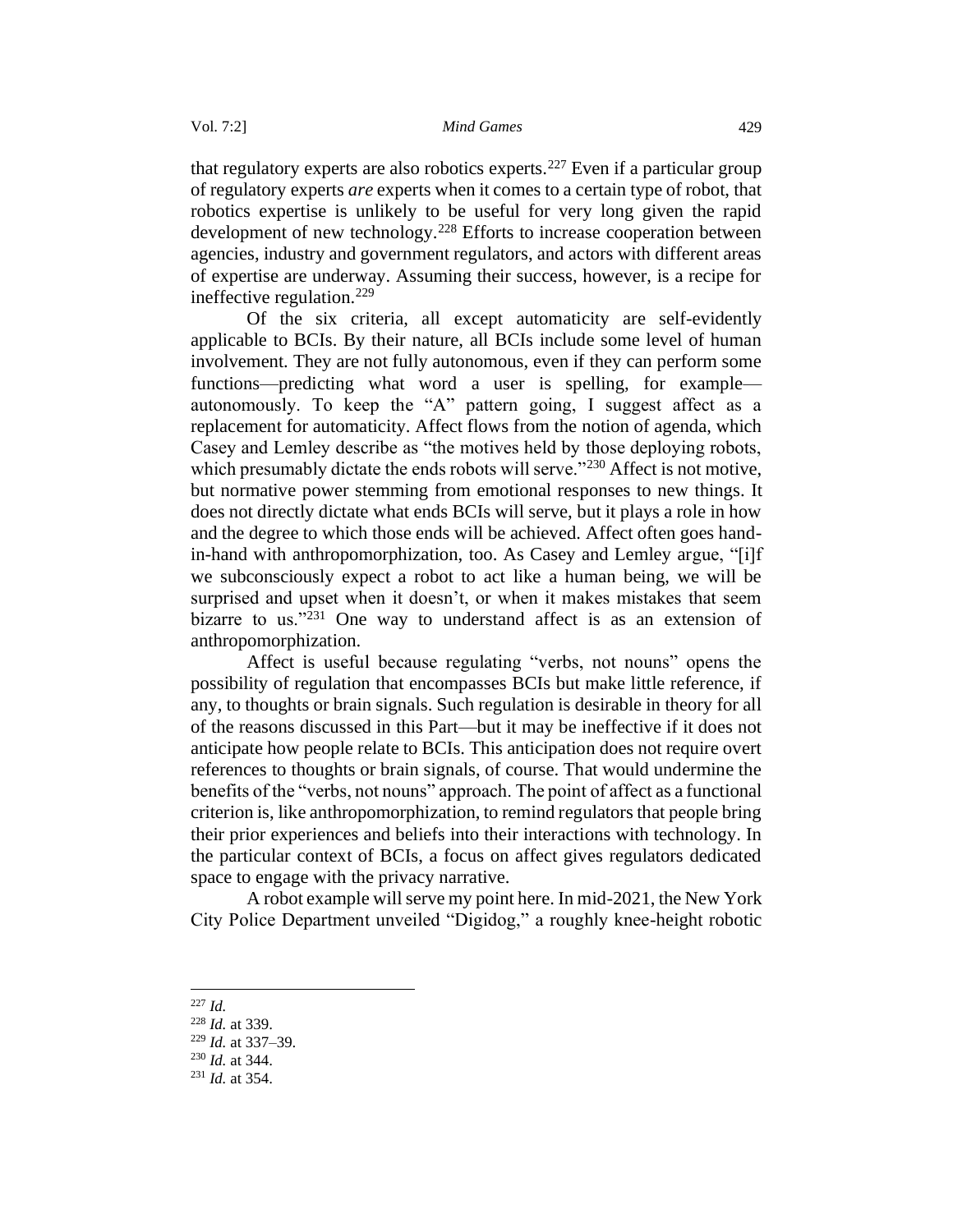entity that moves itself on four spindly legs.<sup>232</sup> The agenda: fighting crime. The affect: terror. After a public outcry, the Department returned the "dog" to its creator, Boston Dynamics. Then-Mayor Bill DiBlasio expressed relief at this development, saying that the dog was "creepy, alienating, and sends the wrong message to New Yorkers."<sup>233</sup> To the public, what the dog was actually capable of mattered less than what it looked like it *could* do. Digidog fell victim to the common bias against robots that subvert natural forms. When something has four legs, is about knee height, and walks on its own down a New York City street, most people would expect to see a furry pet not a lurching, headless thing with blinking LED lights. At the same time, Digidog heightened the concerns of New Yorkers who saw the robot as another means of unwelcome surveillance of their heavily policed neighborhoods.<sup>234</sup> Emotion-charged responses like these are important. They can guide our sense of ethics and help us make connections between things that appear disparate at first approach. The Department saw a tool that could help save money and officers' lives. The message received by people outside the Department was that the police are overfunded and needlessly militarized.<sup>235</sup>

Although adopting functional criteria will not solve the macro-level structural challenges with regulation that I mentioned in Part I, it may help diminish their consequences. In leading regulators to consider emotional responses, affect makes room for conversations about biases—both biases that people may have against certain technologies but also how certain technologies exacerbate existing disparity-creating biases. Even though such biases may not always be captured in empirical data, or reflect some "objective" measure of reality, they should be considered real for regulatory purposes because biases impact how we interact with technology and with each other. In addition, members of marginalized communities whose life experiences have given them anecdotal evidence of systemic bias against them often lack access to the political capital and resources to support that evidence with empirical data. The consequences of systemic bias can thus be left out of regulatory cost-benefit analyses. This focus on the quantifiable can hurt technologies, too, which may be on the receiving end of popular, industry, or governmental biases but offer significant benefits.

The privacy narrative shows that this agenda-affect discrepancy is also present in the BCI context. The Muse headband cannot tell you much

<sup>232</sup> Emma Bowman, *'Creepy' Robot Dog Loses Job With New York Police Department*, NPR (Apr. 30, 2021 8:37 PM ET), https://www.npr.org/2021/04/30/992551579/creepy-robotdog-loses-job-with-new-york-police-department [https://perma.cc/2TS9-8QQ5].  $^{233}$  *Id.* 

 $^{234}$  *Id.* 

<sup>235</sup> *Id.*